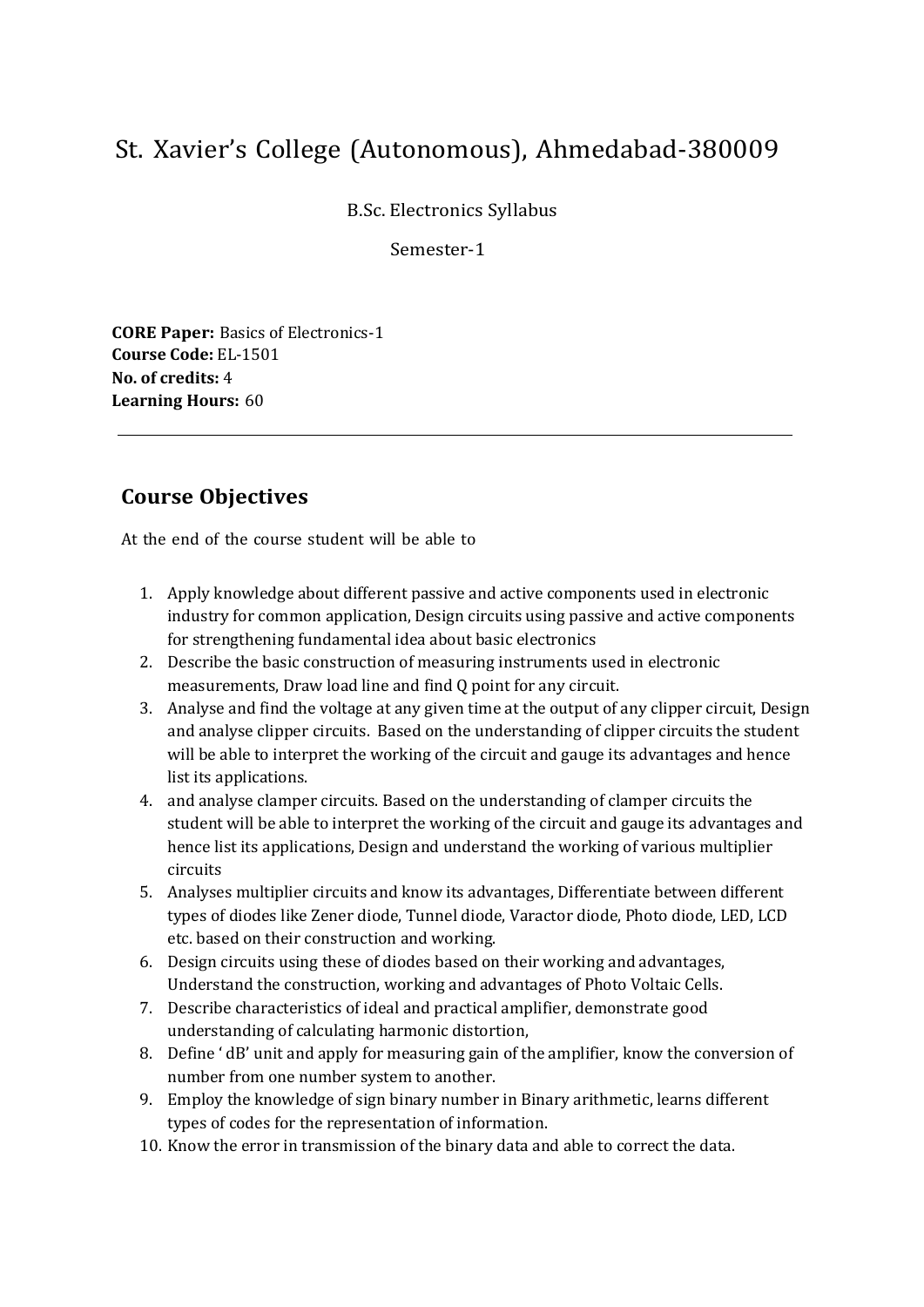#### **UNIT 1**

**Passive Circuit element:** Resistors, nonlinear resistors, inductors, types of inductors, capacitors, classification of capacitors, different type of capacitors. Switch, types of switches, fuses, circuit breaker, relay, PCB. Surface Mount Devices

**Measuring Instrument:** DC ammeters, DC voltmeters, Voltmeter sensitivity, series type ohmmeter, shunt type ohmmeter, multimeter, Rectifier type instruments (AC voltmeter), Typical multimeter circuit.

#### **UNIT 2:**

**Diodes and their Applications:** Load line analysis of a diode circuit, clipping circuit, positive and negative clipper, biased clipper clipper, some other biased clipper, combination clipper, two level slicer, clamping circuit, biased clampers, practical clamper circuits, application of clamping circuits, voltage multiplier, voltage doublers, voltage trippler and quadrupler.

**Special purpose diodes:** varactor diode, varactor diode specifications and applications, LED, LED voltage drop and current, LED applications, multicolor LEDs, LCDs, photodiodes, photoconductive cells, photo voltaic cells, LASER diodes and applications.

#### **UNIT 3**

**General amplifier characteristics:** Concept of amplification, amplifier notation, current, voltage and power gain, amplifier input resistance and output resistance, maximum power transfer, conversion efficiency, classes of amplifier, harmonic distortion , three point method of calculating distortion, Measurement of harmonic distortion, other type of amplifier distortion

Decibels, other equation for decibel computation, zero decibel reference level, use of a voltmeter as a decibel indicator, voltmeter range correction factor, frequency response, amplifier band width, phase relationship in amplifier, square wave testing

#### **UNIT 4:**

**Number systems and codes:** Introduction, number system, inter conversion of number, signed binary number, floating point representation of number, binary arithmetic, complement binary arithmetic, arithmetic overflow, codes (BCD, 2-4-2-1 code, 4-bit BCD and 5-bit BCD, Biquinary code, excess 3, gray code, 7-segment code, alpha numeric codes, error detecting, error correcting code, hamming code.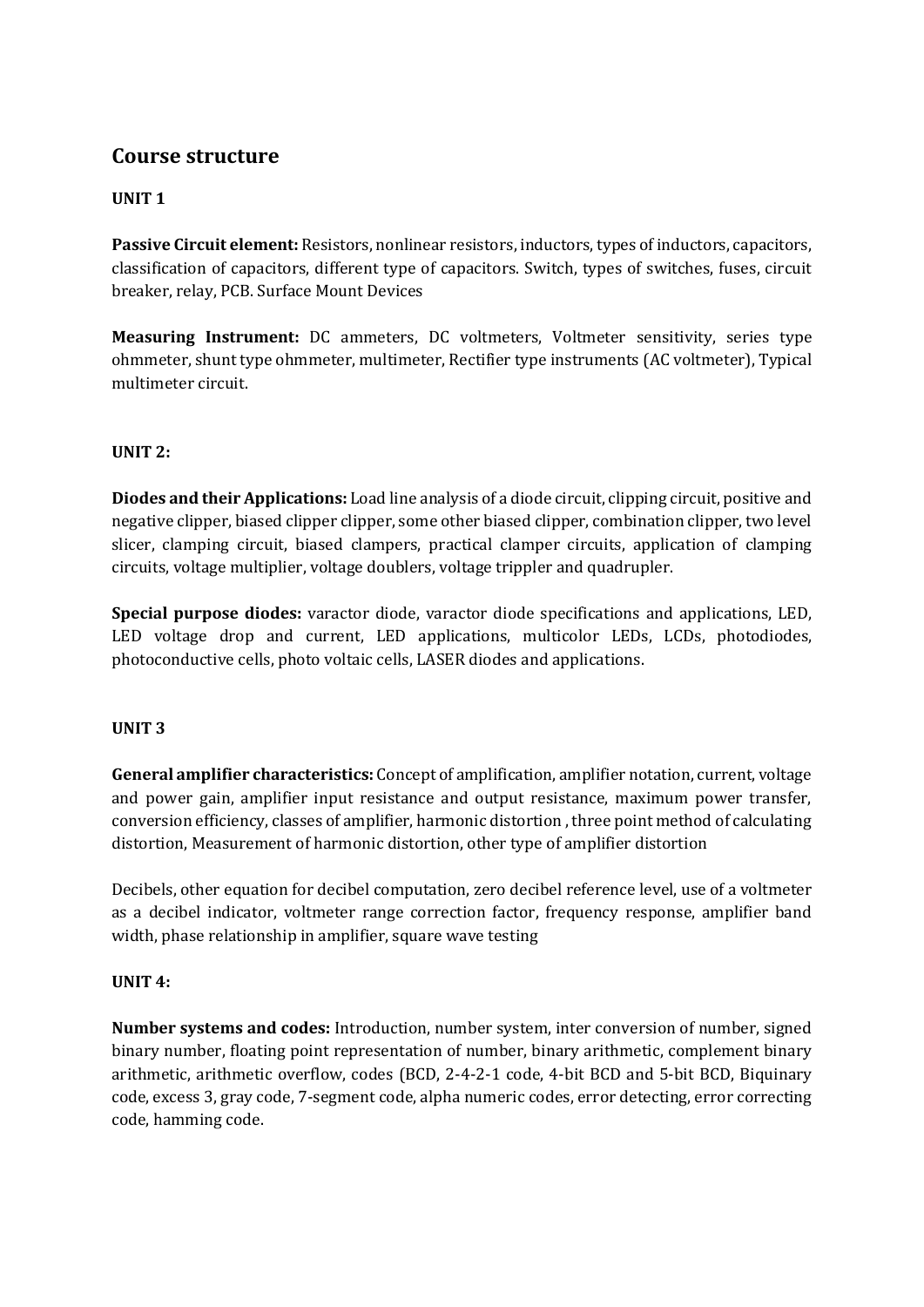### **Text Books**

- 1. Digital electronics By G. K. Kharate, Oxford University Press
- 2. Modern Electronics instrumentation and measurement techniques By Helfric and Cooper, PHI 11<sup>th</sup>Reprint
- 3. A Text Book of Applied Electronics By R S Sedha; S. Chand & Company.
- 4. Electronic Devices and Circuits by Allen Mottershead (Article: 2.1)
- 5. A text book of electronic circuits R. S. Sedha, S. Chand
- 6. Electronics devices and circuit By Allen Mottershead, PHI

### **Ref Books**

- 1. Digital Design ByMoriss Mano, PHI
- 2. Digital Principles by Malvino and Leach McGraw Hill
- 3. Digital Fundamentals By Floyd , Pearson
- 4. Electronic Instrumentation by H. S. Kalsi TMH India
- 5. A monograph on Electronics Design Principle, By Goyal and Khetan,
- 6. Khanna Publisher
- 7. Basic Electronics (Solid State) by B. L. Theraja S. Chand & Co.
- 8. Electronic Devices and Circuit by Boylestead and Namensky
- 9. Electronic Principles by Malvino and Bates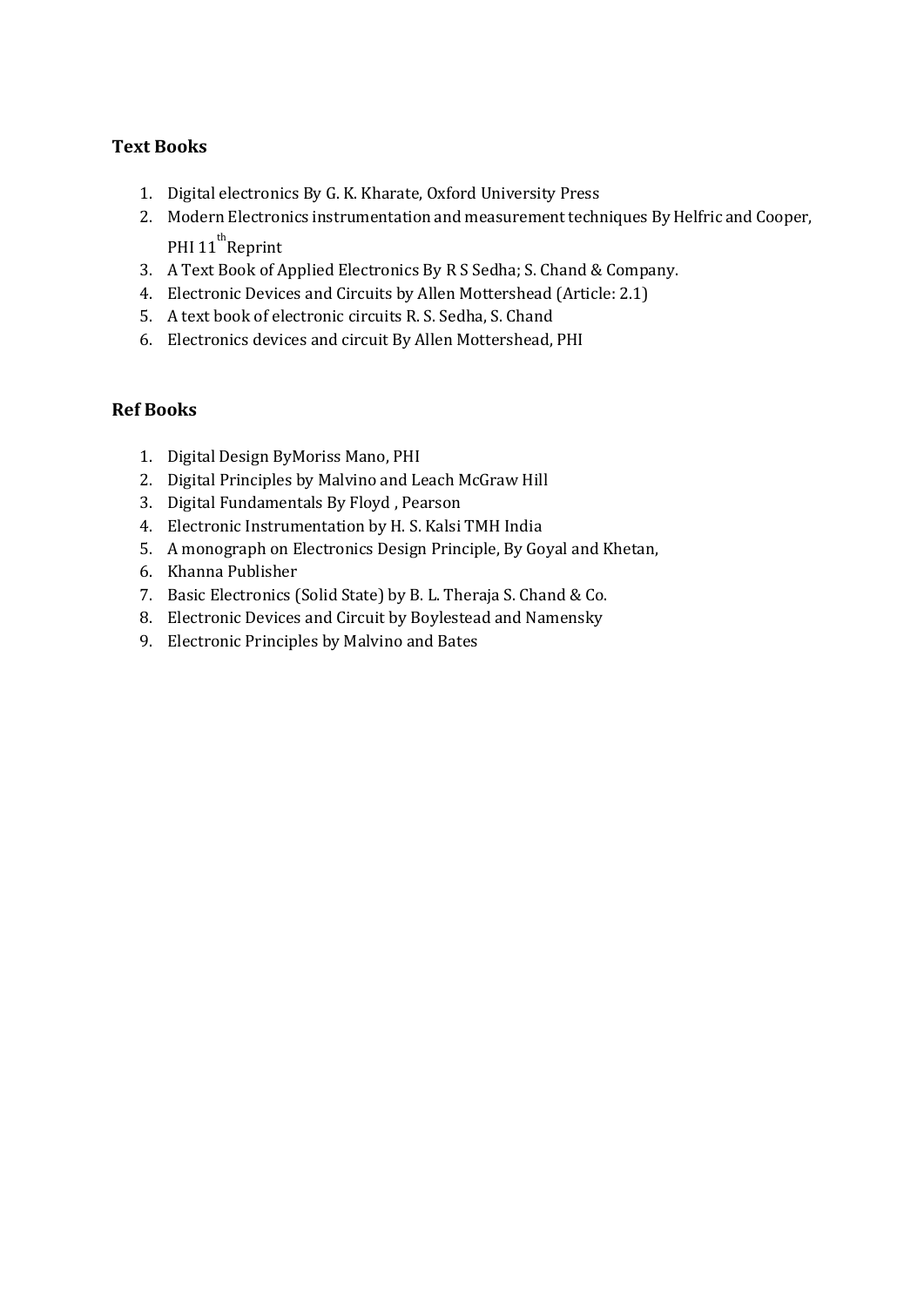B.Sc. Electronics Syllabus

Semester-1

**CORE Paper:** Electronics lab-1 **Course Code:** EL-1502L **No. of credits:** 3 **Learning Hours:** 60

## **Course Objectives**

- 1. Identify and test electronics active and passive components.
- 2. Convert galvanometer (Ammeter) into multirange DC and AC voltmeter.
- 3. Measure the Dielectric constant of a material.
- 4. Understand Voltage doubler circuit, Voltage multiplier circuit, half and full wave rectifier and zener as a voltage regulator.
- 5. Analyse characteristics of different coloured LED.
- 6. Design and analyse series resonance circuit.
- 7. Design and analyse wien bridge circuit.
- 8. Describe characteristics of common emitter amplifier.
- 9. Study of AND, OR, NOT and universal gates.
- 10. Study the load characteristics, internal resistance and ripple factor of rectifiers.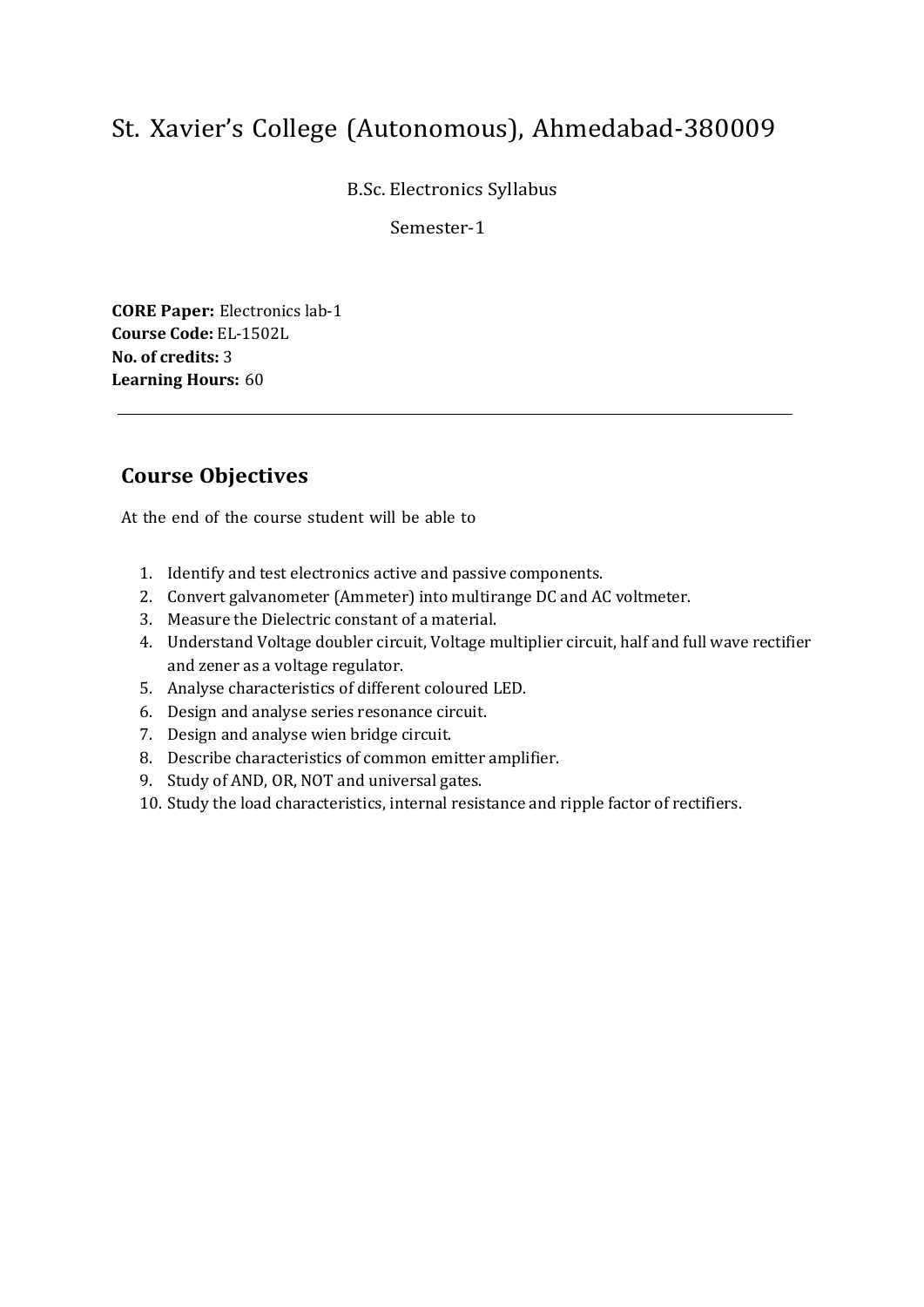## GROUP A

- 1. Identification and testing of electronics active and passive components.
- 2. To familiarize with various laboratory instrument.
- 3. To design and test the multirange AC / DC voltmeter.
- 4. To determine dielectric constant of given material.
- 5. To study voltage doubler circuit.
- 6. To study voltage multiplier circuit.
- 7. I-V characteristics of different colored LED.

## GROUP B

- 1. To study load characteristics, internal resistance and ripple factor of a Half wave rectifier (With and without 'C' filter).
- 2. To study load characteristics, internal resistance and ripple factor of a Full wave rectifier (With and without 'C' filter).
- 3. To study Zener diode as shunt voltage regulator.
- 4. To find resonance frequency, bandwidth and Q of a given series resonant circuit by varying frequency of ac source
- 5. To study Wien bridge as a frequency selective network.
- 6. CE Amplifier (load variation).
- 7. Study of AND, OR, NOT, NOR , NAND and Ex- OR gate using IC 7400.

**Examination scheme**: Total 100 Marks: Internal 30 marks; External 70 Marks Student has to perform total two experiments during practical exam. From each group, student has to perform one experiment. **Marks for Section A:** 35 Marks **Marks for Section B:** 35 Marks **Total Time duration for practical exam:** 4 hours **Practical batch size:** Maximum 15 students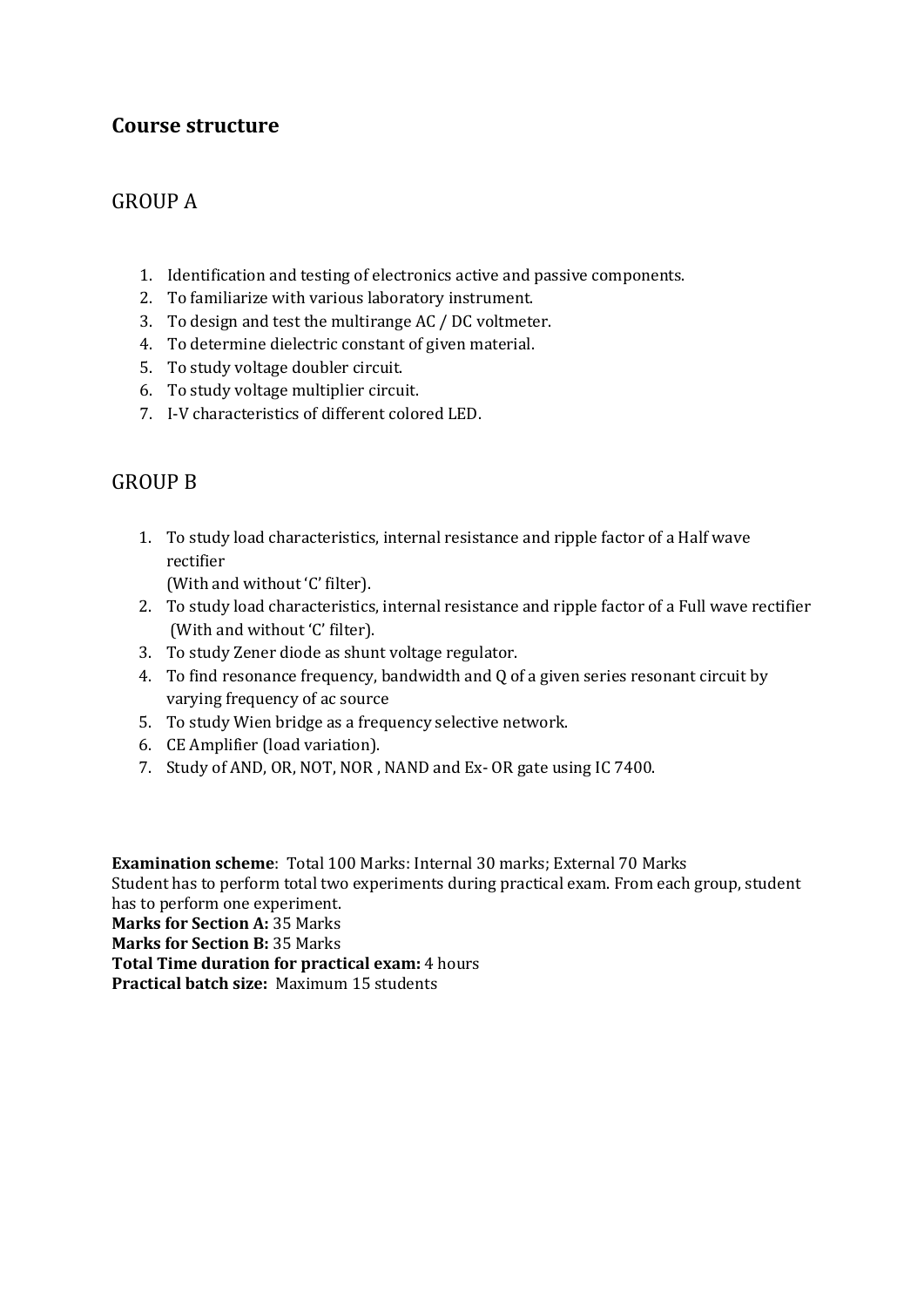B.Sc. Electronics Syllabus

Semester-2

**CORE Paper:** Basics of Electronics-2 **Course Code:** EL-2501 **No. of credits:** 4 **Learning Hours:** 60

## **Course Objectives**

- 1. Understand different concepts of Resonance, i.e., series and parallel, apply concepts for the design of different types of frequency selecting network.
- 2. Understand different theorems for network analysis, i.e., Thevenin's, Norton's, Superposition and maximum power transfer, Analyze complicated circuits.
- 3. Define h parameters for two port networks, Draw and analysis the h parameter equivalent circuits for the three transistor configurations CE, CB, CC.
- 4. Draw and analysis Re equivalent circuits for the three transistor configurations CE, CB, CC, Compare CC, CE and CB with respect to Ri, Ro, Ai, Av
- 5. Describe and interpret Basic and Universal logic gates and combinational logic circuits, Describe and Design of logic circuits using SOP and POS methods.
- 6. At the end of the course, students will be able to: Interpret and simplify Boolean equations using Boolean laws and theorems and Karnaugh map, Design and implementation of Arithmetic and logic operations through digital circuits.
- 7. Take and interpret take characteristics of CE, CB and CC configuration of transistor.
- 8. Analyze transistor amplifier using h parameters, measure the h parameters of transistor amplifier.
- 9. Know the factor causes thermal instability of Bipolar transistor.
- 10. Design amplifier using BJT with different bias circuit.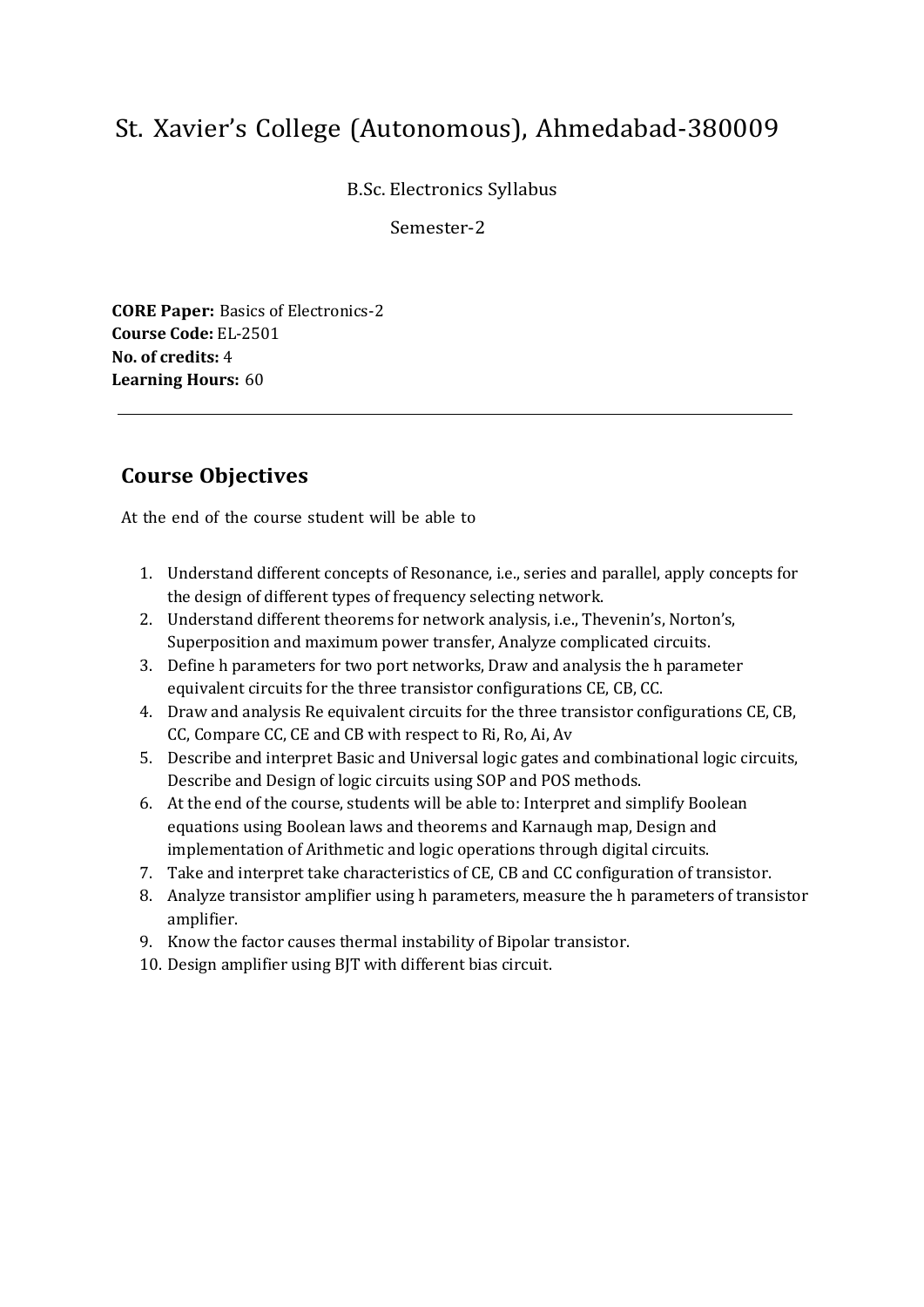### **UNIT 1**

**Bipolar junction Transistor:** Operation of NPN transistor, Operation of PNP transistor, CE configuration, Break down in Transistor, EBSER-MOLL model, Bias stability, Thermal run away, Stability factor, Method of Transistor Biasing, Fixed Bias method, Emitter feedback bias, collector to Base bias, collector emitter feedback bias, Voltage divider bias, Bias compensation, Thermistor and bias compensation

#### **UNIT 2**

**Mid Band Analysis of small signal Amplifier:** Two port devices and Network Parameters, Z, Y and h parameters, Hybrid model for two port network, Analysis of transistor amplifier circuits using h parameters, Simplified CE hybrid model, The 're'modelof transistor, small signal analysis of single stage BJT amplifier, CE amplifier with unbypassed emitter resistance,CE amplifier with voltage divider bias, MILLER's theorem and its dual, Design of single stage RC coupled amplifier using BJT

#### **UNIT 3**

**Network Theorem and Resonance Circuit:** Reduction of complicated network, conversion between T and  $\pi$  sections, bridge T network, the lattice network, superposition theorem, the reciprocity theorem, Thevenin's theorem, Norton theorem, maximum power transfer theorem, compensation theorem.

**Resonance:** Definition of Q, the figure of merit, series resonance, Bandwidth of the series resonant circuit, parallel resonance or anti resonance, current in anti-resonant circuits, Bandwidth of anti-resonant

#### **UNIT 4:**

**BOOLEAN ALGEBRA**: Basic Laws of Boolean algebra, over view of logic circuit, DeMorgan's theorem, standard representation for Logical function, MINTERM and MAXTERM, Simplification of Boolean expression, Karnaugh Map simplification, simplification of SUM OF PRODUCT, Simplification of PODUCT OF SUM, Don't care condition, Quine-McCluskey method, Design procedure for combinational Logic circuit, Half Adder, Full adder, N bit parallel adder, Subtractor, N bit parallel subtractor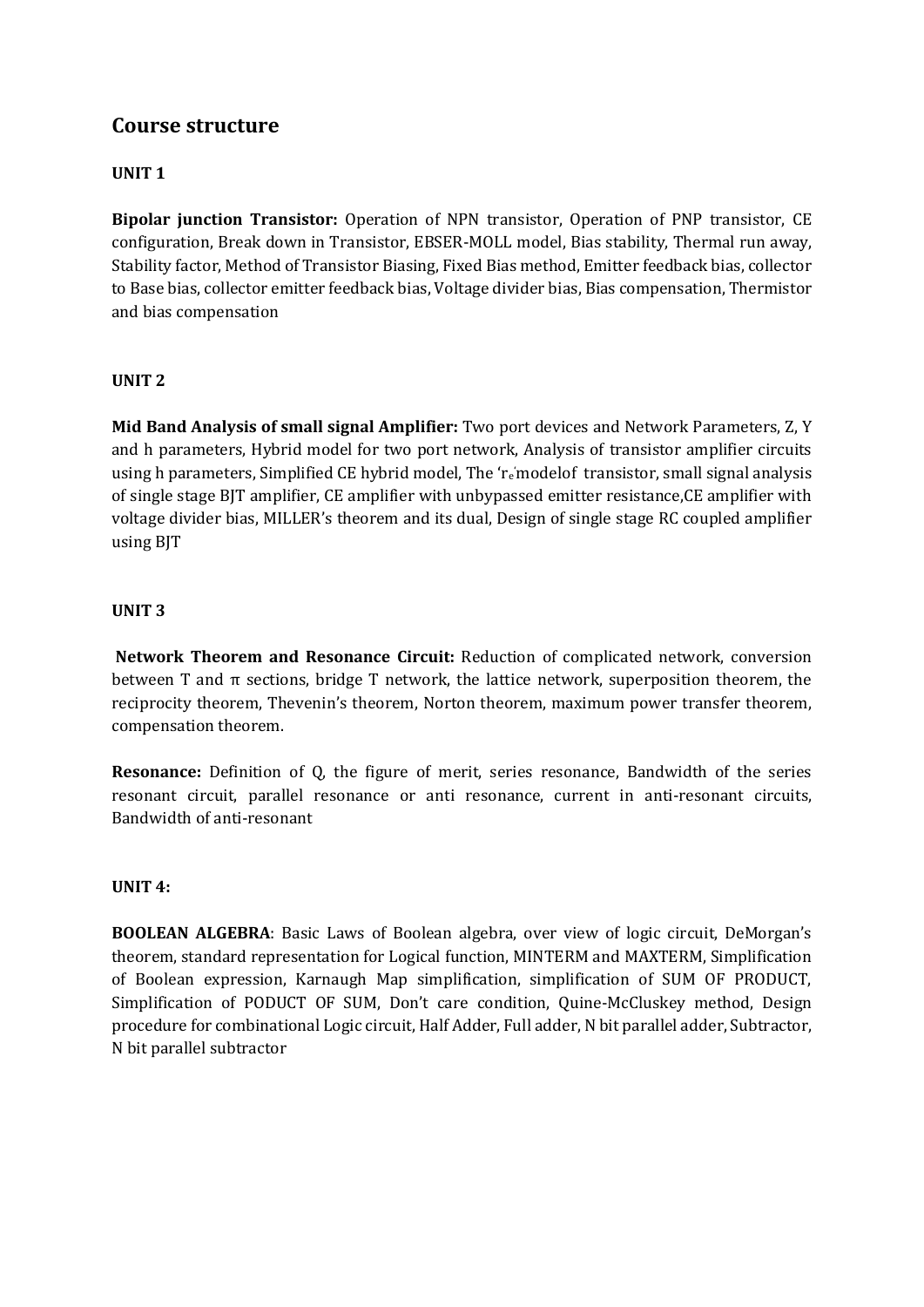## **Text Books**

- 1. Electronics Devices and Circuits By S Salivahanan, N Suresh kumar , McGrawHill
- 2. Electronic Devices and Circuit TheoryBy Robert Boylestad Louis Nashelsky,PHI
- 3. Digital Electronics By G K Kharate , OXFORD university Press
- 4. Network, Lines and Field by John D Ryder

### **Reference Books**

- 1. Electronics Devices & circuits by A. Mottershead, PHI
- 2. Handbook of Electronics By Kumar and Gupta,PragatiPrakashan
- 3. Introductory Circuit Analysis by Robert Boylestad, 10<sup>th</sup>Edition
- 4. Digital Design by Morissand Mano, PHI
- 5. Digital Principles by Malvino and Leach, McGraw Hill Publication
- 6. Electronics Devices & circuits by A. Mottershead, PHI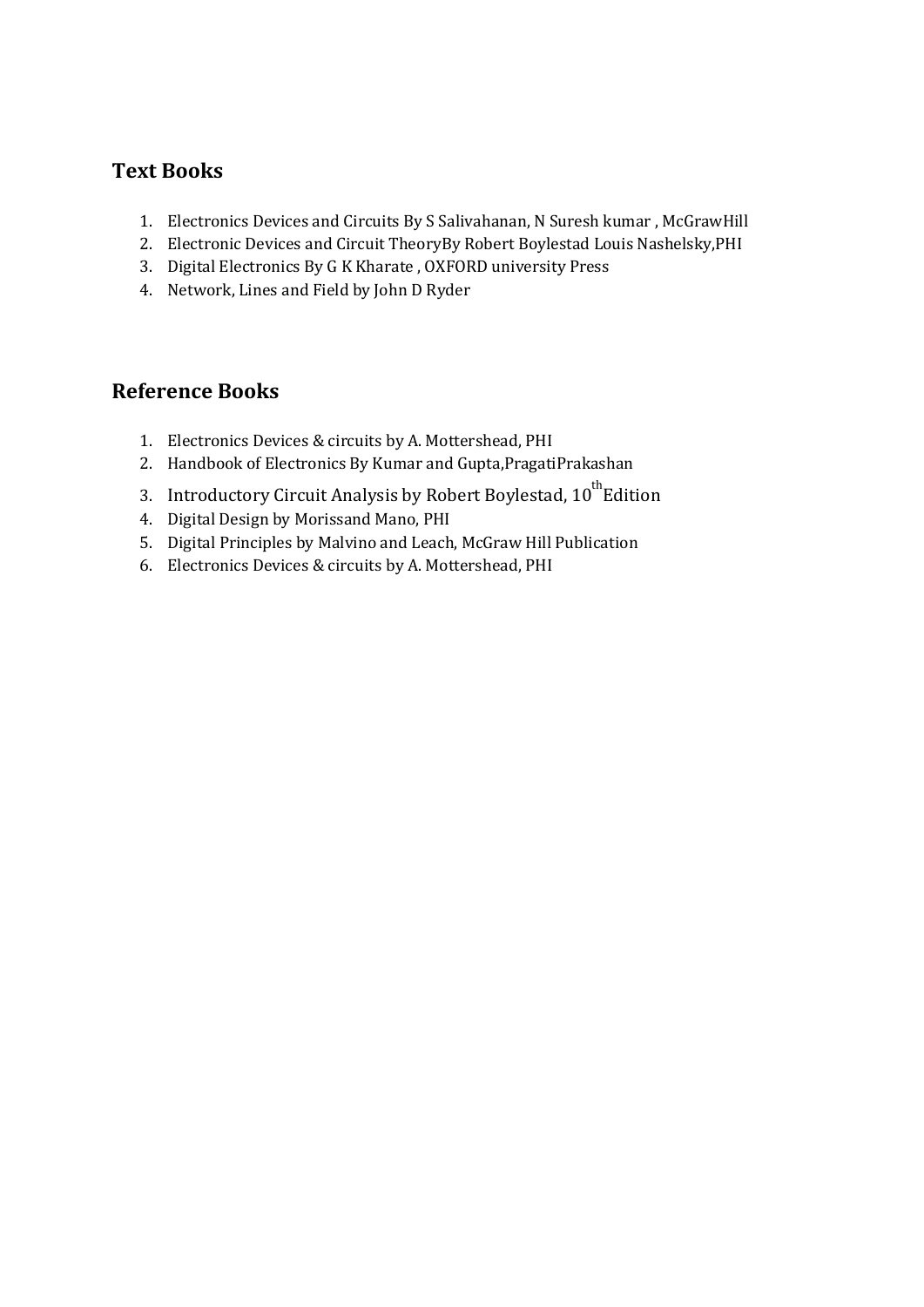B.Sc. Electronics Syllabus

Semester-2

**CORE Paper:** Electronics Lab-2 **Course Code:** EL-2502L **No. of credits: 3 Learning Hours:** 60

## **Course Objectives**

- 1. Verify the Thevenin's and maximum power transfer theorems.
- 2. Convert a given network into T network and  $\pi$  network.
- 3. Design and analyse RC high pass and low pass filter circuits
- 4. Find resonance frequency, bandwidth and Q factor of a parallel resonance circuit.
- 5. Analyse I-V characteristics of a photo diode
- 6. Understand load characteristics and ripple factor of a Bridge rectifier.
- 7. Determine 'h' parameters of a transistor (CE configuration).
- 8. Understand frequency response and input and output resistance of CE amplifier.
- 9. Design and understand half and full adder and half and full subtractor using Ex OR and NAND gates.
- 10. Understand the conversion of binary to gray code and gray to binary code.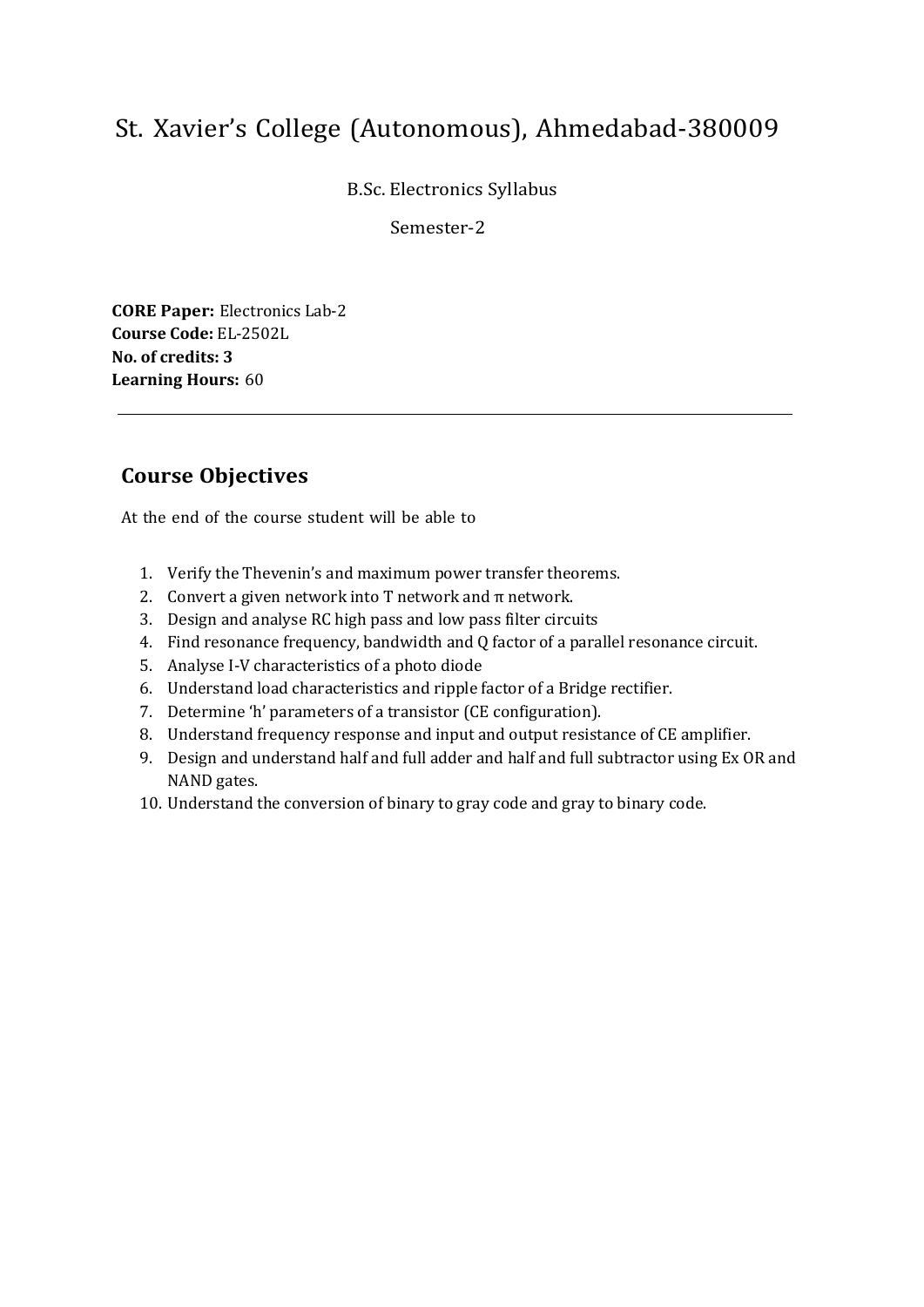## GROUP A:

- 1. To verify the Thevenin's theorem
- 2. To verify the maximum transfer theorem
- 3. Conversion of a given network in to T- network and  $\pi$  network
- 4. RC high pass filter
- 5. RC low pass filter
- 6. To find resonance frequency, bandwidth and Q of a given parallel resonant circuit by varying frequency of ac source
- 7. I-V characteristics of a photodiode

## GROUP B:

- 8. To study load characteristics and ripple factor of a Bridge rectifier ( with and without 'C' filter)
- 9. To determine 'h' parameters of a transistor ( CE configuration )
- 10. Study of CE amplifier ( frequency response , input and output resistance of amplifier )
- 11. Study of two, three and four input Ex-OR gate. Ex-OR gate as a parity checker and inverter.
- 12. Study of Half adder and full adder using Ex OR and NAND gates
- 13. Study of Half subtractor and full subtractor using Ex OR and NAND gates
- 14. To study the conversion of Binary to Gray code and Gray to Binary code

**Examination scheme:** Total 100 Marks: Internal 30 marks, External 70 Marks Student has to perform total two experiments during practical exam. From each section student has to perform one experiment.

**Marks for Section A**: 35 Marks

**Marks for Section B:** 35 Marks

**Total Time duration for practical exam:** 4 hour

**Practical batch size:** Maximum 15 students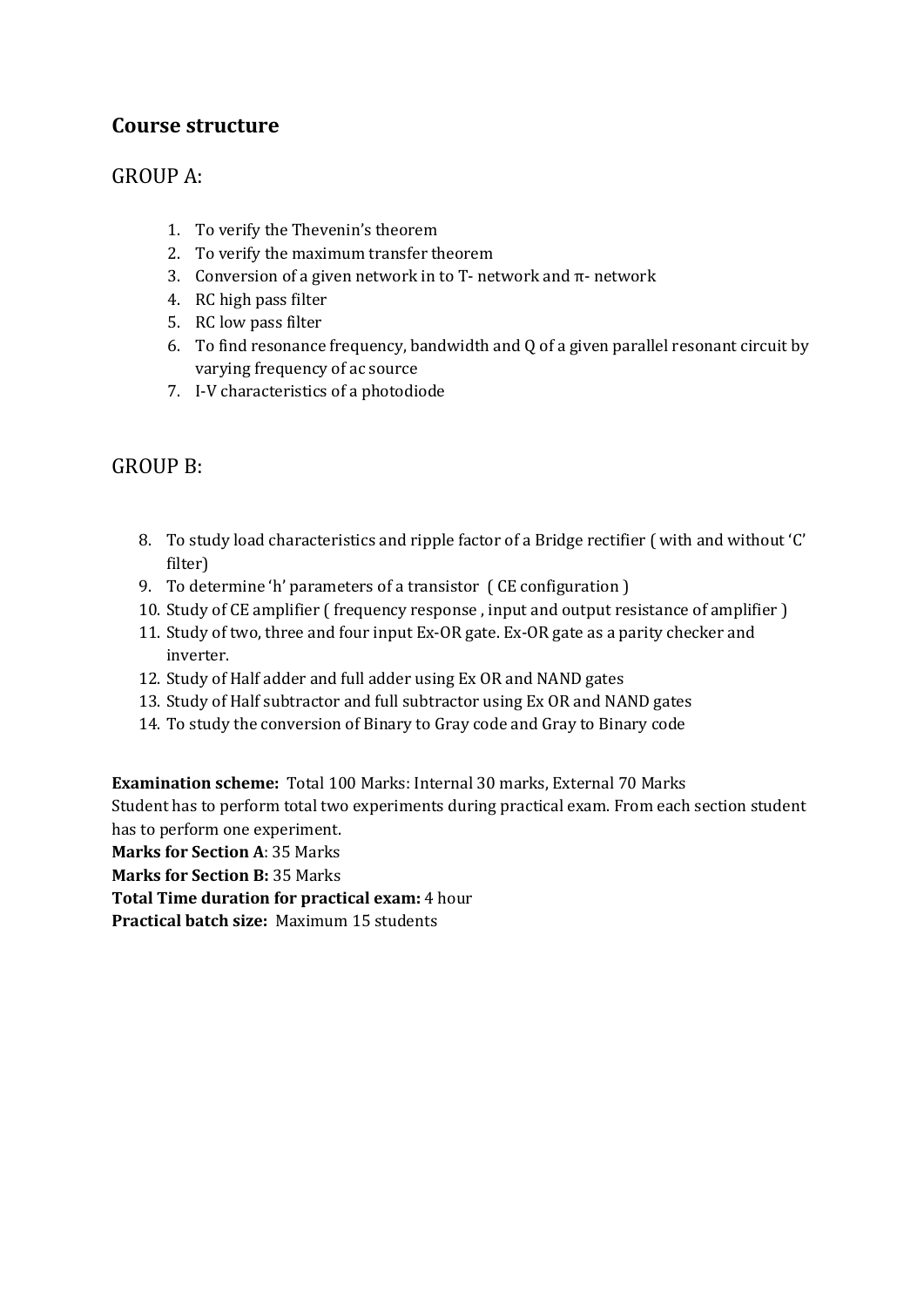B.Sc. Electronics Syllabus

Semester-3

**CORE Paper:** Basic Analog Electronics-1 **Course Code**: EL-3501 **No. of credits:** 4 **Learning Hours:** 60

## **Course Objectives**

- 1. Design different types of the filter circuit used in power supply, Define and explain stability factor, temperature coefficient, load regulation and line regulation of the power supply.
- 2. Analyzes and designs different types of the voltage regulators used in the power supply, apply different types of feedback the amplifier to obtain the stability of the circuit.
- 3. Analyze the circuit by knowing its parameters like  $B_W$ ,  $R_1$ ,  $R_0$ ,  $A_V$ ,  $D_F$  and Design the different kind of oscillator circuits.
- 4. Know the advantages of FET over BJT, Demonstrate the application of FET as VVR and FET Diode.
- 5. Design an amplifier and switching device by using of MOSFET.
- 6. Design the AGC by using DUAL GATE MOSFET.
- 7. State and interpret the difference between Low frequency and High frequency response of an amplifier circuit and the reason for decrease in gain of an amplifier circuit when low or high frequencies are applied to it.
- 8. Analyze an amplifier circuit when low or high frequencies are applied to it and calculate the value of f1, f2 and the bandwidth of an amplifier circuit
- 9. Describe various types of cascaded amplifier circuits.
- 10. Design, analyze and test various types of cascaded amplifier circuits.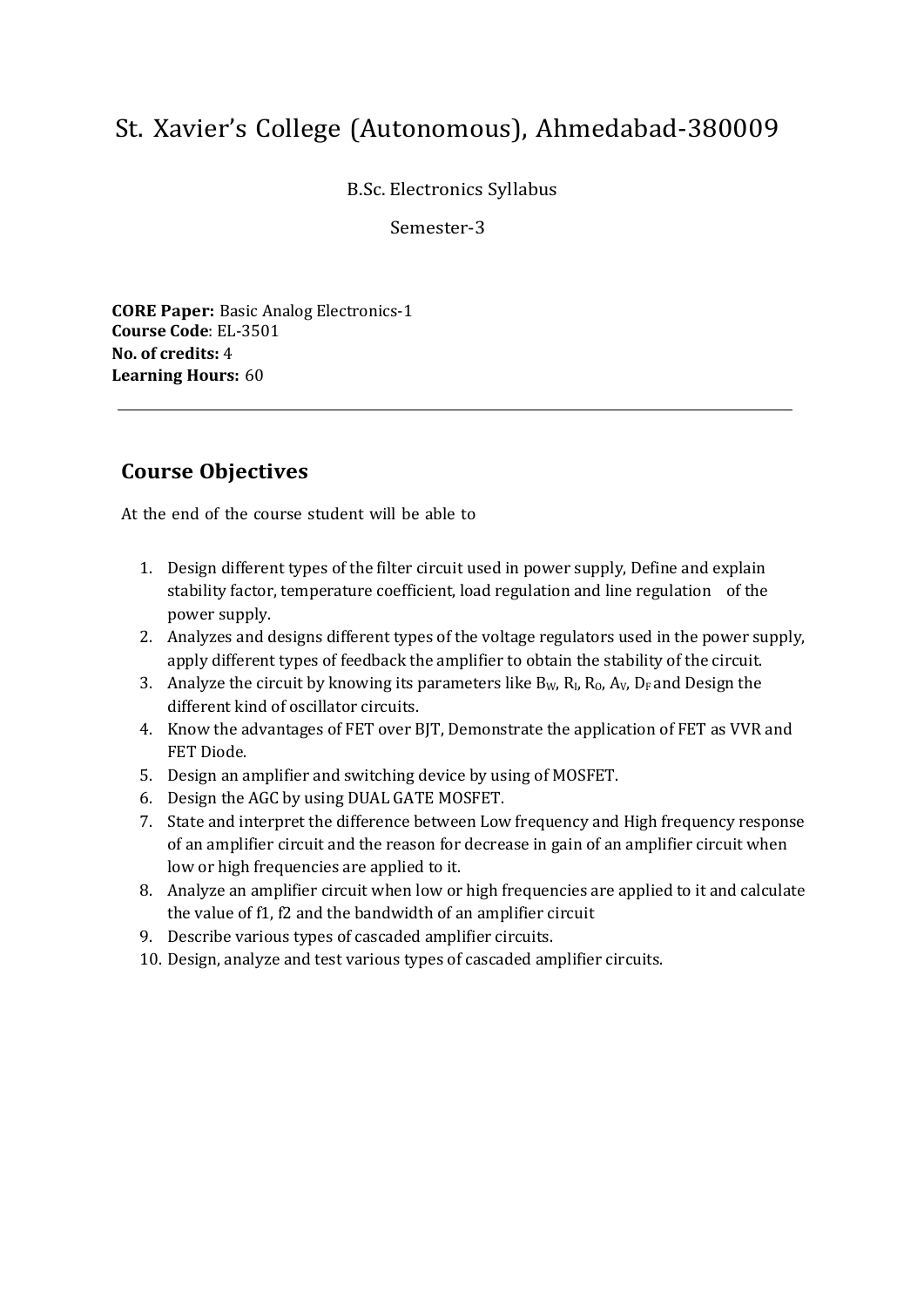#### **UNIT –I**

**Frequency Response of Amplifiers:** General shape of frequency response of amplifier, General frequency consideration, Low frequency response of transistor amplifier, Effect of Bypass capacitor on low frequency response, Effect of coupling capacitor on low frequency response, High frequency π model for a transistor, Hybrid π capacitance, CE short circuit current gain,  $β$  cut off frequency, α cut off frequency, High frequency current gain with resistive load

**Multi stage Amplifiers:** Different coupling scheme used in amplifier, Two stage RC coupled amplifier, Transformer coupled amplifier.

#### **UNIT – II**

**Negative Feedback in transistor amplifier:** General theory of feedback, reasons for negative feedback, loop gain, types of negative feedback in transistor circuits

**Transistor Oscillators:** Introduction, Effect of positive feedback, requirements for oscillations, the phase shift oscillator, Wien bridge oscillator, LC oscillators, Colpitt's and Hartley oscillators with analysis.

#### **UNIT – III**

**Field Effect Transistor:**Construction of N-channel JFET, Operation of N-channel JFET, characteristics parameters of the JFET, Expression for saturation drain current, Slope of transfer characteristic at I<sub>DSS</sub>, Comparison of JFET and BJT.

Common source AC amplifier, Source follower, the common gate FET amplifier, Frequency response of FET Amplifier

**MOSFET:** The depletion MOSFET, The enhancement MOSFET, difference between JFET's and MOSFET's, handling precautions for MOSFETS, Dual gate MOSFETS, Integral gate protection, Testing field effect transistor, applications of FETS in its channel ohmic region, application of FET as a VVR in voltage control attenuator, The field effect diode

#### **UNIT – IV**

**Filters:** The capacitor filter, ripple factor, Approximate method, choke input LC filter, Ripple factor in LC filter, value of critical inductance, C-L-C filter.

**Voltage Regulators:** Voltage regulation, zener diode shunt regulator, working of zener diode shunt regulator, optimum value of current limiting resistor, disadvantage of zener diode shunt regulator, transistor shunt regulator, transistor series regulator, controlled transistor series regulator, short circuit protection against overload, transistor current regulator.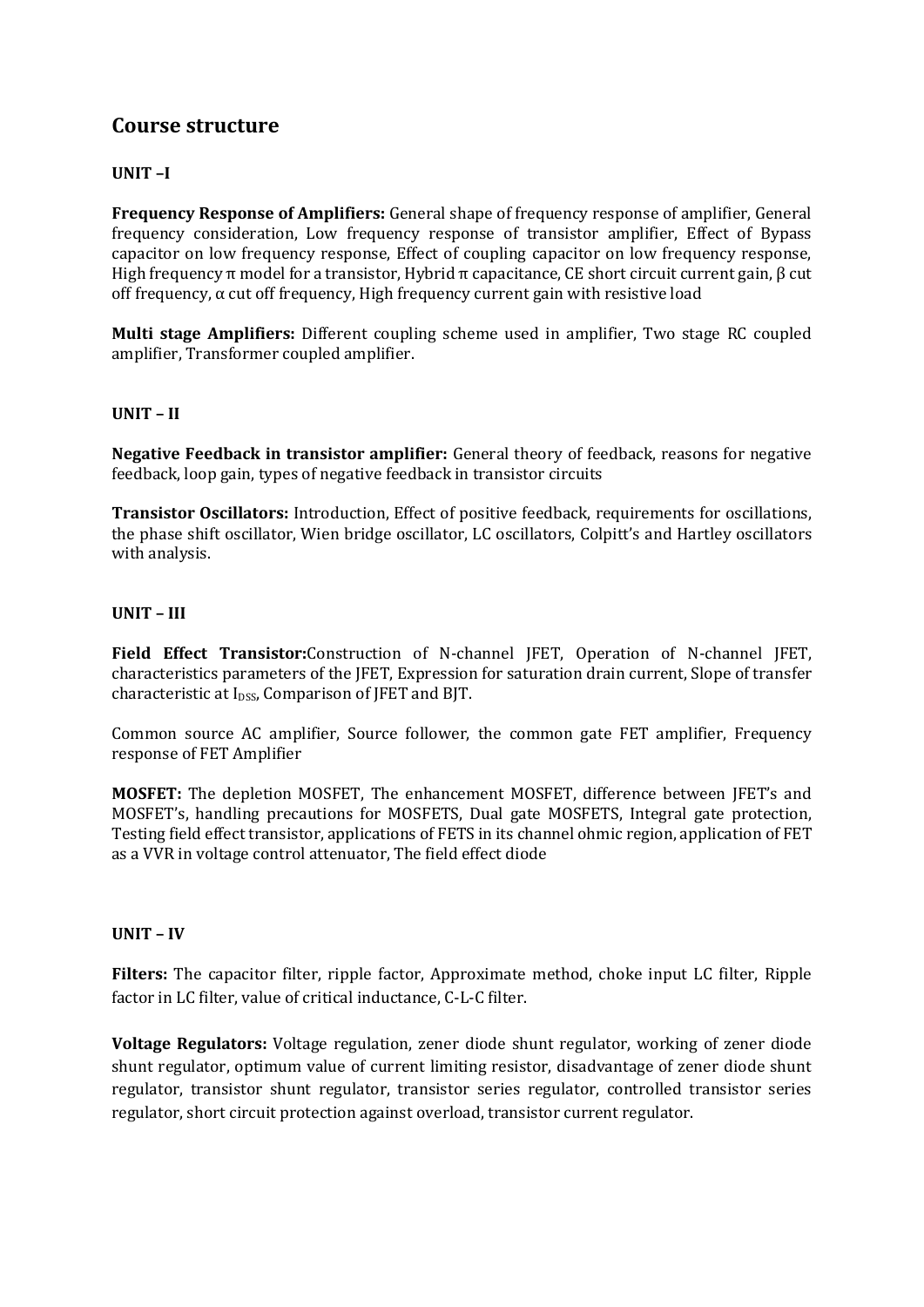## **Text Books**

- 1. Electronics Devices and Circuit (3rd edition) by S Salivahanan, Suresh kumar McGraw Hill Publication
- 2. Electronic Devices and circuits An introduction by Allen Mottershead
- 3. Hand Book of Electronics by Gupta and Kumar, PragatiPrakashan
- 4. Electronics Devices and Circuit (3rd edition) by S Salivahanan, Suresh kumar
- 5. McGraw Hill Publication (Articles: 7.2 to 7.7)
- 6. Electronic Devices and circuits An introduction by Allen Mottershead
- 7. Text book: Electronic Devices and circuits by Allen Mottershead
- 8. Text book: A Text Book of Electronic Circuits by R S Sedha, S. Chand & Co.

## **Reference Books**

1. A monograph on Electronics Design, by Goyal&Khatan, Khanna publisher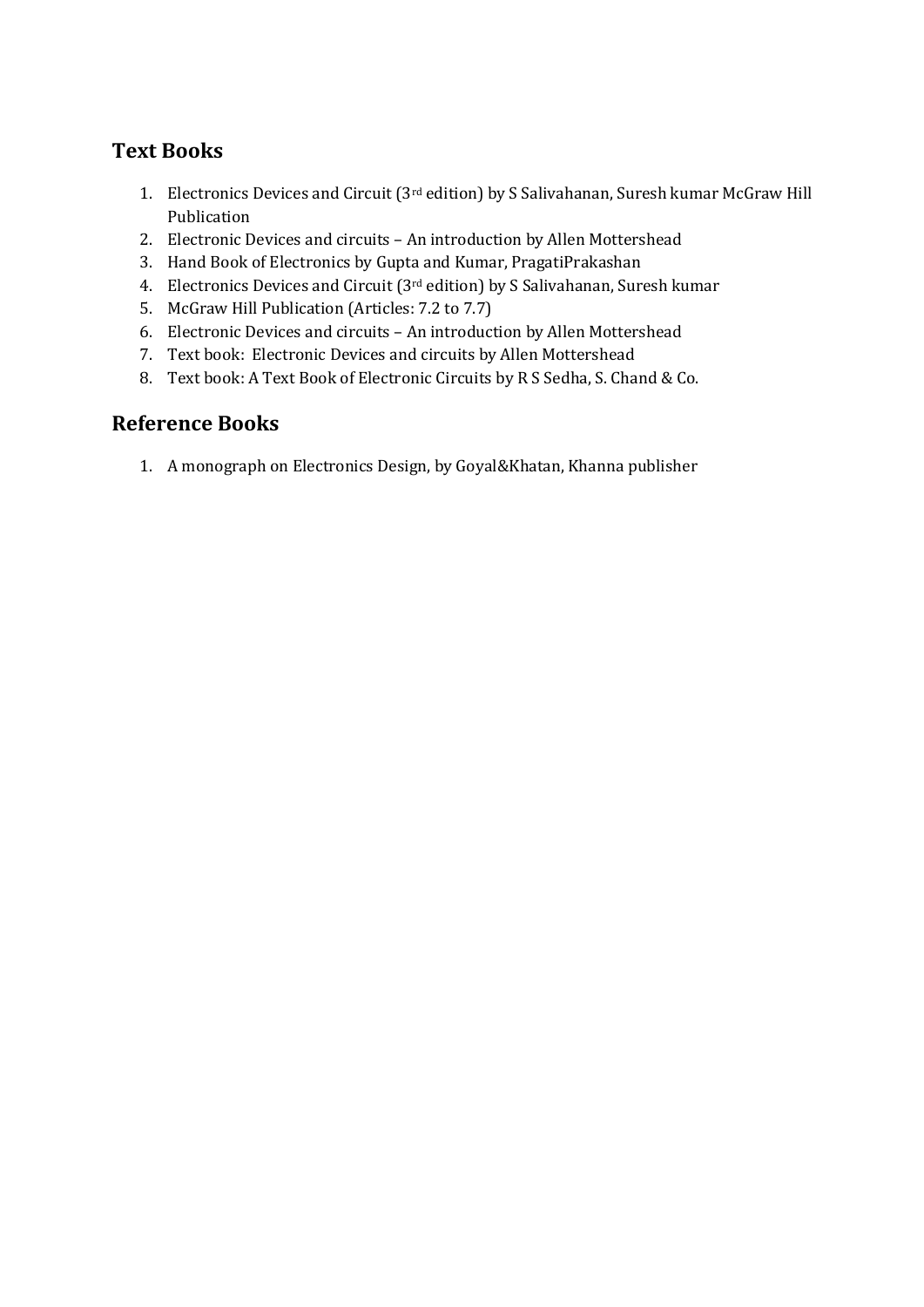B.Sc. Electronics Syllabus

Semester-3

**CORE Paper:** Signals and digital electronics **Course Code:** EL-3502 **No. of credits:** 4 **Learning Hours:** 60

## **Course Objectives**

- 1. Understand different concepts of impedance matching, i.e., L-section, T-section, image impedance and transformer
- 2. Further apply these concepts for the design of different types of impedance matching circuits.
- 3. Use a variety of analysis techniques to solve basic electrical systems, use appropriate circuit analysis techniques to analyze AC and sinusoidal systems
- 4. Apart from solving higher order differential equations, which are extensively used in mechanical and electrical engineering.
- 5. After studying Digital Electronics and Multiplexer / De-multiplexer circuits, students will have a thorough understanding of the fundamental concepts and techniques used in digital electronics and electronic switching circuits, which are used in telephone industry.
- 6. They will be able to understand Decoder and Encoder circuits used for communication (I/O device) with digital circuits, understand how operations are synchronized in Clock and timer circuits, examine the structure of various number systems and their application in digital design, ability to understand, analyze and design various combinational and sequential circuits.
- 7. Ability to identify basic requirements for a design application and propose a cost effective solution apart from developing skill to build, and troubleshoot digital circuits.
- 8. In the unit of Microprocessors, the students will be able to explain the overview of a microprocessor based system and also explain the functions of each component.
- 9. They will be able to explain the concept of machine language, assembly language and high-level languages, explain the microprocessor's architecture and its operation, explain memory organization and memory map.
- 10. How memory addresses are assigned to a memory chip, list the types of memory and their functions, define tri-state logic and explain the functions of various logic devices used for interfacing with microprocessor.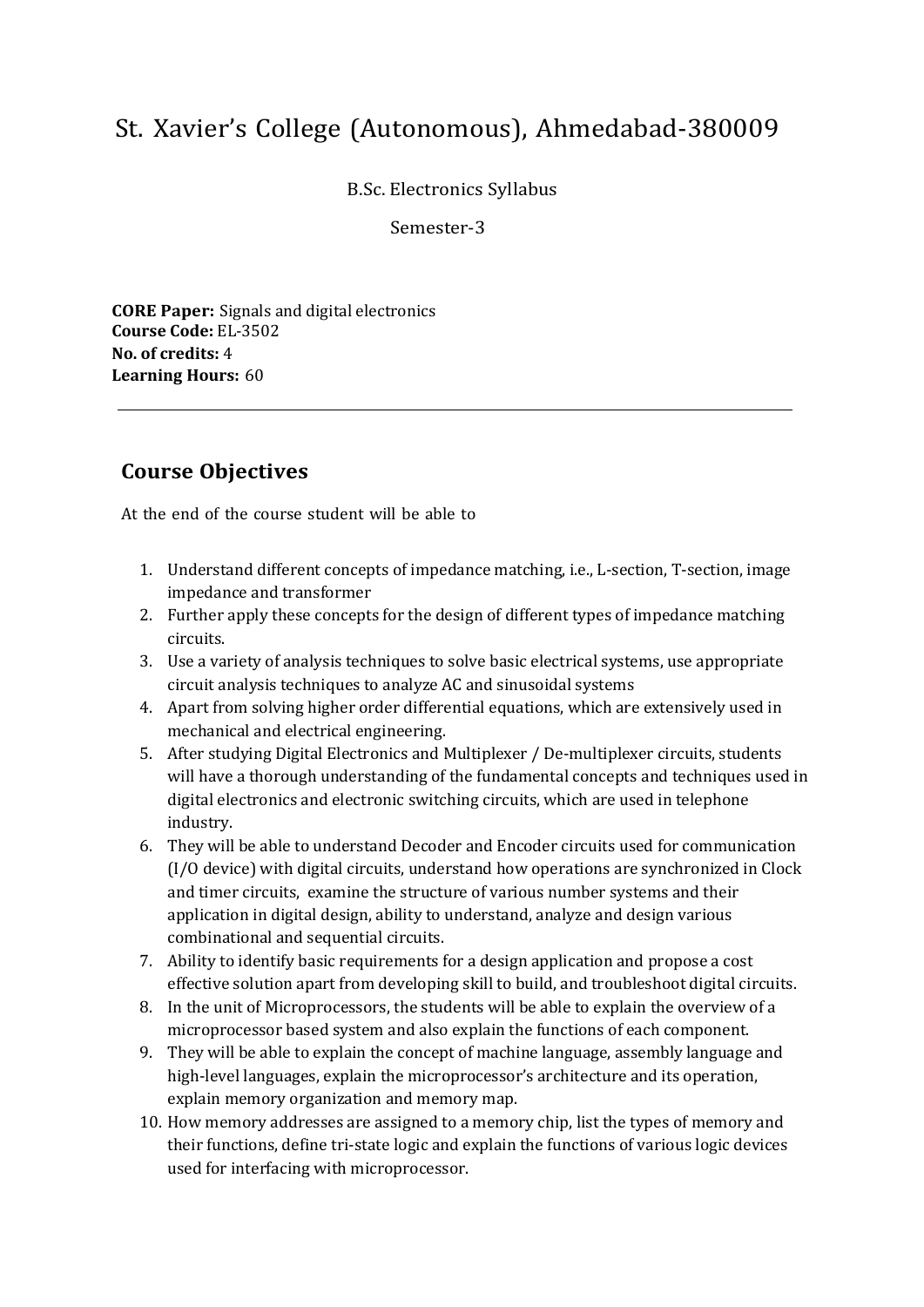#### **UNIT – I**

**Impedance Transformation and Coupled Circuits:** Transformation impedance with tapped resonant circuits, Reactance L sections for impedance transformation, Image impedance, reactance matching, Reactance T networks for impedance transformation, coupled circuits, mutual inductance, coefficient of coupling equivalent T network for magnetically coupled circuit, Iron-core transformer, the Ideal transformer, singly tuned air-core transformer, doubly tuned air core transformer.

#### **UNIT – II**

**Network Analysis using Laplace Transformation:** The Laplace transformations, inverse Laplace transformation, important theorems regarding Laplace transformation, application of Laplace transformation in analyzing simple networks, use of partial function expansion in analysis using Laplace transformation, Heaviside's partial function expansion theorem, response of series RL circuit to exponential driving voltage, response of series RC circuit to exponential driving voltage, response of series RLC circuit to exponential driving voltage, response of series RLC circuit to exponential driving current, response of series RL circuit to step sinusoidal voltage, response of series RC circuit to step sinusoidal voltage, response of series RLC circuit to step sinusoidal voltage.

#### **UNIT – III**

**Data processing circuits:** Multiplexers, Demultiplexers, 1-of-16 decoder, BCD-to-decimal decoders, seven segment decoders, encoders, Priority encoder, Exclusive-OR gate, parity generators and checkers, read only memory.

**Clock and 555 Timer:** Description of functional diagram, monostable operation, linear ramp generator, frequency divider, astable operation.

Clock waveforms, TTL clock, Schmitt Trigger, Monostables with input logic, Pulse Forming Circuit.

#### **UNIT – IV**

**Microprocessor - I**: Microprocessor, Instruction set and computer language,

**Microprocessor Architecture and Microcomputer Systems:** Microprocessor Architecture and its operations, Memory, Logic devices for interfacing.

**Text Books**: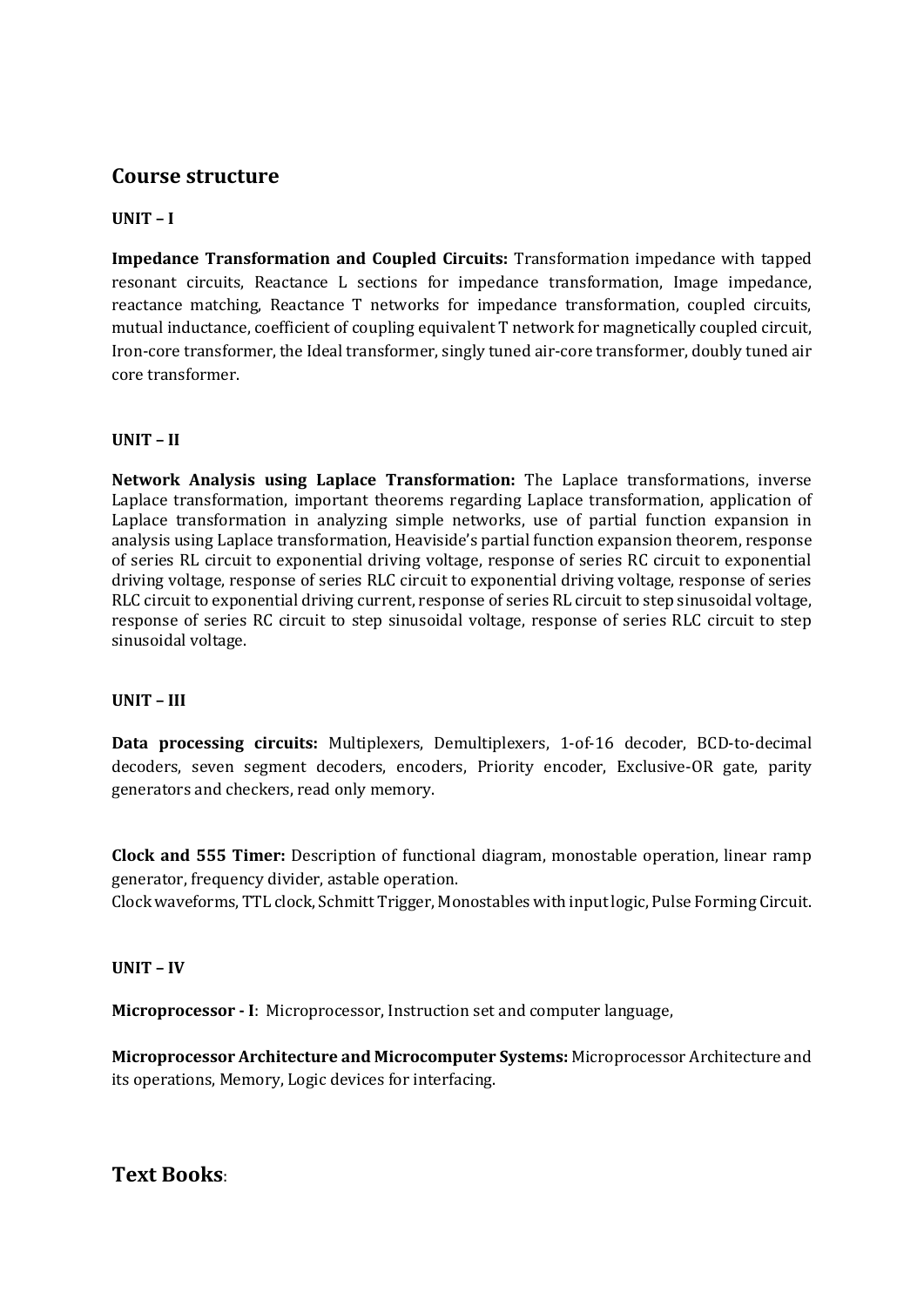- 1. Networks, Lines and Fields by J. D. Ryder ( 3.1 to 3.12)
- 2. Roy Chaudhuri, Del-Toro
- 3. Network Analysis By G K Mithal, Khanna Publishers
- 4. Digital Principles and applications  $6^{th}$ Edition Malvino Leach and Saha
- 5. Linear Integrated Circuits  $4^{th}$ Edition by Chaudhary and Jain, New Age International Publishers.
- 6. Microprocessor Architecture, programming and application with 8085,  $5^{th}$ Edition: Ramesh Gaonkar ,Penram Int. pub Pvt. Ltd.

## **Reference Books**

- 1. Network Analysis M. E. Van Valkenberug
- 2. Digital Signal Processing S Salivahanan, AVAllavaraj, C Gnanapriya
- 3. Digital Fundamentals by Floyd, Pearson
- 4. Digital Design Morris and Mano PHI publication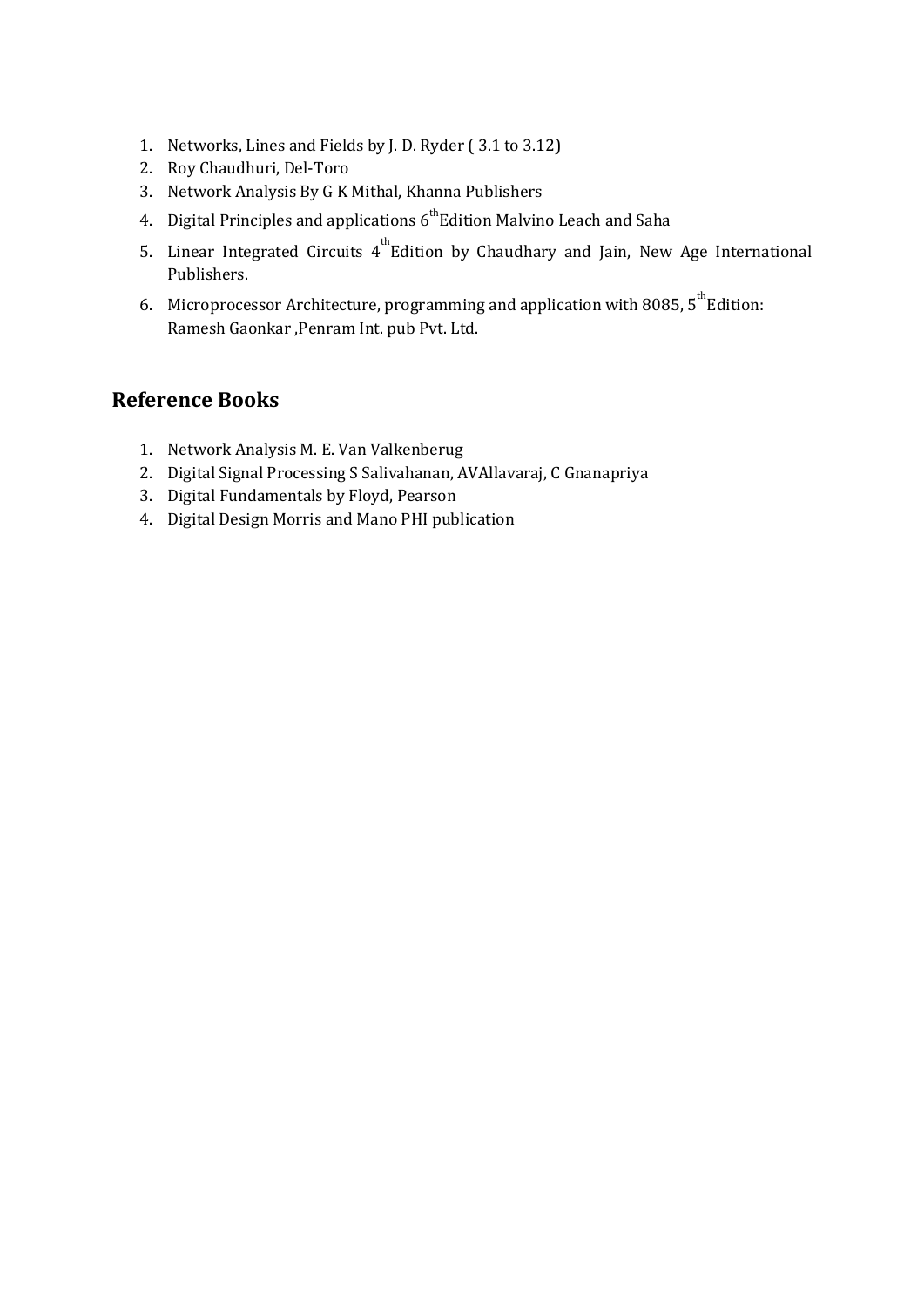B.Sc. Electronics Syllabus

Semester-3

**CORE Paper:** Electronics Lab-3 **Course Code:** EL-3503L **No. of credits:** 2.5 **Learning Hours:** 60

## **Course Objectives**

- 1. Verify the Two stage RC coupled amplifier.
- 2. Study of voltage series negative feedback amplifier.
- 3. Study of current series feedback amplifier.
- 4. Study of collector amplifier with frequency response.
- 5. Analyse the common source FET amplifier.
- 6. Understand and study of clipping and clamping circuit using diode.
- 7. Understand the RC phase shift oscillator using transistor.
- 8. Study of Lissajous figures and measurements of phase difference using CRO.
- 9. Study of multiplexer and its application for designing combinational logic circuits.
- 10. Understand the 3-8 decoder using 74138 IC and its application for logic circuits.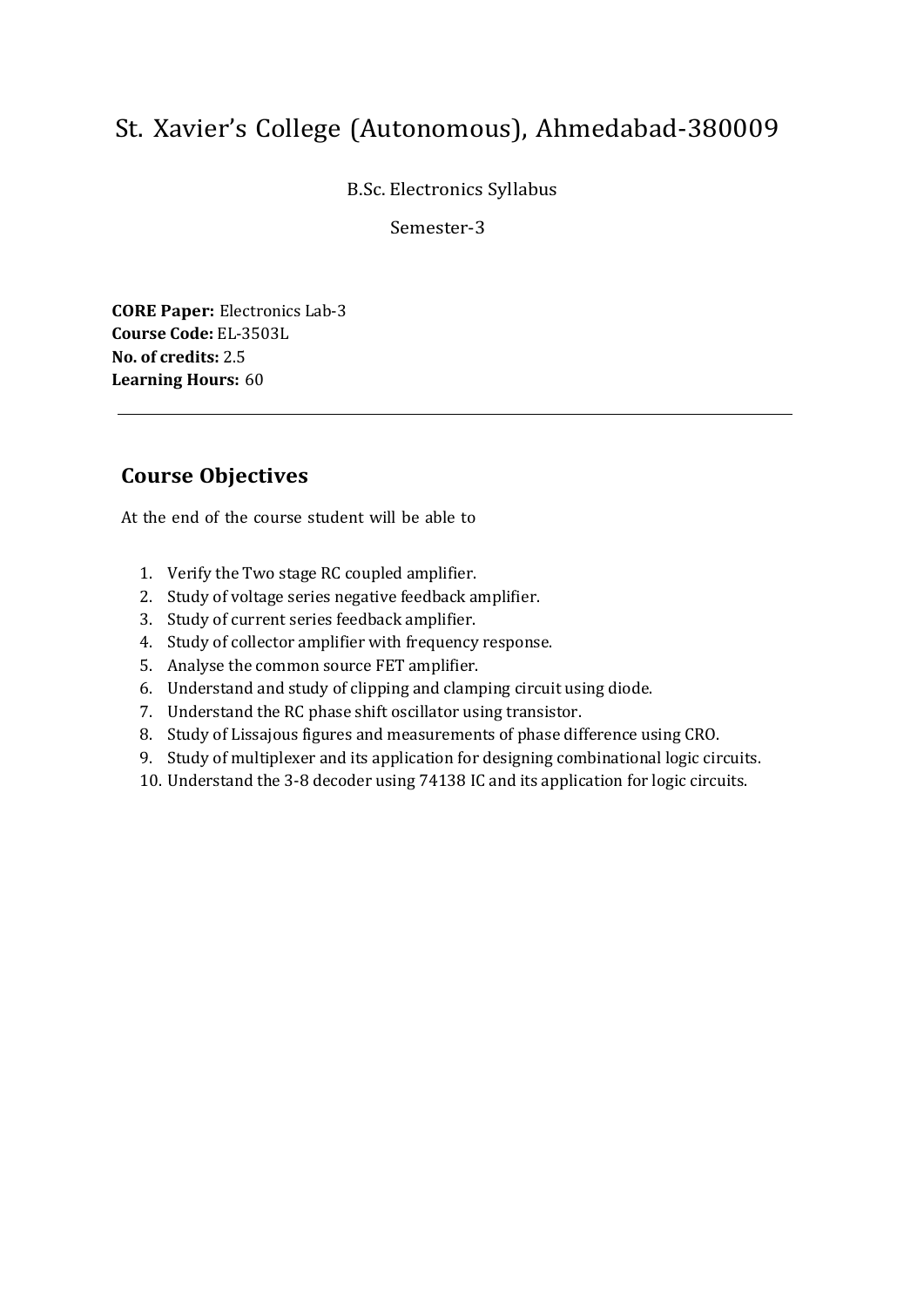## SECTION: A

1. Two stage RC coupled amplifier

2. Voltage series Negative feedback Amplifier (frequency response, i/p and o/p resistance of amplifier)

3. Current series feedback Amplifier (frequency response, i/p and o/p resistance of amplifier)

- 4. Common collector amplifier (frequency response, i/p and o/p resistance of amplifier)
- 5. Common source FET amplifier
- 6. Study of clipping and clamping circuit using diode
- 7. To design and construct the series voltage regulator
- 8. To design and construct electronics voltage regulator using error amplifier
- 9. To design and construct the constant current source using transistor

## SECTION: B

- 1. RC phase shift oscillator using transistor
- 2. Wien Bridge oscillator using transistor
- 3. Study of Lissajous figures and measurement of phase difference using CRO
- 4. 4-bit adder- subtractor using IC 7483, 7486
- 5. Study of 8:1 multiplexer (74151) and and study of1:4 and 1:8 demultiplexer using IC 74155
- 6. study of 3:8 decoder and BCD to decimal decoder (74138 and 7475)
- 7. Study of decimal to BCD encoder (priority encoder 74147) and driving seven segment display
- using BCD to seven segment decoder IC (7447) (Display the number using both IC)
- 8. Design of logic circuit using Karnaugh map (SOP method)
- 9. Design of combinational logic circuit using multiplexer IC.
- 10. Design of combinational logic circuit using Decoder IC.

**Examination scheme:** Total 100 Marks: Internal 30 marks, External 70 Marks Student has to perform total two experiments during practical exam. From each section student has to perform one experiment.

**Marks for Section A:** 35 Marks

**Marks for Section B:** 35 Marks

**Total Time duration for practical exam:** 6 hours

**Practical batch size:** Maximum 15 students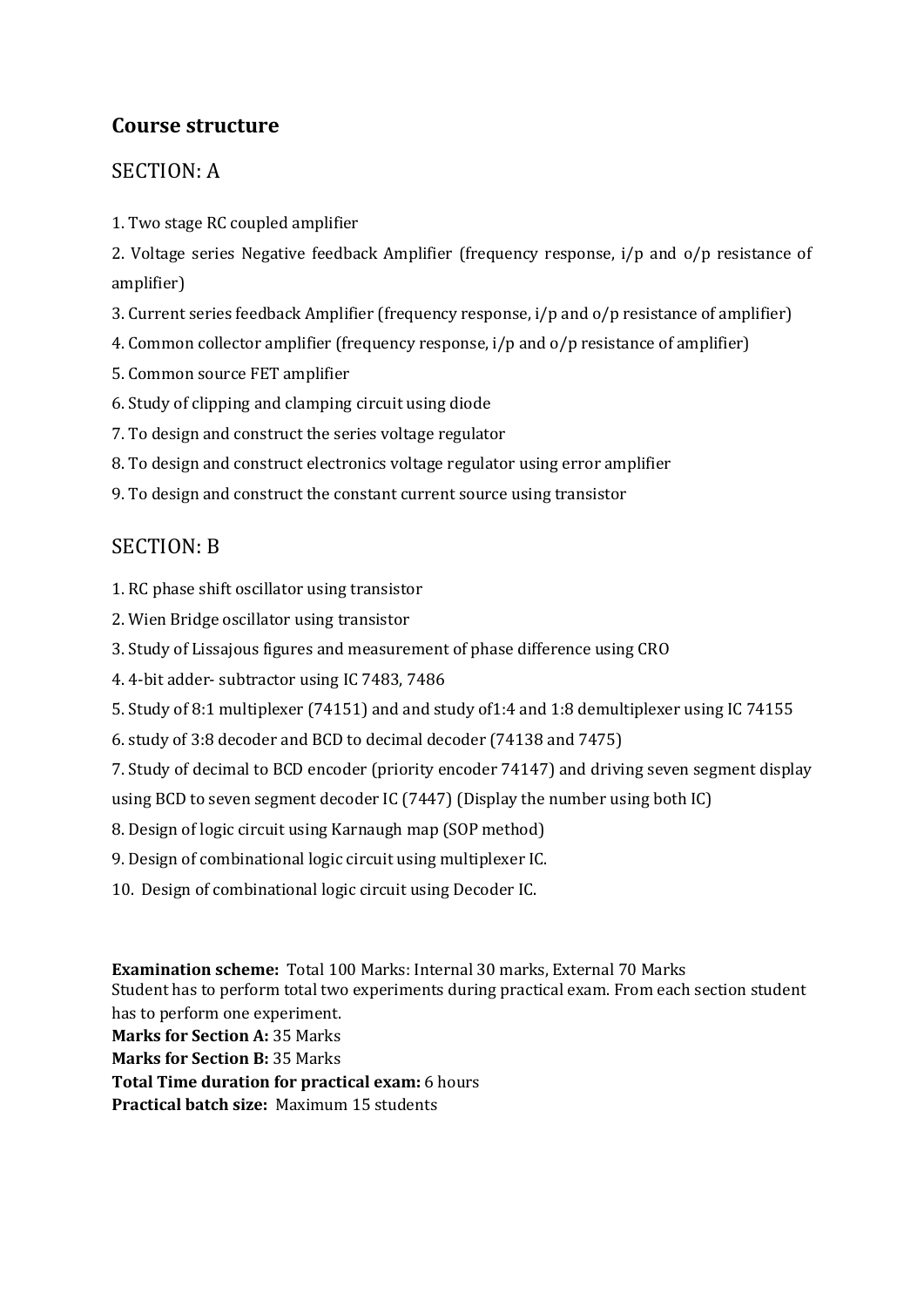B.Sc. Electronics Syllabus

Semester-4

**CORE Paper:** Operational Amplifier **Course Code:** EL-4501 **No. of credits:** 4 **Learning Hours:** 60

## **Course Objectives**

- 1. Describe the function of each component in transformer coupled Amplifier, class- A, B, and AB push pull power amplifier.
- 2. Will able to design the Transformer coupled amplifier, class- A, B, and AB push pull power amplifier.
- 3. Will described basic principles of complimentary push pull amplifier.
- 4. Will know the characteristics of OPAMP 741, will able to design the amplifier using OPAMP 741.
- 5. Will know the parameters contributing error in output of OPAMP and will able to reduce the error voltage in output using balancing technique.
- 6. Write down the evolution of ICs as merits over the conventional discrete circuits, learn techniques of fabrications of monolithic ICs and the measures to improve the fabrication methodology.
- 7. Enable to describe the fabricate active and passive components like: Diodes, Transistors, MOSFET, Resistors and Capacitors.
- 8. Describe the fundamental principles of wave shaping circuit.
- 9. Illustrate the working of High pass and Low pass filter circuit JT.
- 10. Describe different types of Multivibrators.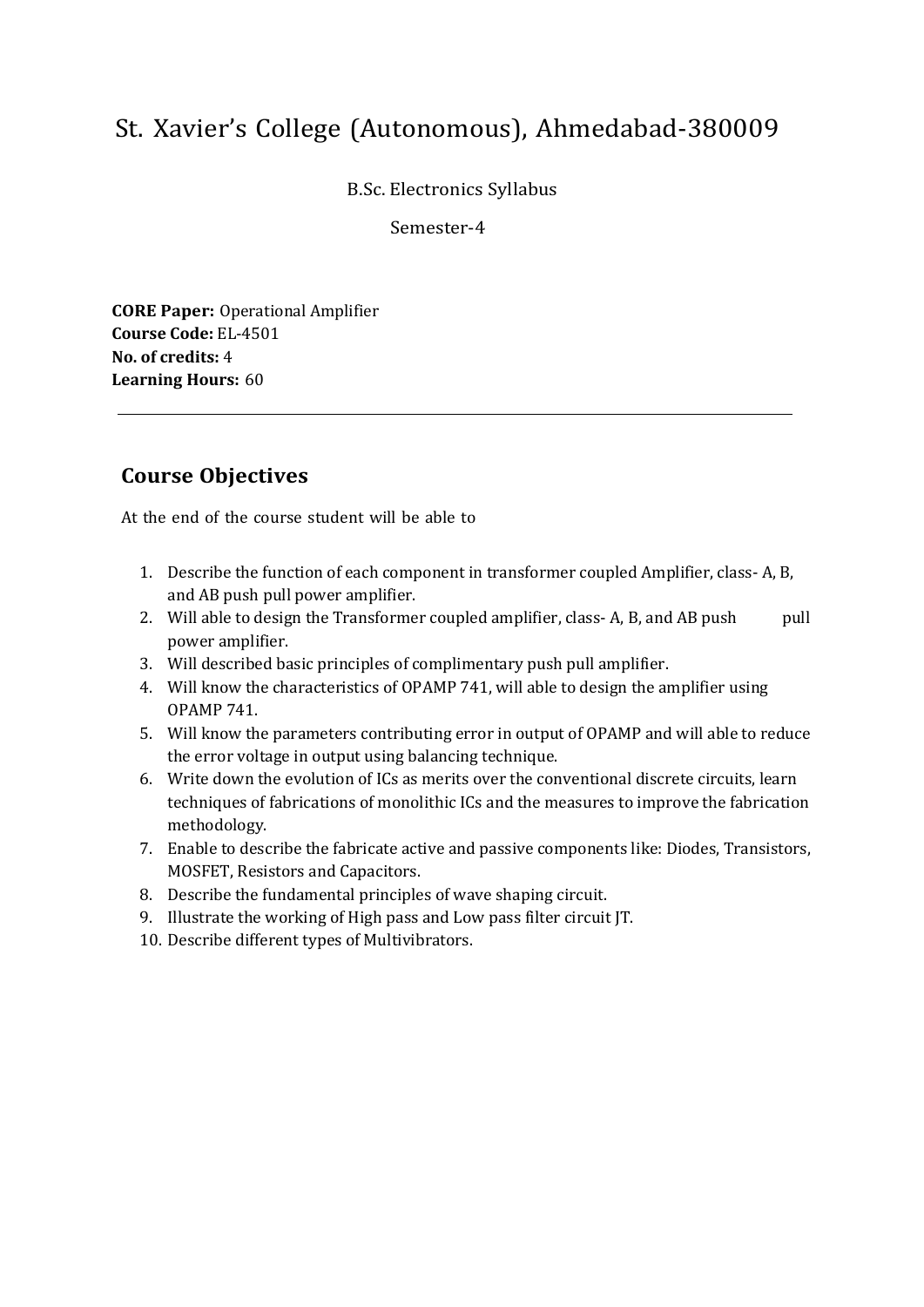### **UNIT – I**

**Class-A Power Amplifiers:** Class-A direct coupled resistive load, Transformer Coupled Resistive Load, Design Theory, Power Amplifier Design, Harmonic Distortion , Power Output, Variation of Output power with load, Output Transformer Saturation, Disadvantages of a single ended transformer coupled amplifier, Push-pull Amplifier, Description of operation of class-A push-pull Amplifier, Theory of operation of class-A push-pull Amplifier.

**Class-B Power Amplifier:** The class-B push-pull Amplifier, Cross Over Distortion, Class-AB pushpull Amplifier, Transistor Phase Inverter, Conversion Efficiency of Class-B Amplifier, Relation between maximum output power and load, Relation between maximum output power and Transistor dissipation, Design of class-B push-pull amplifier, Other class-B push-pull amplifiers, Complementary Symmetry, Practical complementary symmetry amplifier.

### **UNIT – II**

**Operational Amplifier - I:** Introduction, basic information of OPAMP, The ideal operational amplifier

**Operational amplifier characteristics:** D.C Characteristics: Input bias current, Input offset current, Input offset voltage, total output offset voltage, thermal drift, slew rate, analysis of data sheet.

#### **UNIT – III**

**Fabrication of IC:** Classification, IC Chip size and circuit complexity, fundamental of monolithic IC technology, basic planar processes, fabrication of a typical circuit, active and passive components of ICs, fabrication of FET, thin and thick film technology, technology trends.

#### **UNIT – IV**

**Wave shaping circuit:** High pass R C circuit (for sinusoidal and square wave i/p), High pass RC circuit as differentiator, Low pass R C circuit (for sinusoidal and square wave i/p), Low pass RC circuit as a integrator

**Multivibrators:** Collector coupled Astable multivibrator, Monostable muitivibrator, Bistable multivibrator, Schmitt trigger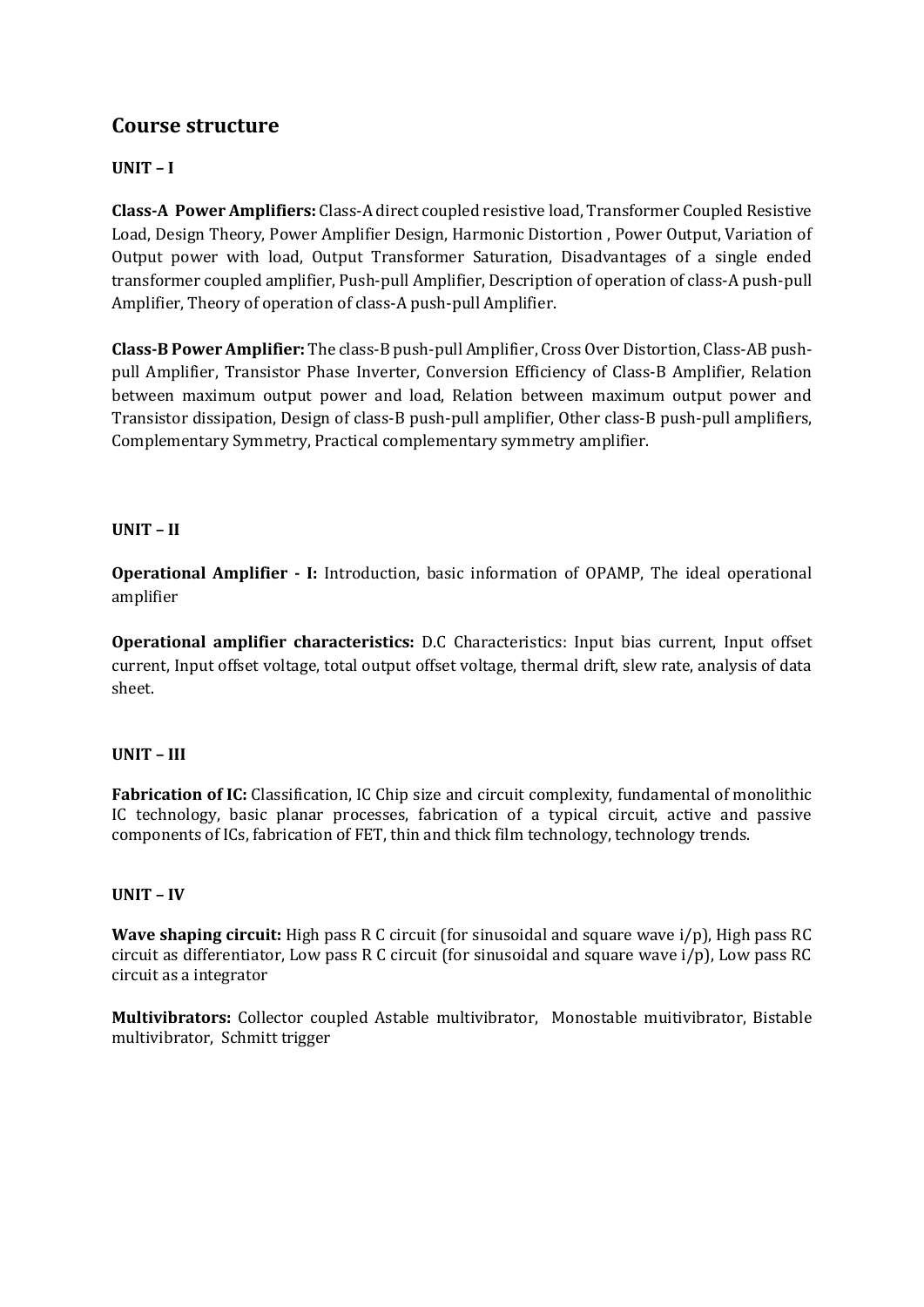## **Text Books**

- 1. Electronic Devices and Circuit by Allen Mottershead
- 2. Linear Integrated Circuits by Roy Chaudhary and S. B. Jain New Age Int Publisher 4<sup>th</sup>Edition.
- 3. Hand book of Electronics, Kumar and Gupta, PragatiPrakashan  $35^{th}$ Edition.
- 4. Electronic Devices and circuit, S Salivahanan, N Suresh Kumar 3rd Edition McGraw Hill Publication

## **Reference Books**

- 1. Electronics Devices and Circuits by S. Shalivahanan, N.SureshKumar,TMH.
- 2. Integrated Circuit by Bodkar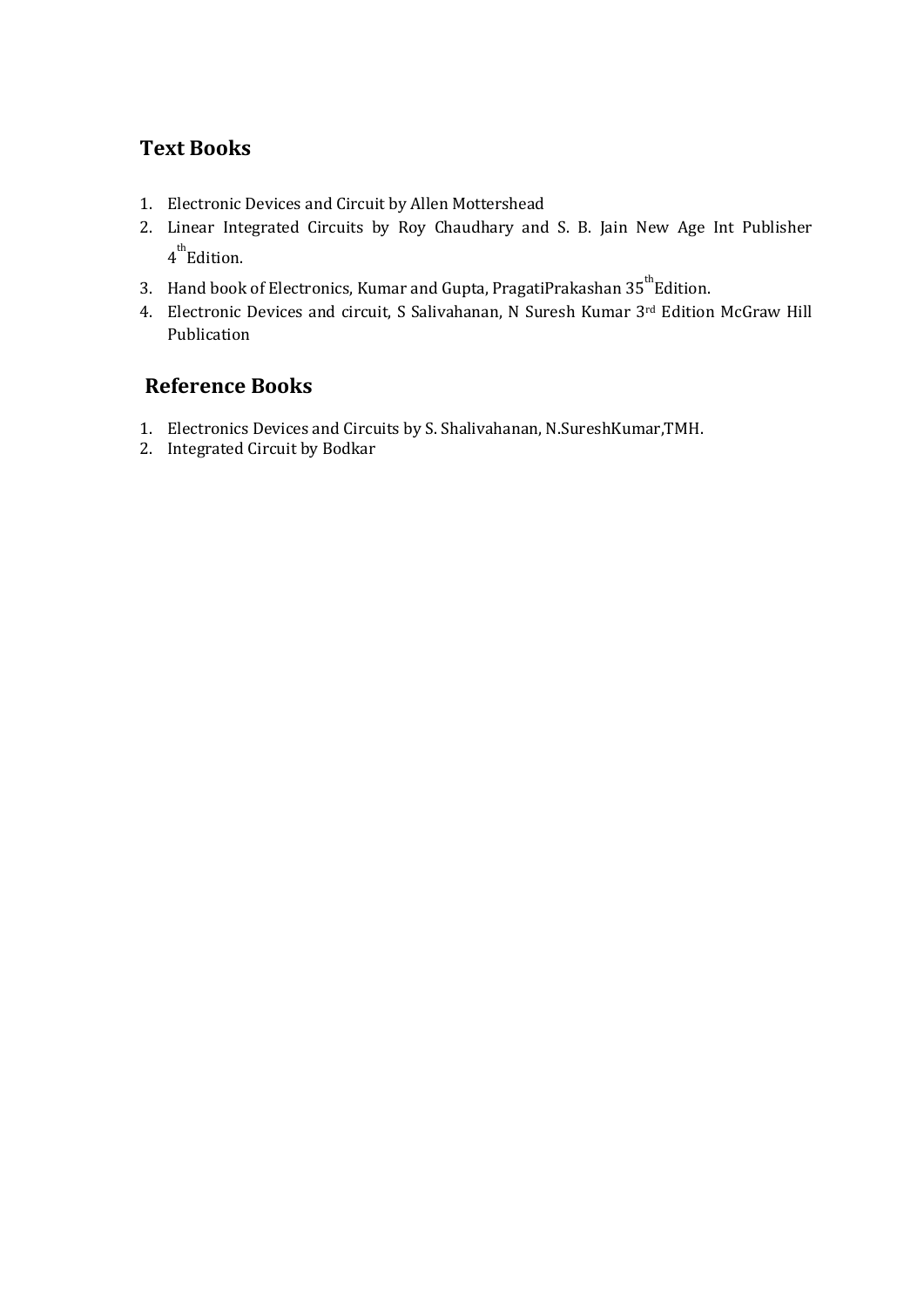B.Sc. Electronics Syllabus

Semester-4

**CORE Paper:** Digital Electronics & Microprocessor **Course Code:** EL-4502 **No. of credits:** 4 **Learning Hours:** 60

## **Course Objectives**

- 1. Describe and study of Fourier Integral and Fourier Transform.
- 2. Study the spectrum envelops for a recurring pulse and typical Fourier transform.
- 3. Explain the relationship of Fourier and Laplace transforms and application in network analysis.
- 4. Study of filters and the propagation constant and the properties of symmetrical networks.
- 5. Will be able to understand TTL and CMOS Logic Family with switching circuit.
- 6. Study the TTL parameters and CMOS characteristics with TTL to CMOS interface.
- 7. Understand the different types of Flip-flops with various representation of flip-flop and analysis of sequential circuits.
- 8. Study the Shift Registers with types of Registers and application of shift registers.
- 9. Understand the microprocessor 8085 with its communication and bus timings.
- 10. Study of 8085 microprocessor architecture, decoding and executing an instruction.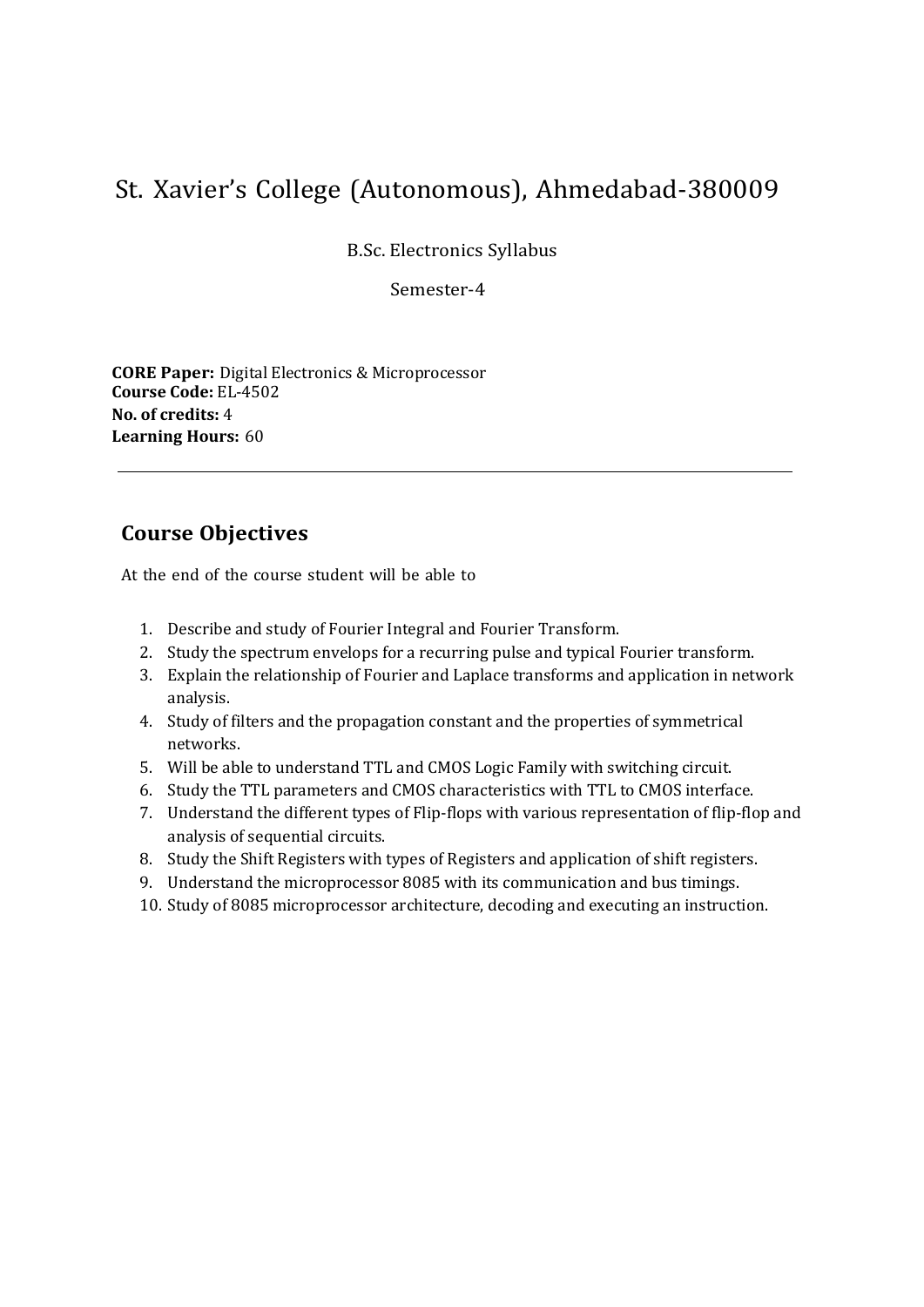### **UNIT – I**

**Fourier Integral and Fourier Transform:** Spectrum envelop for a recurring pulse, Fourier integral and Fourier transform, a few typical Fourier transforms, the relationship of Fourier and Laplace transforms, application in network analysis, bandwidth and pulse duration

**Filters:** The neper, the decibel, characteristics impedance of symmetrical network, current and voltage ratio as exponentials, the propagation constant, properties of symmetrical networks, filter fundamentals, pass and stop bands, Behavior of the characteristic impedance, the constant K low pass filter, the constant K high pass filter, constant K band pass filter, constant K band elimination filter

#### **UNIT – II**

**TTL and CMOS Logic Family:** Switching circuit, 7400TTL, TTL parameters, TTL overview, OPEN collector gates, Three state TTL device, External drive for TTL loads, 74C00 CMOS, CMOS characteristics, TTL-TO-CMOS interface, CMOS-TO- TTL interface

#### **UNIT – III**

**Flip - Flops:** RS Flip-Flops, Gated Flip-Flops, Edge-triggered RS Flip-Flops, Edge-triggered JK Flip-Flops, Flip-Flop timing, JK master slave flip-flops, Various representation of flip-flops, Analysis of sequential circuits.

**Shift Registers**: Types of Registers, serial– in- serial out, serial in-parallel out, parallel in serial out, parallel in parallel out, Application of Shift Registers.

#### **UNIT – IV**

**Microprocessor – II 8085 Microprocessor Architecture and memory Interfacing:** The 8085 MPU: The 8085 Microprocessor, Microprocessor communication and Bus timings, De multiplexing the Bus AD7‐AD0, Generating Control Signals, A Detailed look at the8085 MPU and its Architecture, Decoding and Executing an Instruction

**Example of an 8085 based microcomputer:** Opcode Fetch Machine Cycle, Memory Read Machine Cycle, How to recognize Machine Cycle, Memory interfacing: Memory Structure and Its Requirements, Basic Concepts In Memory Interfacing, Address Decoding, Interfacing Circuit, Address Decoding and Memory Addresses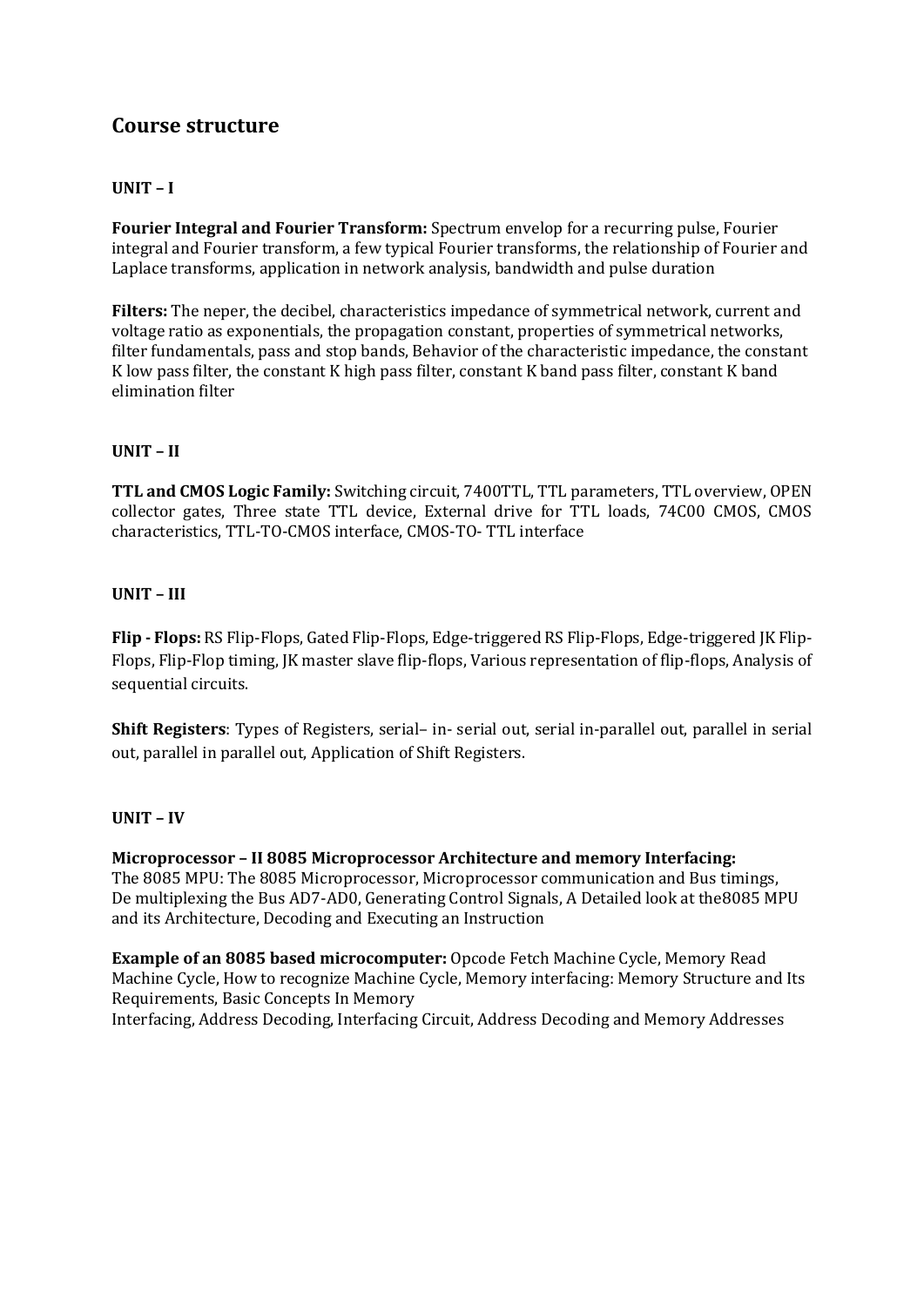## **Text Books**

- 1. Network Analysis By G. K. Mithal Khanna Publishers
- 2. Digital Principles and Applications; 6<sup>th</sup>EditionBy Leach, Malvino and Saha, TMH
- 3. Microprocessor, Architecture, Programming and Application with the 8085, (5<sup>th</sup>Edition).
- 4. Ramesh Gaonkar, Penram International Publishing Private Limited
- 5. Networks, Lines and Fields by J. D. Ryder

## **Reference Books**

- 1. Network Analysis M. E. Van Valkenberug
- 2. Digital Signal Processing S Salivahanan, AVAllavaraj, C Gnanapriya
- 3. Digital Fundamentals by Floyd, Pearson Publication
- 4. Digital Design Morris and Mano, PHI publication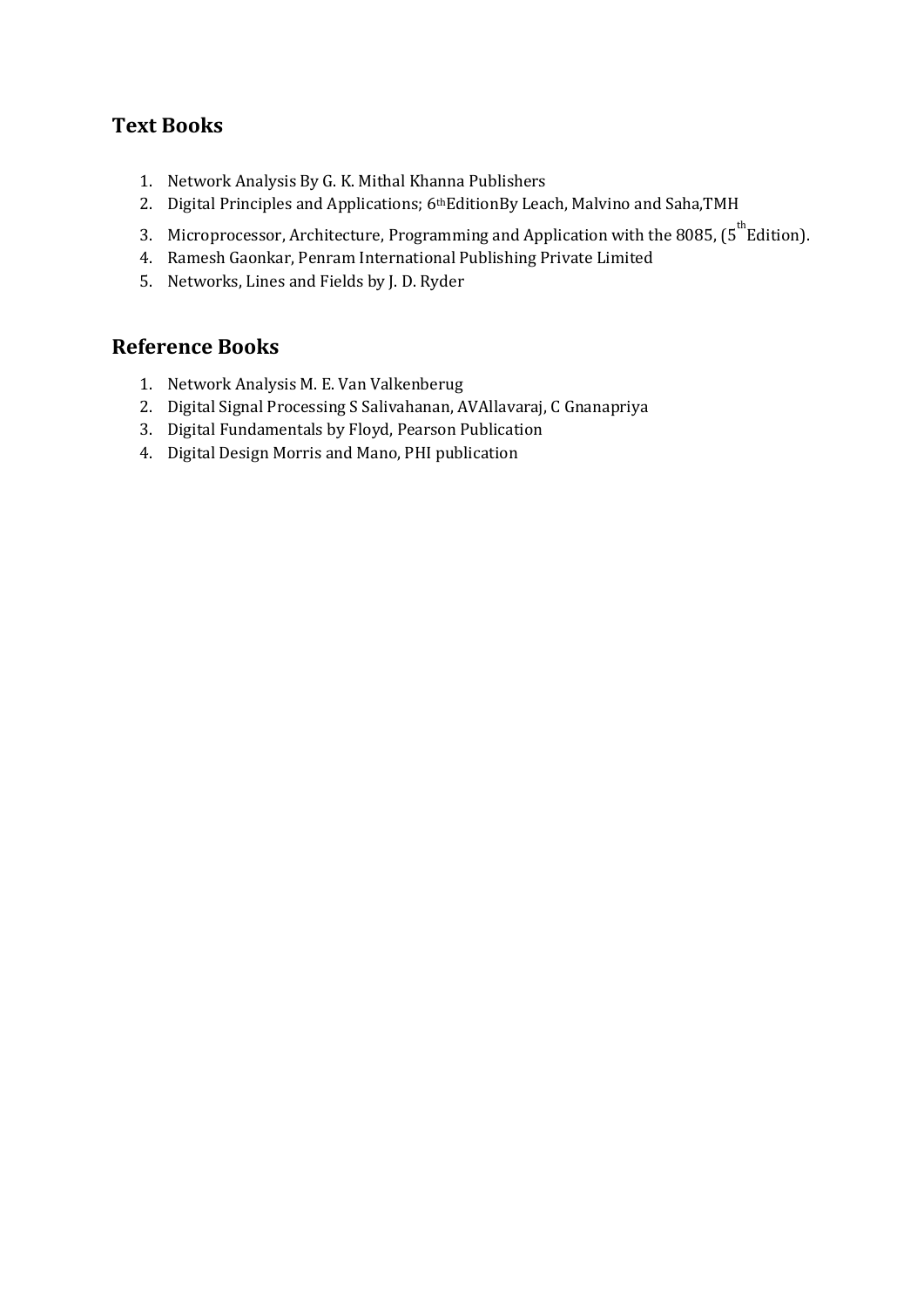B.Sc. Electronics Syllabus

Semester-4

**CORE Paper:** Electronics Lab-4 **Course Code:** EL-4503L **No. of credits: 3 Learning Hours:** 60

## **Course Objectives**

- 1. Study of OPAMP parameters.
- 2. Understand of OPAMP as an inverting and non-inverting amplifier.
- 3. Study of OPAMP as voltage to current and current to voltage converter.
- 4. Study of constant k-type low pass and high pass filters.
- 5. Understand the Hartely and Colpitt's oscillator using transistor.
- 6. Study of Astable multivibrator using transistor and IC555.
- 7. Understand Bistable and Monostable multivibrator using transistor and IC555.
- 8. Study of RS, JK, D flip-flop using NOR, NAND gates.
- 9. Study of shift registers and Johnson counter using IC 7495.
- 10. Study of conversion of Flip-flop as RS to D, T and J-K flip flop.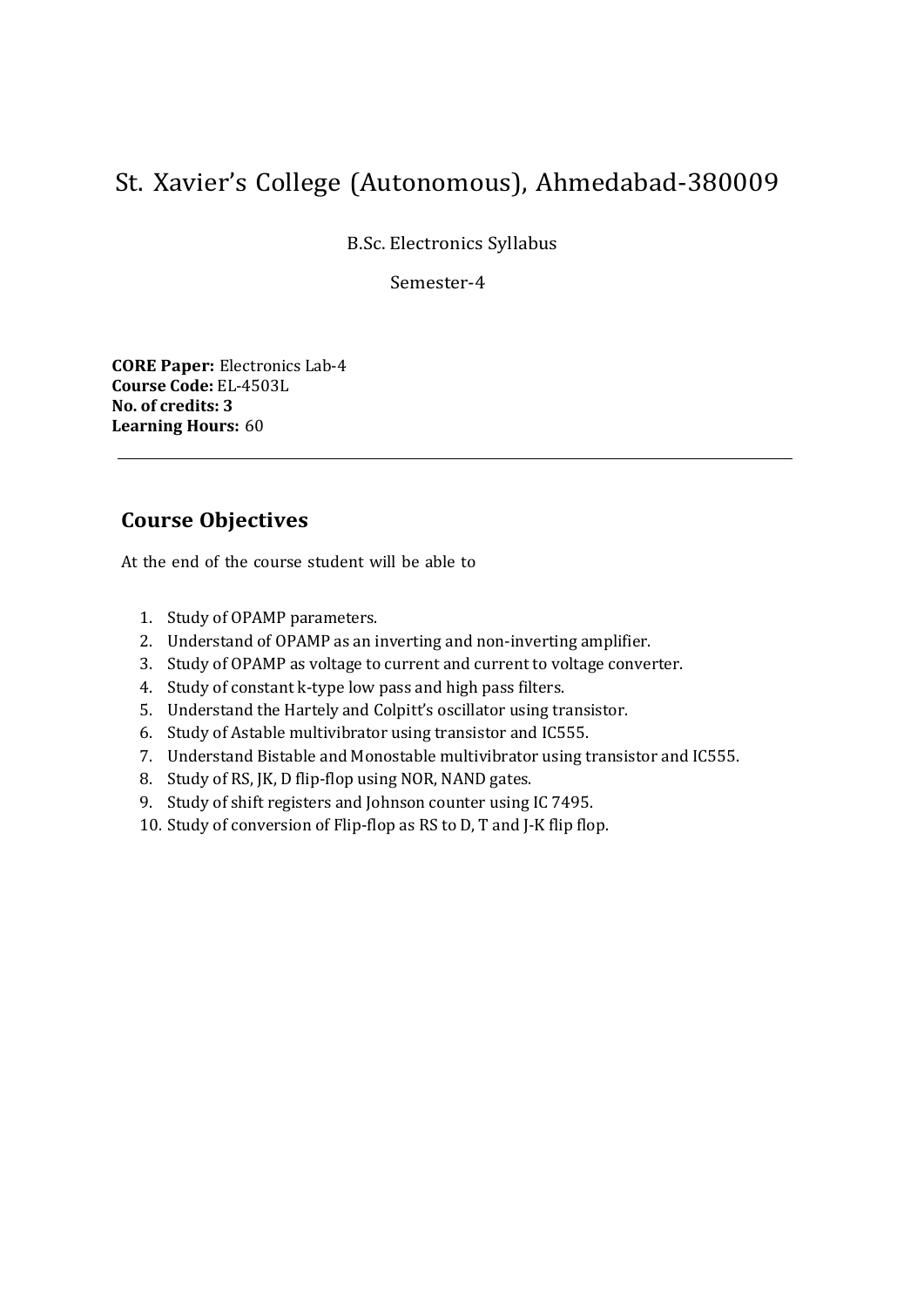## SECTION A

- 1. Study of OPAMP parameters
- 2. OPAMP as an inverting Amplifier
- 3. OPAMP as non inverting Amplifier
- 4. OPAMP as voltage to current
- 5. OPAMP as current to voltage converter
- 6.Constant K type low pass and high pass filters
- 7. Hartely oscillator using transistor
- 8. Colpitt's oscillator using transistor

## SECTION B

- 1. Astable multivibrator using transistor
- 2. Astable multivibratorusing IC555
- 3. Bistable multivibrator using transistor
- 4. Monostable multivibrator using IC 555
- 5. (a)RS flip- flop using NOR and NAND gates (b)J-K, D and T Flip flop using IC.
- 6. Study of TTL characteristics
- 7. Study of shift registers and Johnson counter using IC 7495
- 8. Conversion of Flip Flop (RS flip flop to D,T and J-K flip flop)

**Project work** (only for internal assessment): To design and construct variable voltage regulated power supply or mobile charger using IC LM 317. Student has to prepare a test report and project report for the evaluation.

**Examination scheme: Total 100 Marks:** Internal 30 marks; External 70 Marks Student has to perform total two experiments during practical exam. From each section student has to perform one experiment.

**Marks for Section A: 35 Marks; Marks for Section B:** 35 Marks; **Time duration for practical exam:** 6 hour; **Practical batch size:** Maximum 15 students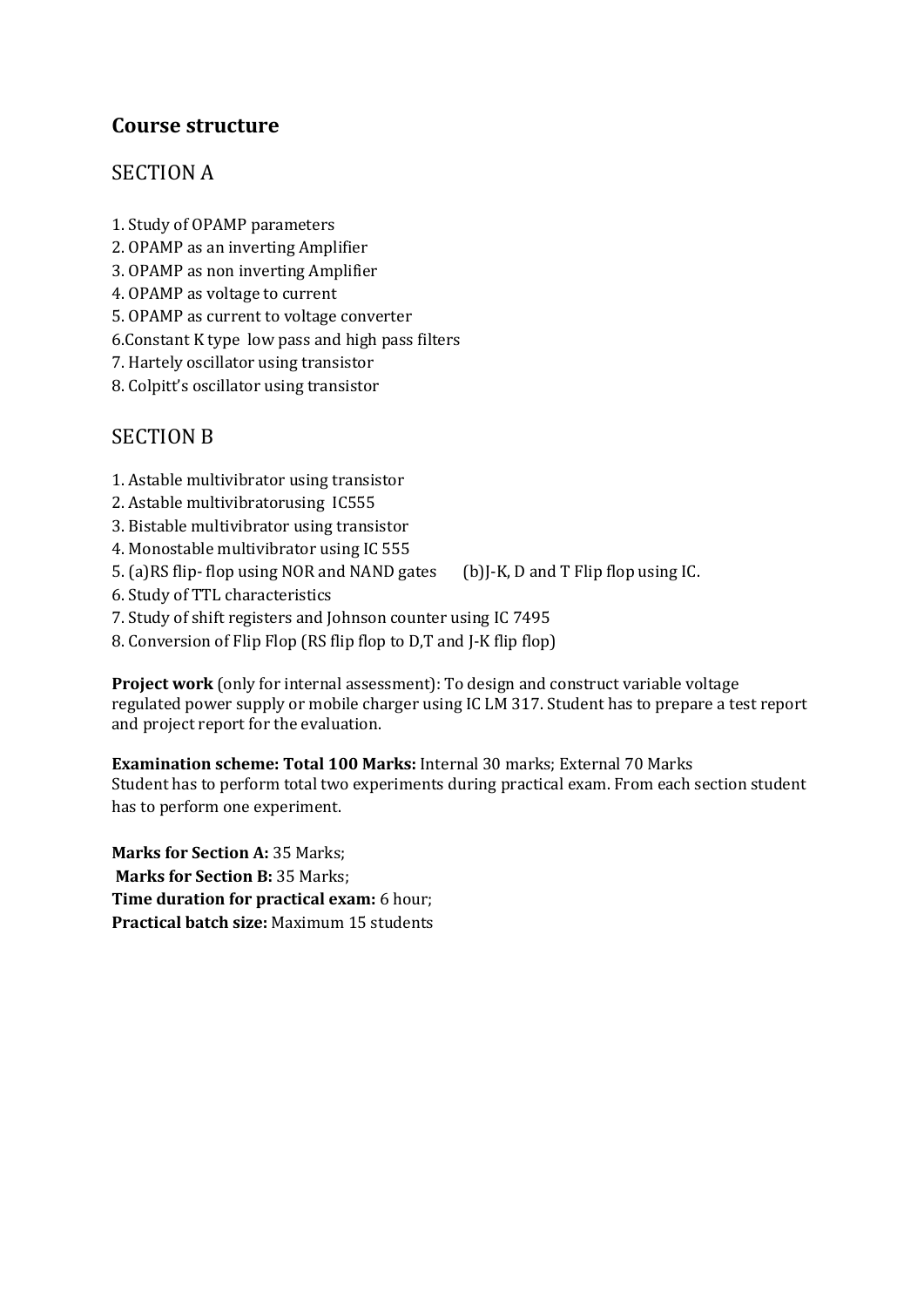B.Sc. Electronics Syllabus

Semester-5

**CORE Paper:** OPAMP applications and Semiconductor Physics **Course Code:** EL-5501 **No. of credits:** 4 **Learning Hours:** 60

## **Course Objectives**

- 1. Understand different concepts of Voltage references and Protection circuits for IC voltage and current regulators, Design positive, negative and dual voltage regulators using IC
- 2. Design different types of current regulators using IC, Describe the bonding forces in solids.
- 3. Explain the formation of energy band and classify metals, semiconductors and insulators, Investigate direct and indirect semiconductors.
- 4. Discuss variation of energy bands with alloy composition, Distinguish between electrons and holes.
- 5. Define effective mass, intrinsic material and extrinsic material, Apply Fermi- Dirac statistic to semiconductors.
- 6. Calculate the concentration of electrons and holes in a semiconductor, Explain temperature dependence of carrier concentration.
- 7. Analyse conductivity and electron mobility, Describe the effect of temperature and doping on mobility, Explain Hall effect, Hall coefficient, Hall voltage, Apply Hall effect to find the type, concentration and mobility of the majority carrier.
- 8. Know working of differential amplifier and its transfer characteristics, Calculate the CMRR of opamp to estimate the error voltage in the output for arbitrary input, Demonstrate the working of Emitter coupled differential amplifier, Design the circuit to improve constant current source circuits to reduce the error voltage.
- 9. Describe the working of Inverting, Non inverting and summing amplifier, Design adder and subtractor circuits using Summing amplifier.
- 10. Demonstrate the working of Emitter coupled differential amplifier, Describe the working of precision rectifier, Log amplifier and Anti log amplifier using OPAMP and know the use of Multiplier IC for a different types application like frequency doubling, squarer, divider and finding square root of a given number.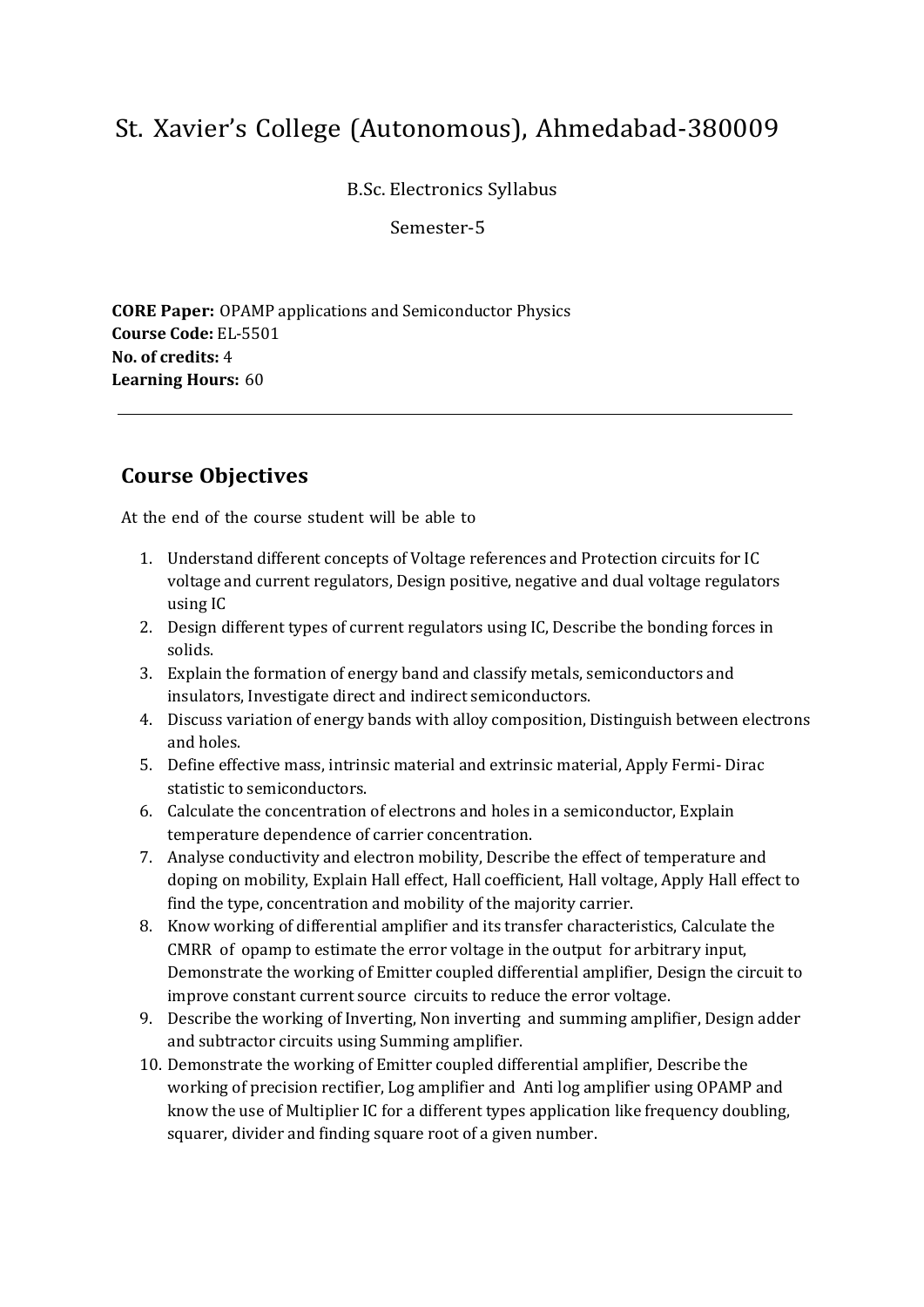#### **UNIT –I**

**Operational Amplifier – II:** Operational amplifier internal circuit, Differential amplifier, Transfer characteristics, Low frequency small signal analysis of Differential amplifier, circuit for improving CMRR, constant current source, input resistance

**OPAMP Application –I:** Scale changer, inverting and non inverting summing amplifier, subtractor.

#### **UNIT – II**

**OPAMP Application –II:** Instrumentation amplifier, AC amplifier, V to I and I to V converter, OPAMP circuit using diodes ( HW rectifier, FW rectifier, clipper and clamper circuit), sample and Hold circuit, Log and antilog amplifier

#### **UNIT - III**

**IC voltage regulator:** Internal circuit arrangement, Zener reference regulation protection , error amp, series pass transistor,3 terminal positive voltage regulators,3 terminal negative voltage regulators, 3 and four terminaladjustable voltage regulators, 4 terminal positive voltage regulators, 4 terminal negative voltageregulators, dual non tracking voltage reg, dual tracking voltage regulator, precision multi terminal regulators

Positive regulators using IC 723 , fold back current limiting of positive regulators, using IC 723, negative voltage regulators using IC 723 ,electronic shut down of a positive regulators ,current regulators, open loop current regulators, constant current regulators using 3 terminal regulators, current regulators using IC 723

#### **UNIT – IV**

#### **Semiconductor Physics:**

**Bonding forces and Energy Bands in solids:** Bonding forces in solids, Energy Bands, Metals, Semiconductors and Insulators, Direct and Indirect Semiconductors, Variation of Energy bands with alloy composition.

**Charge carriers in Semiconductors:** Electrons and Holes, Effective mass, intrinsic material, extrinsic material, Electrons and Holes in Quantum wells.

**Carrier Concentrations:** The Fermi level, Electron hole concentration at Equilibrium, Temperature dependence of Carrier Concentration, Compensation and Space charge Neutrality

**Drift of carriers in Electric and Magnetic fields:** Conductivity and Mobility, Drift and Resistance, Effect of Temperature and doping on mobility, High field Effects, The Hall Effect, Invariance of the Fermi level at equilibrium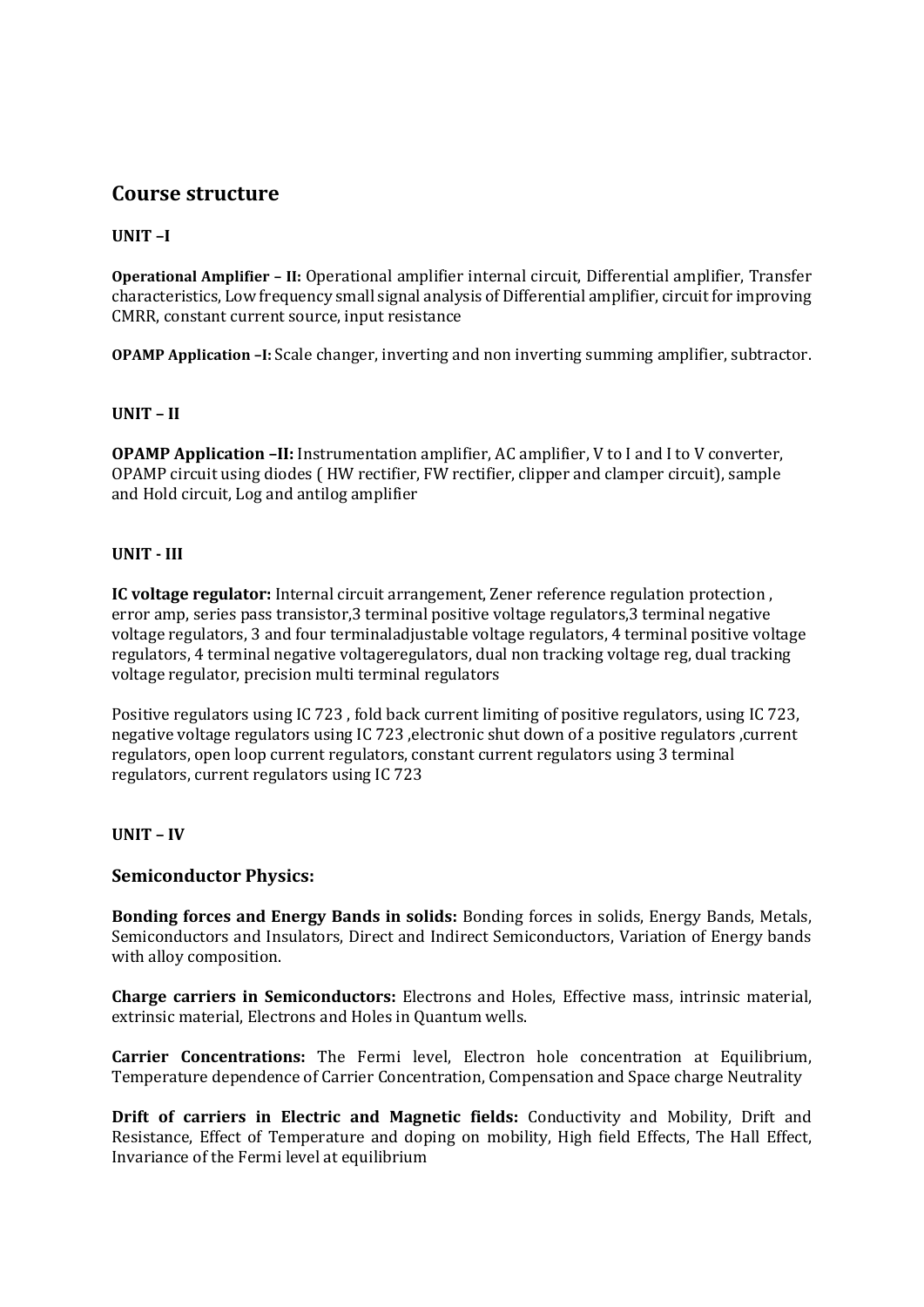## **Text Books**

- 1. Linear Integrated circuit 4th edition, By Roy Choudhury and Jain, New Age International
- 2. Linear Integrated circuit 4th edition, By Roy Choudhury and Jain, New Age International
- 3. Modern Power Electronics by P.C. Sen. 2nd Edition.
- 4. Solid State Electronics DevicesByBen G. Streetman Prentice Hall of India Private Limited

## **Reference Books**

- 1. Electronic Devices and Circuits G N Garud and L C Jain Tata Mcgraw Hill Publishing Limited
- 2. Physics of Semiconductor Devices (4th Edition), S. M. Sze and Kwok. K. Ng., John Wiely& Co. (India)
- 3. Semiconductor Physics and Devices: Basic Principle (3rd Edition), Donald Neauman, Tata McGraw Hill.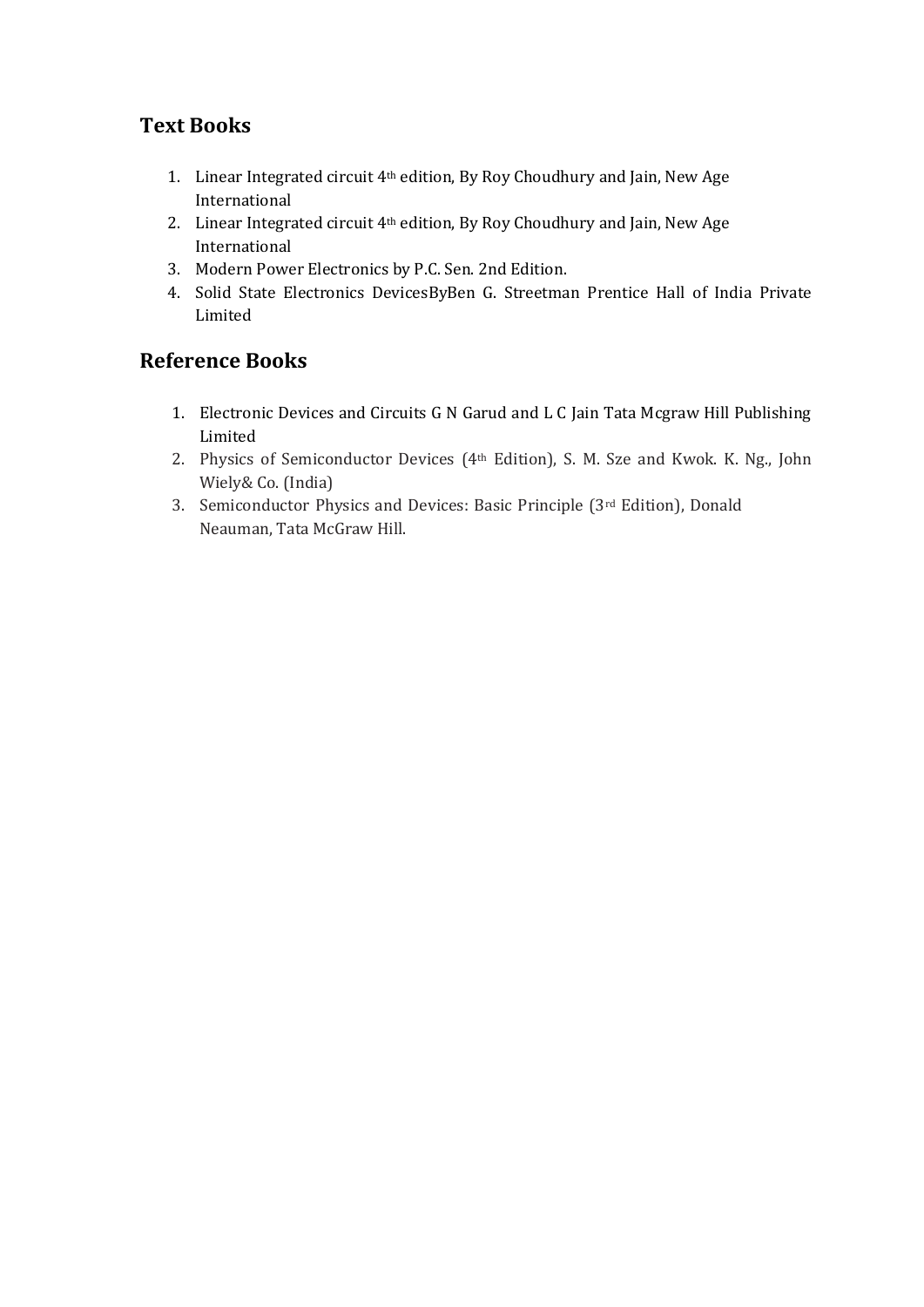B.Sc. Electronics Syllabus

Semester-5

**CORE Paper:** Digital Design and Microprocessor **Course Code:** EL-5502 **No. of credits:** 4 **Learning Hours:** 60

## **Course Objectives**

- 1. Understand the asynchronous counters, decoding gates and changing the counter modulus.
- 2. Will be able to understand the decade counters, counter design as a synthesis problem.
- 3. Understand the design of sequential circuits of model selection and state transition.
- 4. Will be able to understand Moore Model, Mealy Model and state transition diagram.
- 5. Study of Basic Interfacing concepts and peripheral with device selection and data transfer absolute.
- 6. Understand 8255A Programmable Peripheral Interface with DAC 0800 and DAC Interfacing.
- 7. Study of Data Transfer Operations and Logic, Arithmetic Operations with programming techniques.
- 8. Study the additional data transfer and 16-bit arithmetic instruction with logic operations.
- 9. Understand time delay using one register and time delay using a register pair with Hexadecimal counter.
- 10. Will be able to understand Modulo Ten Counter, generating pulse waveforms with advanced subroutine concepts.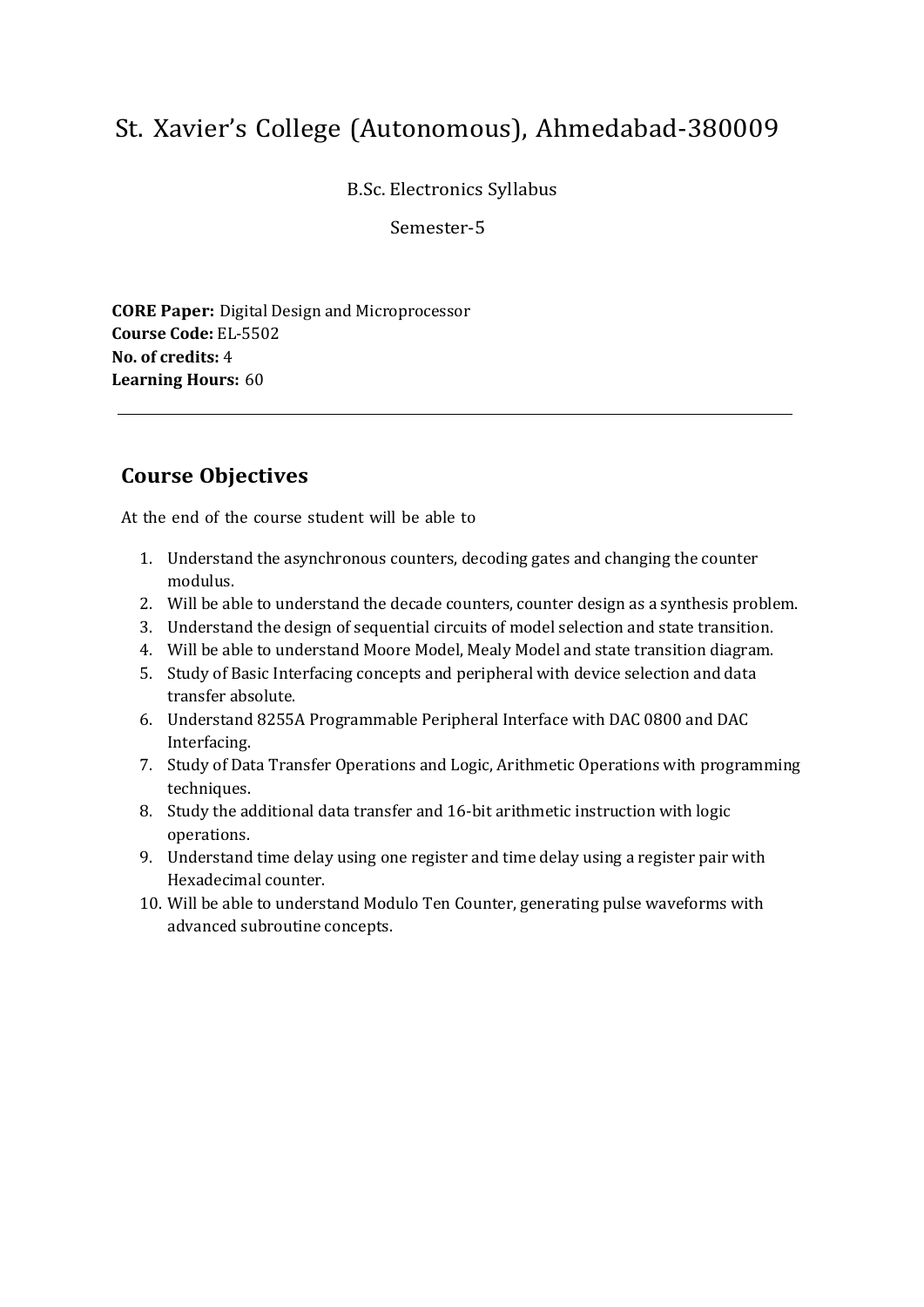#### **UNIT - I**

**Counters:** Asynchronous Counters, Decoding Gates, Synchronous Counters, Changing the Counter Modulus, Decade Counters, counter design as a synthesis problem

**Design of Sequential Circuit:** Model Selection, State Transition Diagram: State Definitions: Moore Model, State Transition diagram: Moore

Model, State Definitions: Mealy Model, State Transition diagram, State Synthesis Table,Design Equations and Circuit Diagram Moore Model, Mealy Model

#### **UNIT- II**

**Microprocessor III:** Basic Interfacing Concepts, Peripheral I/O Instructions; I/O Execution; Device selection and Data Transfer Absolutev/s Partial Decoding; Input

**Interfacing:** Interfacing Output Displays, LED Displays for Binary Data; Seven Segment LED Display**,** Interfacing Input Devices, Data Input from DIP switches; Hardware; Interfacing Circuit; multipleports addresses**,** The 8255A Programmable Peripheral Interface, Block Diagram of the 8255A; Mode 0: Simple Input or Output Port DAC Specifications; DAC 0800; DAC Interfacing.

#### **UNIT-III**

**Microprocessor IV:** Data Transfer Operations; Arithmetic Operations; Logic Operations Programing techniques: Looping, Counting and Indexing; Additional data Transfer and 16-Bit Arithmetic Instructions; Arithmetic Operations related To Memory; Logic Operations: Rotate; Logic Operations: Compare

#### **UNIT-IV**

**Microprocessor V:** Time Delay Using One Register; Time Delay Using a Register pair; Time Delay Using a Loop Within a Loop Technique; Counter Design with Time Delay; Hexadecimal Counter; Modulo Ten Counter; Generating Pulse Waveforms.

Stack; Subroutine; Restart, Conditional Call and Return Instructions; Advanced Subroutine Concepts.

### **Text Books**

- 1. Digital Principles and Applications 6th editionby Donald P. Leach, Albert Paul Malvino and Gautam Saha Publisher: McGraw‐Hill Companies
- 2. Microprocessor Architecture, Programming and Applications with8085 5th edition by Ramesh Gaonkar
- 3. 8 Bit Microprocessor—V.J. Vibhute and P.B. Borole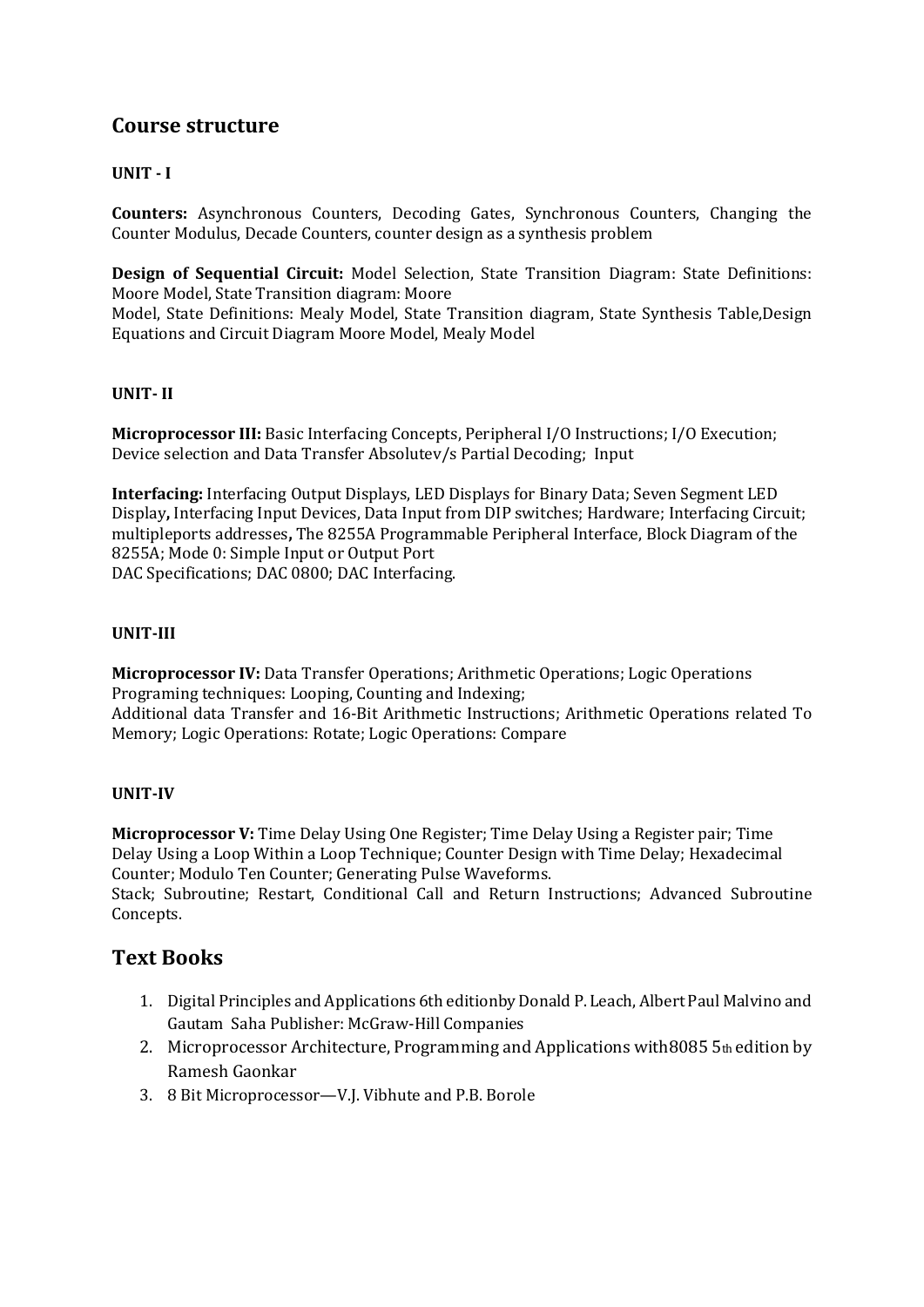B.Sc. Electronics Syllabus

Semester-5

**CORE Paper:** Electronic Instrumentation and Transducer **Course Code:** EL-5503 **No. of credits:** 4 **Learning Hours:** 60

## **Course Objectives**

- 1. Understands the importance of the electronics voltmeter and digital voltmeter, Discuss the different circuit of electronics voltmeter.
- 2. Learn the techniques for measuring AC voltage and true rms voltage, Gets information about chopper type voltmeter and differential volt meter.
- 3. Learns the basic principle of the different types of the digital voltmeter, learn ramp typ, dual slope type, integrating type and successive approximation type DVM.
- 4. Understands the importance of the electronics Digital Meters, Digital Measurements of Time, Digitally Phase Measurement.
- 5. Discuss the different Type of CRO, its application and through it how to measure frequency and phase, it is very useful in Laboratory in almost all type of electronics lab.
- 6. Understands the importance of the Signal Generator, Discuss the different Type of Signal Generator and their applications
- 7. Understands the importance of the Signal Analyzer, Understands the application and measurements through Wave Analyzer, Different types of wave analyzer
- 8. Understand different concepts of Transducers, including those for measurement of temperature, strain, motion, position and light.
- 9. Choose proper transducer to make sensitive measurements of physical parameters like pressure, flow, displacement, velocity, temperature etc.
- 10. Locate different types of transducers and sensors used in real life applications.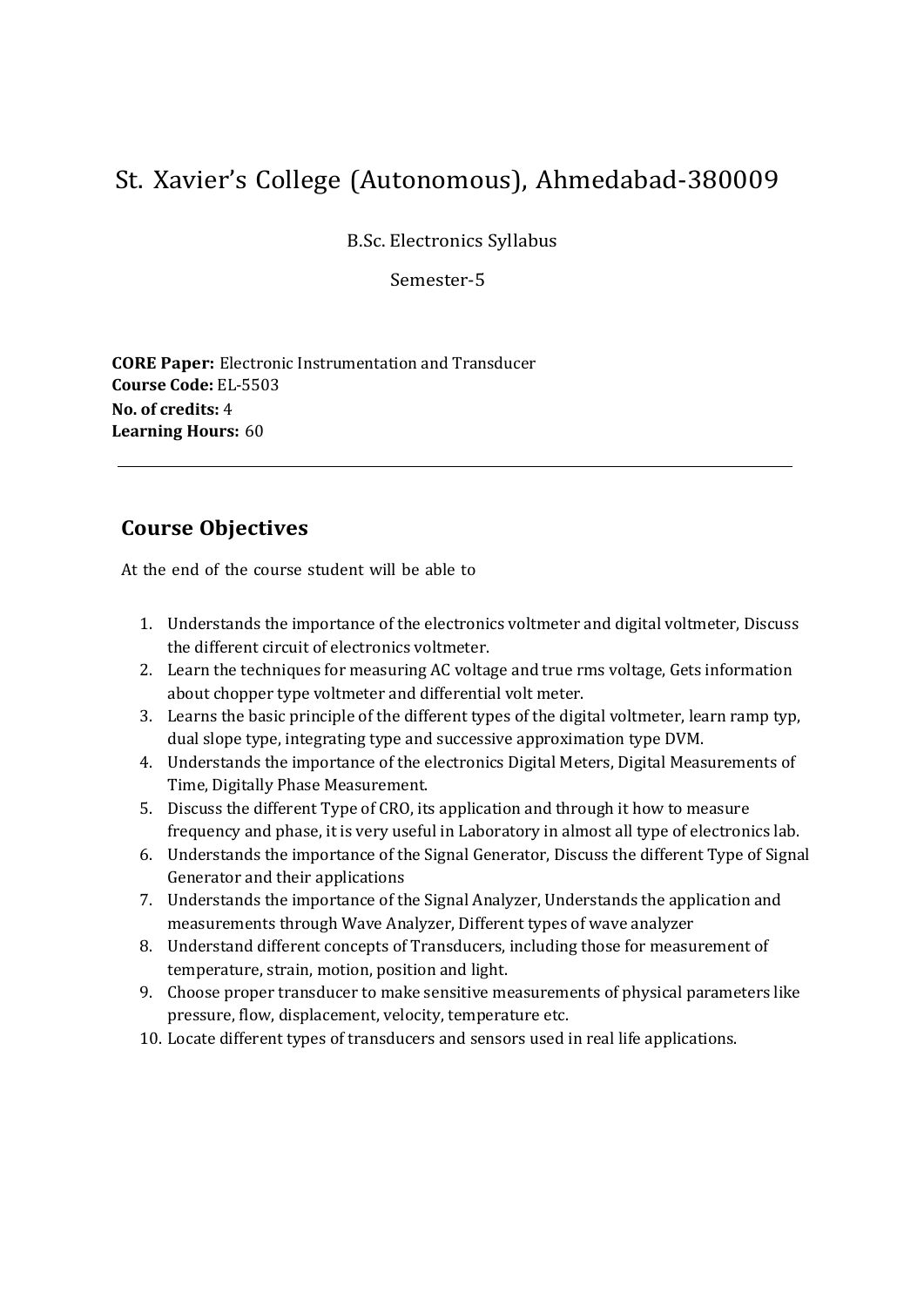#### **UNIT-I**

**Electronics meter:** Transistor voltmeter, Chopper type DC amplifier voltmeter, solid state voltmeter, AC voltmeter using rectifier, AC voltmeter using half wave and full wave rectifier, average responding voltmeter, peak responding voltmeter, True RMS voltmeter

**Digital voltmeter:** Introduction, Ramp technique, Dual slope integrating type DVM, Integrating type DVM, Successive approximation type DVM, Resolution and sensitivity of Digital meters

#### **UNIT-II**

**Digital Instruments:** Digital frequency meter, Digital measurement of time, Digital tachometer, Digital phase meter, Digital capacitance meter

**Cathode Ray Oscilloscope:** Basic principle, CRT feature, Basic principle of signal display, Block diagram of oscilloscope, Simple CRO, vertical amplifier, Horizontal deflection system, Triggered sweep CRO, Delayline in trigger sweep, Typical CRT connection, Dual trace oscilloscope, Measurement of frequency by Lissajous method, use of Lissajous figures for phase measurement

#### **UNIT-III**

**Signal Generators:** Introduction, fixed frequency oscillator, variable oscillator, Basic standard signal generator, standard signal generator, Modern laboratory signal generator, AF sine and square wave generator, function generator, square and pulse generator,sweep generator

**Wave Analyser and Harmonic Distortion:** Basic wave analyser, frequency selective analyser,Heterodyne wave analyser, spectrum analyser

#### **UNIT-IV**

**Transducers:** Electrical transducer, selecting a transducer, resistive transducer, strain gauges, resistance thermometer, thermistor, inductive transducer, linear variable differential transducer, capacitive transducer, piezo electric transducer, photoelectric transducer, photo voltaic cell, semiconductor photo diode, photo transistor, thermoelectric transducer.

### **Text Books**

- 1. Electronics Instrumentation by H S Kalsi, TMH edition
- 2. Electronics Instrumentation by H S Kalsi, TMH edition
- 3. Electronics Instrumentation by H S Kalsi, TMH edition
- 4. Electronics Instrumentation by H S Kalsi, TMH edition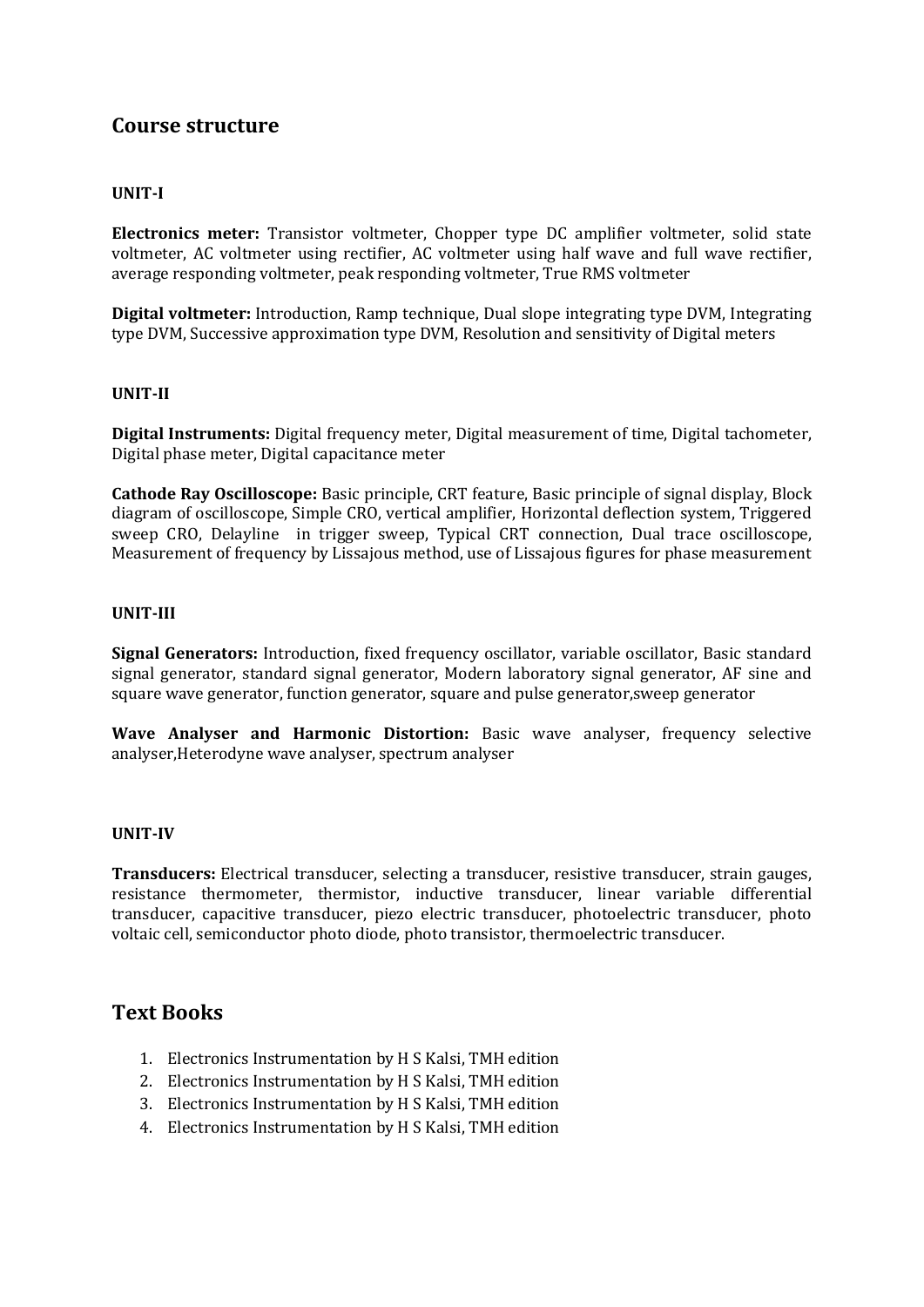B.Sc. Electronics Syllabus

Semester-5

**CORE Paper:** Electronic Communication and Optical fiber **Course Code:** EL-5504 **No. of credits:** 4 **Learning Hours:** 60

## **Course Objectives**

- 1. Define and explain modulation process and types of the modulation.
- 2. Analyze the Amplitude modulation through numerical.
- 3. Summarized and differentiate the different technique like DSBSC, SSB and VSB used in AM.
- 4. Describe and define the terminology like deviation of frequency, modulation index etc. used in FM.
- 5. Analyze the circuit for generation of FM wave. Student can also able to explain the working of the different types of the FM detector.
- 6. Will be able to develop good understanding of Noise, types of noise and signal to noise ratio.
- 7. Will be able to state the concept of fixed satellite service. Will also be able to understand satellite communication system and types of antenna used for satellite communication.
- 8. Will be able to understand the propagation of light in the optical fibers
- 9. Understand the factors causing the Attenuation of the signal propagating in the fiber and calculate the maximum bit rate
- 10. Will be able to compare the different sources and detectors used in the fiber optic communication system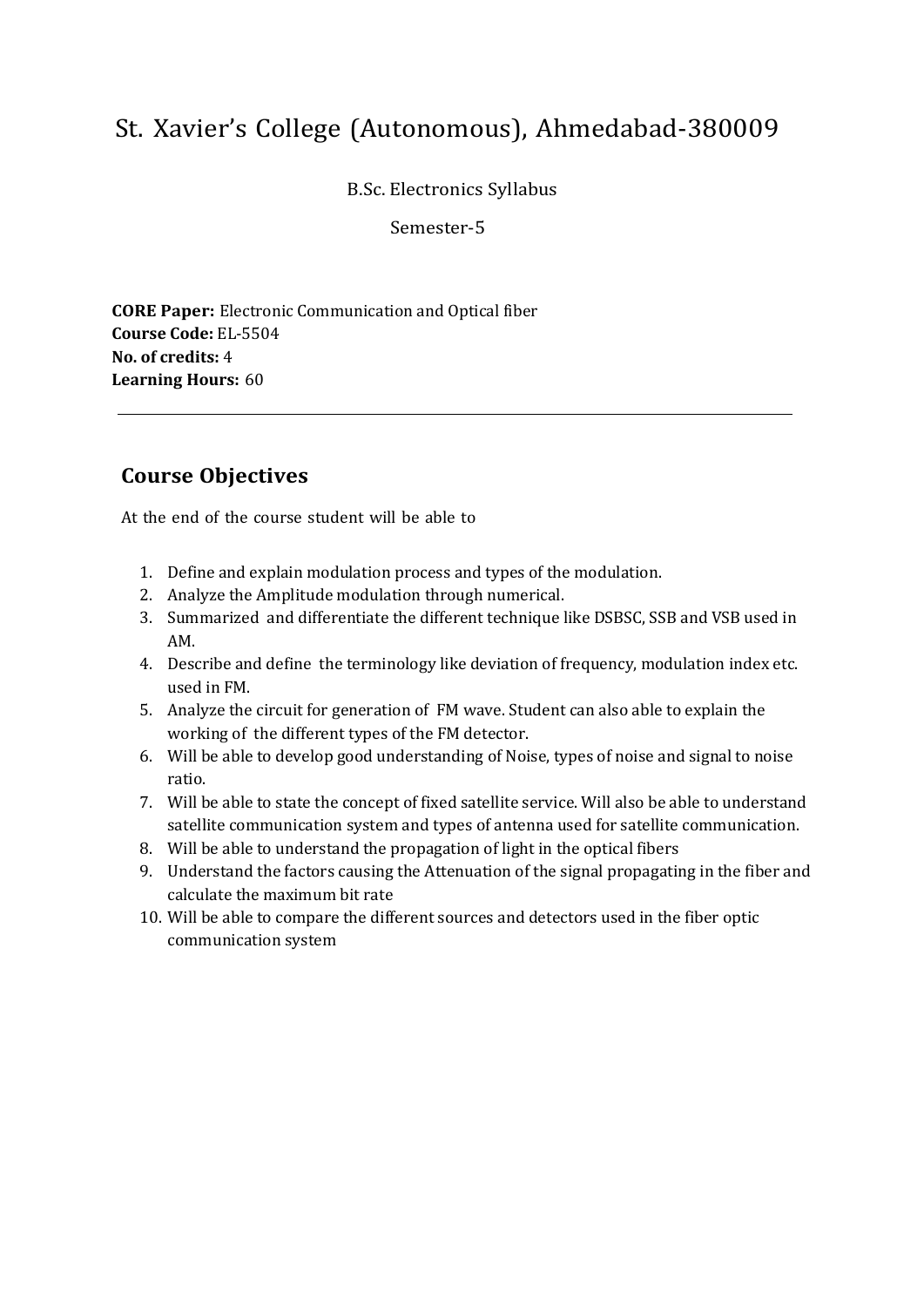#### **UNIT – I**

**Amplitude modulation:** Elements of analog communication, Amplitude modulation technique, Time domain represation of AM wave, power relation in AM wave, current relation in AM wave, modulation by several sine wave, Double sideband suppressed technique, single sideband technique, vestigial sideband modulation technique, Generation of AM signal

#### **UNIT – II**

**Angle modulation:** Frequency modulation, phase modulation, comparison of frequency and phase modulation, frequency spectrum of FM wave, Narrow band and Wideband FM, comparision of FM and AM wave, Generation of FM, Direct methods Basic FM demodulators, slope detection, Balanced slope detector, phase discriminator, ratio detector

#### **UNIT- III**

**Fiber-optic communication:** Principle of light transmission in a fiber, fiber index profile, Losses in fiber, Rayleigh scattering losses, Absorption losses, bending losses, Dispersion, Effect of dispersion on pulse transmission, inter modal dispersion, material dispersion, Light sources for fiber optics, Light emitting diode, semiconductor LASER, Photo detectors, pn photodiode, pin photodiode, Avalanche photodiode, connector and splices, Fiber communication link

#### **UNIT IV:**

**Noise:** External noise, internal noise, Thermal agitation noise, shot nose, transit time noise, noise calculation, Addition of noise due to several sources, noise figure, signal to noise ratio, definition of noise figure, calculation of noise figure, noise temperature

**Satellite communication:** Satellite system, fixed satellite service, satellite communication Earth station, Antenna for satellite communication, advantages of cassegrain antenna, Antenna feed, Antenna structure

### **Text Books**

- 1. Kennedy's Electronic communication systems by Kennedy, Davis &Prasanna(5thed)
- 2. Electronics and Radio Engineering

### **Reference Books**

1. Reference Book: Electronics communication By Roddy and Coolen, 4th edition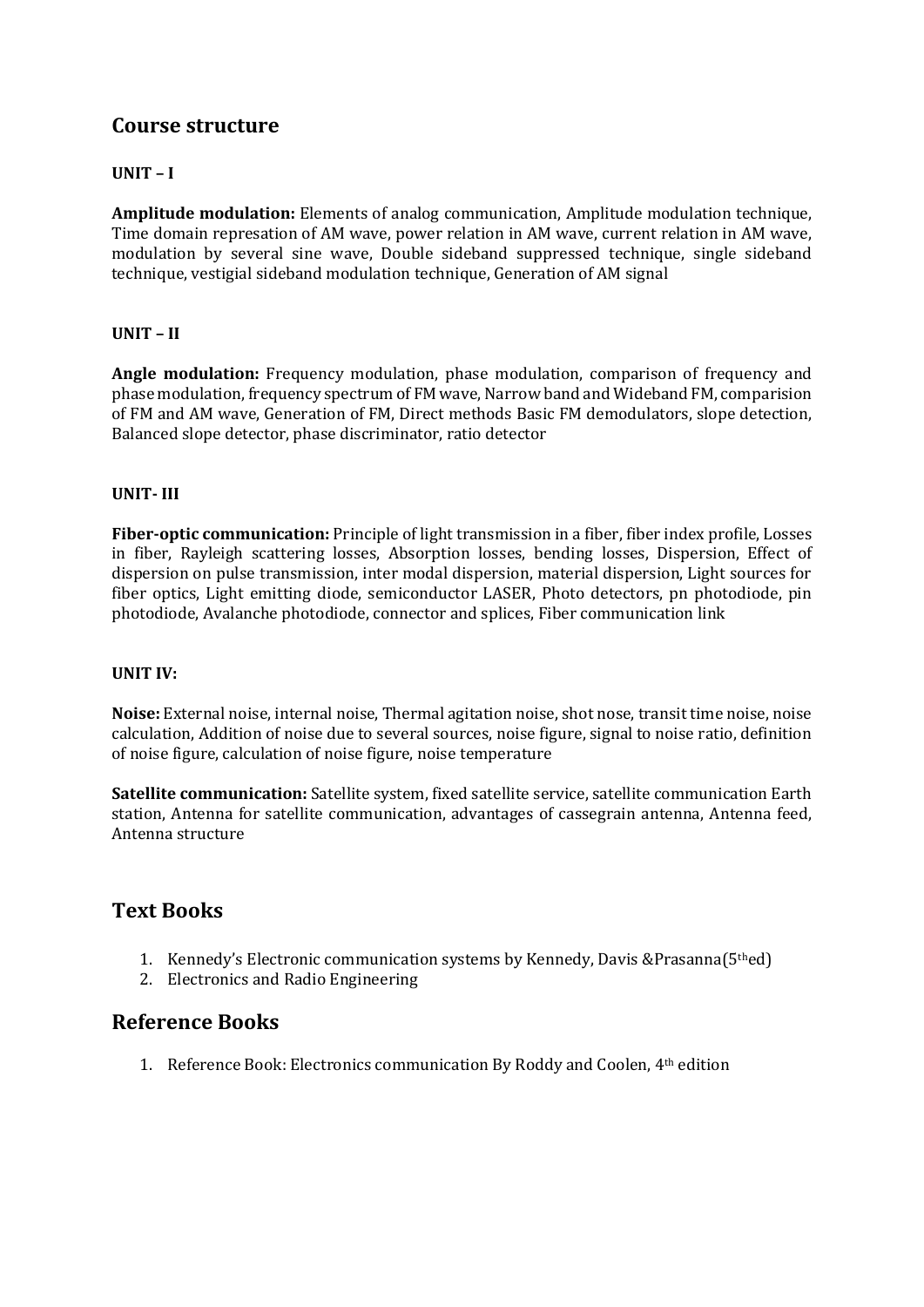B.Sc. Electronics Syllabus

Semester-5

**CORE Paper:** Electronics Lab-5 **Course Code:** EL-5505L **No. of credits:** 5 **Learning Hours:** 180

## **Course Objectives**

- 1. Study of OPAMP as summing amplifier.
- 2. Understand of OPAMP as a current amplifier.
- 3. Study of OPAMP as a integrator and differentiator.
- 4. Study of active filter using OPAMP as first order high-pass and low-pass filter.
- 5. Understand of complimentary pair push-pull power amplifier.
- 6. Study of Wein Bridge and RC Phase Shift Oscillator using OPAMP
- 7. Understand of voltage and current regulator using IC 7805, IC 7905 and IC LM317.
- 8. Study and simulation of cicuits using Multisim software and preparation of the report.
- 9. Study and understanding of microprocessor programming in detail.
- 10. Analyse and minor project based on analog and digital electronics as it is to be designed and demonstrate the idea which will be encourage.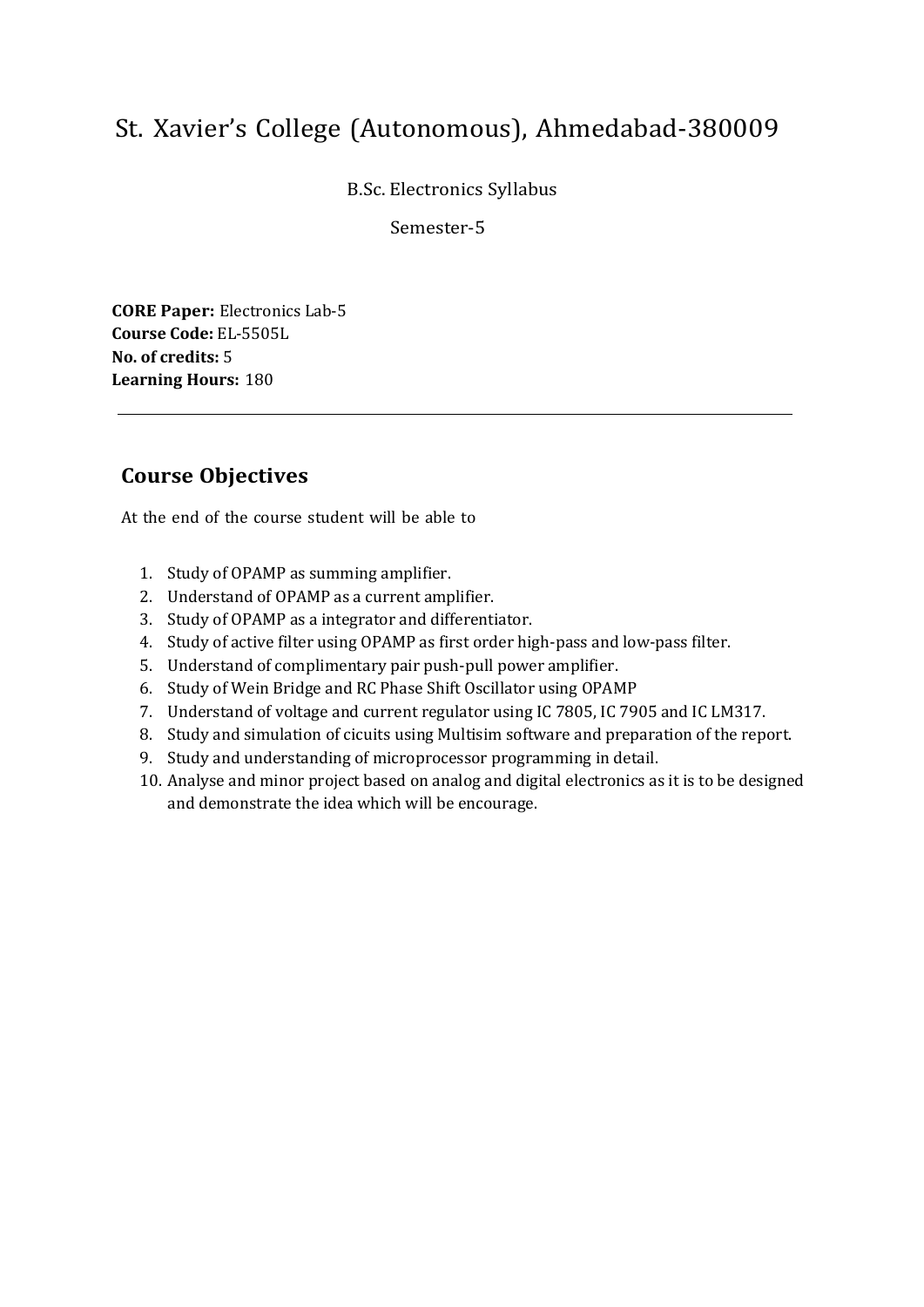## **Section – A**

*1. OPAMP as a summing amplifier 2. OPAMP as a current amplifier 3. OPAMP as a integrator and Differentiator 4. Active filter using OPAMP (First order High pass and Low Pass filter) 5. Complimentary pair Push - Pull power amplifier 6. Study of Amplitude modulator*

## **Section – B**

- *1. Wien Bridge oscillator using OPAMP*
- *2. RC phase shift oscillator using OPAMP*
- *3. Voltage regulator using IC 7805 and IC 7905*
- *4. Current regulator using IC LM 317*
- *5. Study of Solar cell*
- *6. Study of Hall IC*

## **Section – C**

- *1. Monostable multivibrator using IC 74121*
- *2. Asynchronous and synchronous counter using IC*
- *3. Schmitt trigger circuit using transistor/OPAMP*
- *4. Microprocessor Programming –I*
- *5. Microprocessor Programming –II*
- *6. Microprocessor Programming –III*

## **Section – D**

#### *Minor project based on analog and digital electronics:*

(Water level controller, cell phone charger, power amplifier, event counter, Burglar alarm, Metal detector, distance measurement etc.)

Student has to design, assembled and test the circuit of the project. The project should be in working condition. Student has to prepare and submit the project report. The innovative idea for the project will be encourage.

### Simulation base experiment

For the internal evaluation, student has to simulate the following circuits using **NI multisim** software and prepare the report file. (10 marks)

- *1. High pass and Low pass passive filter*
- *2. RC coupled amplifier*
- *3. Positive and negative clipping circuit using OPAMP*
- *4. Positive and negative clamping circuit using OPAMP*
- *5. Astable multivibrator using OPAMP*
- *6. Active filter using OPAMP (second order HP filter and LP filter)*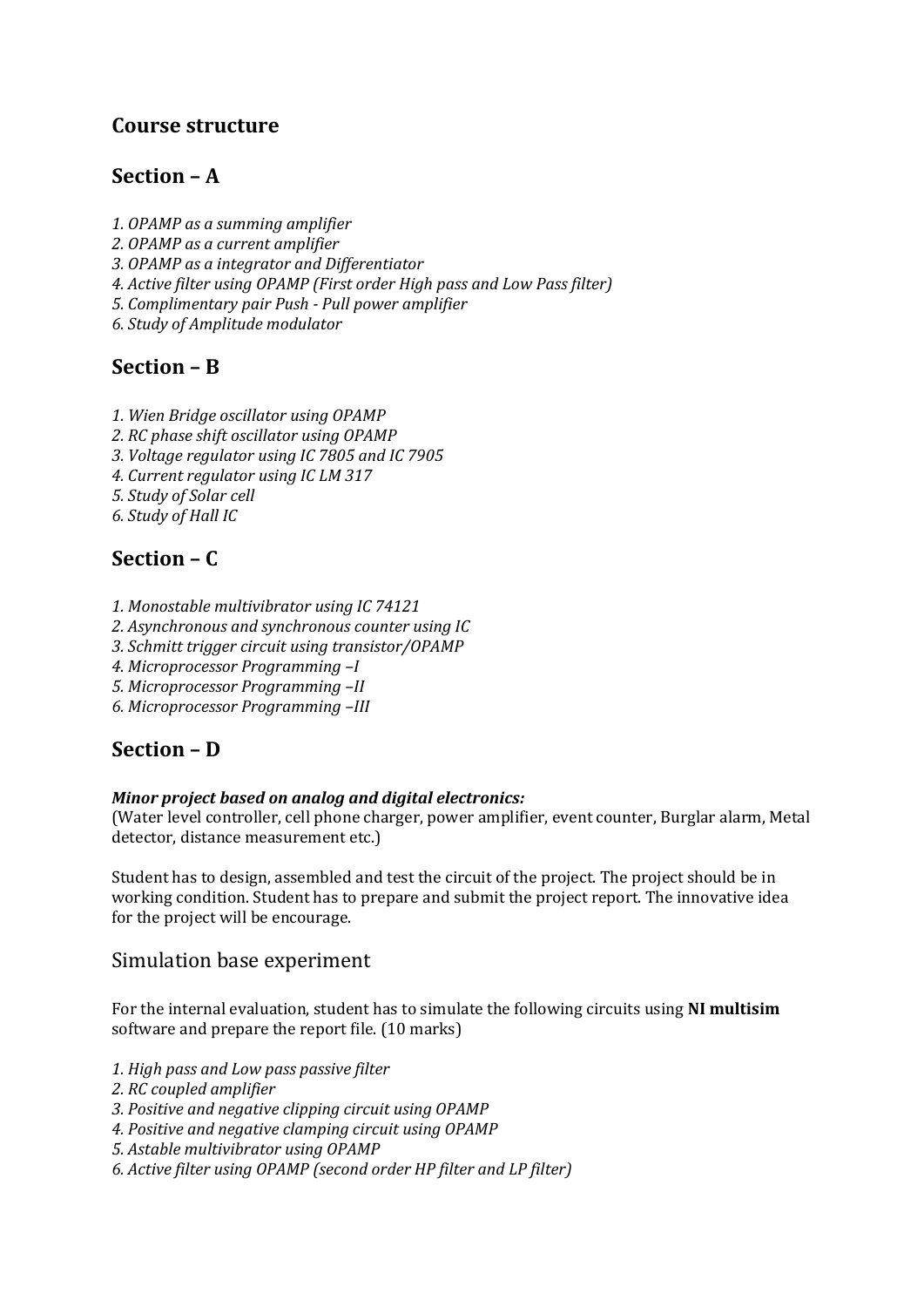*7. Binary counter and Decade counter 8. Wien bridge oscillator using OPAMP 9. Half wave and full wave rectifier using OPAMP 10. VCO using 555 timer*

#### **Examination scheme: Total 200 Marks**

Total Time duration for practical exam: 12 hours Practical batch size: Maximum 10 students **External marks – 140marks**

Marks for section A: 35 marks Marks for section B: 35 marks Marks for section C: 35 marks Marks for section D: Demonstration of a project, project report & project viva - 35 marks

#### **Internal marks – 60marks**

Marks for internal practical exam: 3o marks Marks for simulation-based experiments: 10 marks Marks for presentation/seminar/ quiz based on experiments: 10 marks Marks for journal or practical's report file: 05 marks Marks for attendance: 05 marks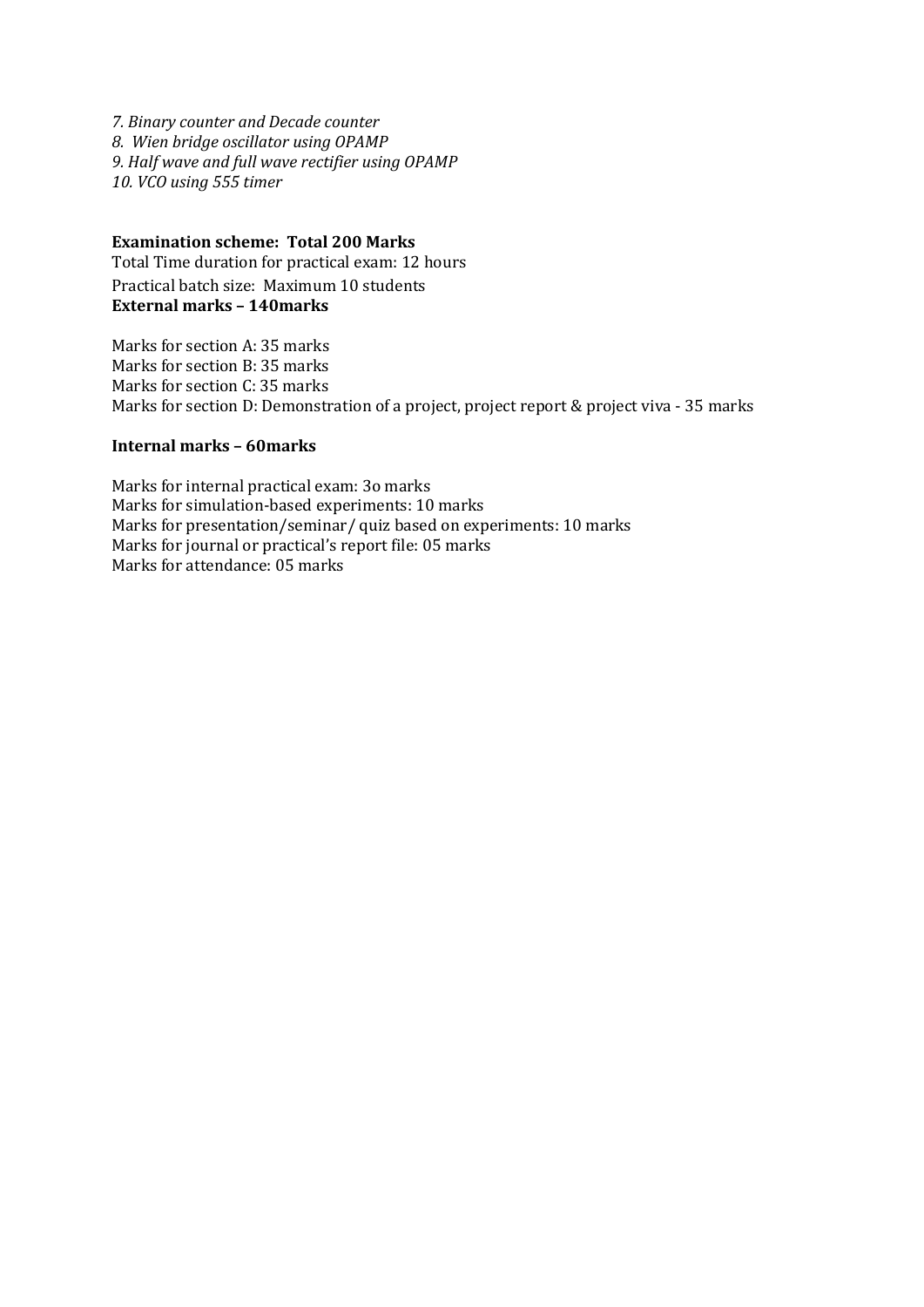B.Sc. Electronics Syllabus

Semester-5

**CORE Paper: Introduction to Single Boards Computers with Python/C++ Course Code:** EL-5401 (Elective)

## **Course Objectives**

- 1. Have a working knowledge of python and electronics componentsWill be trained in numerical interpretation, graphical interpretation with Langrange's interpolation.
- 2. Understand python programming languageUnderstand Weddle rule, Monte Carlo method and Numerical double integration.
- 3. Understand the concept of IOT, Robotics and OpenCV
- 4. Understand the use of SBC's and python in field of physics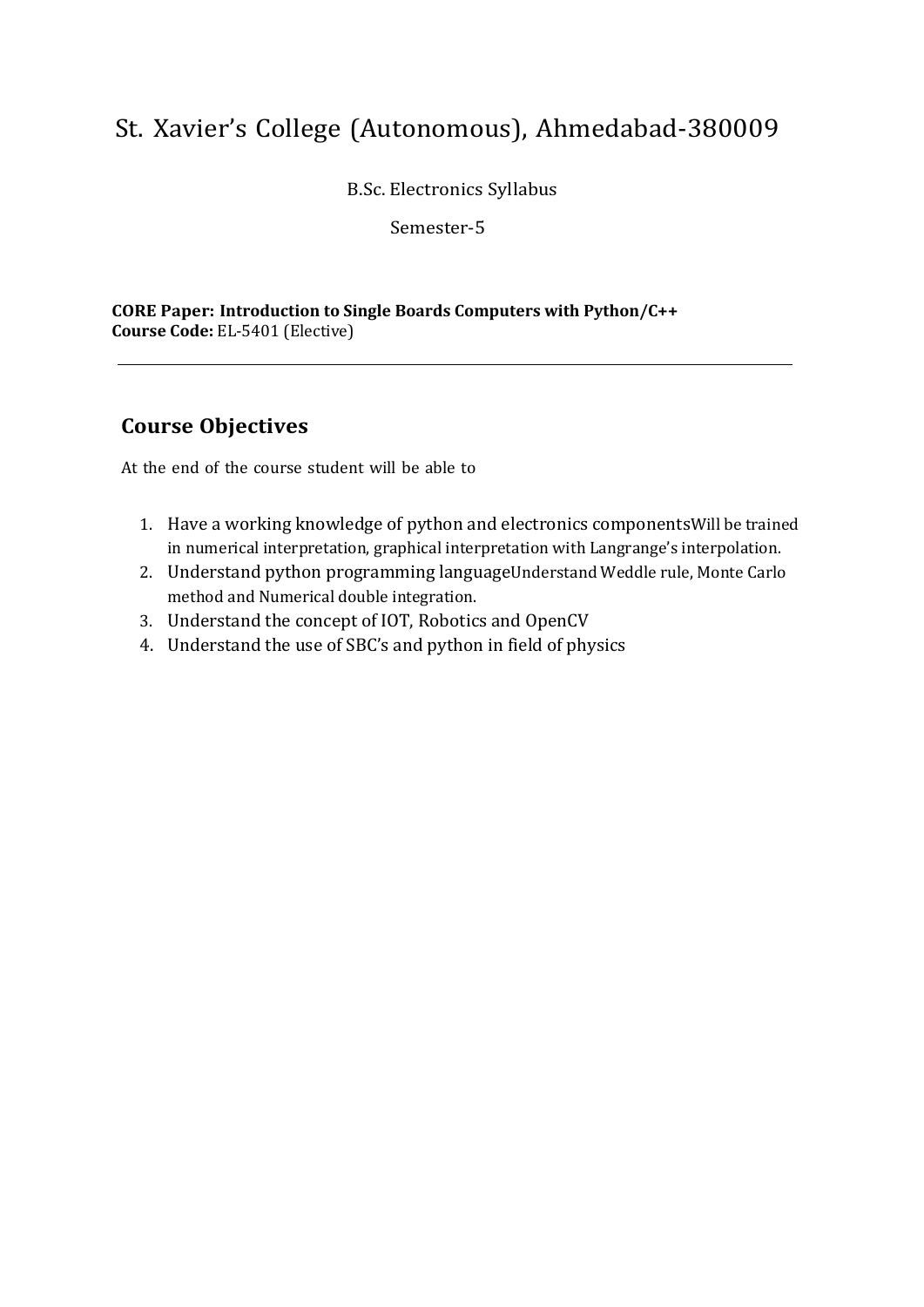### **Unit 1: (12 lectures)**

### **Introduction to programming with Python and C/C++**

Introduction to basics of python, Data types, Operators, Arrays, Plotting, File I/O, Functions and Loops, Numerical Computing formalism

### **Unit 2: (12 lectures)**

### **Sense and display real world problems,**

Using python for automation and productivity, Sensor selection, Application designing, Use of SBC's and python in field of physics, Introduction to IOT, Introduction to Robotics, Introduction to OpenCV, Creating Projects with SBC's and Python/C/C++.

### **Unit 3: (12 lectures)**

Introduction to SBC's, Introduction to Raspberry pi, Introduction to Arduino, Setting up Raspberry pi, Raspbian OS, raspi-config tool, Terminal, Remote Access, Difference between R-pi and arduino

### **References**

- **1.** Guy Hart-Davis (auth.)-Deploying Raspberry Pi in the Classroom-Apress (2017)
- **2.** Karvinen K., Karvinen T.-Getting Started with Sensors\_ Measure the World with Electronics, Arduino, and Raspberry Pi
- **3.** Monk S.-Programming the Raspberry Pi\_ Getting Started with Python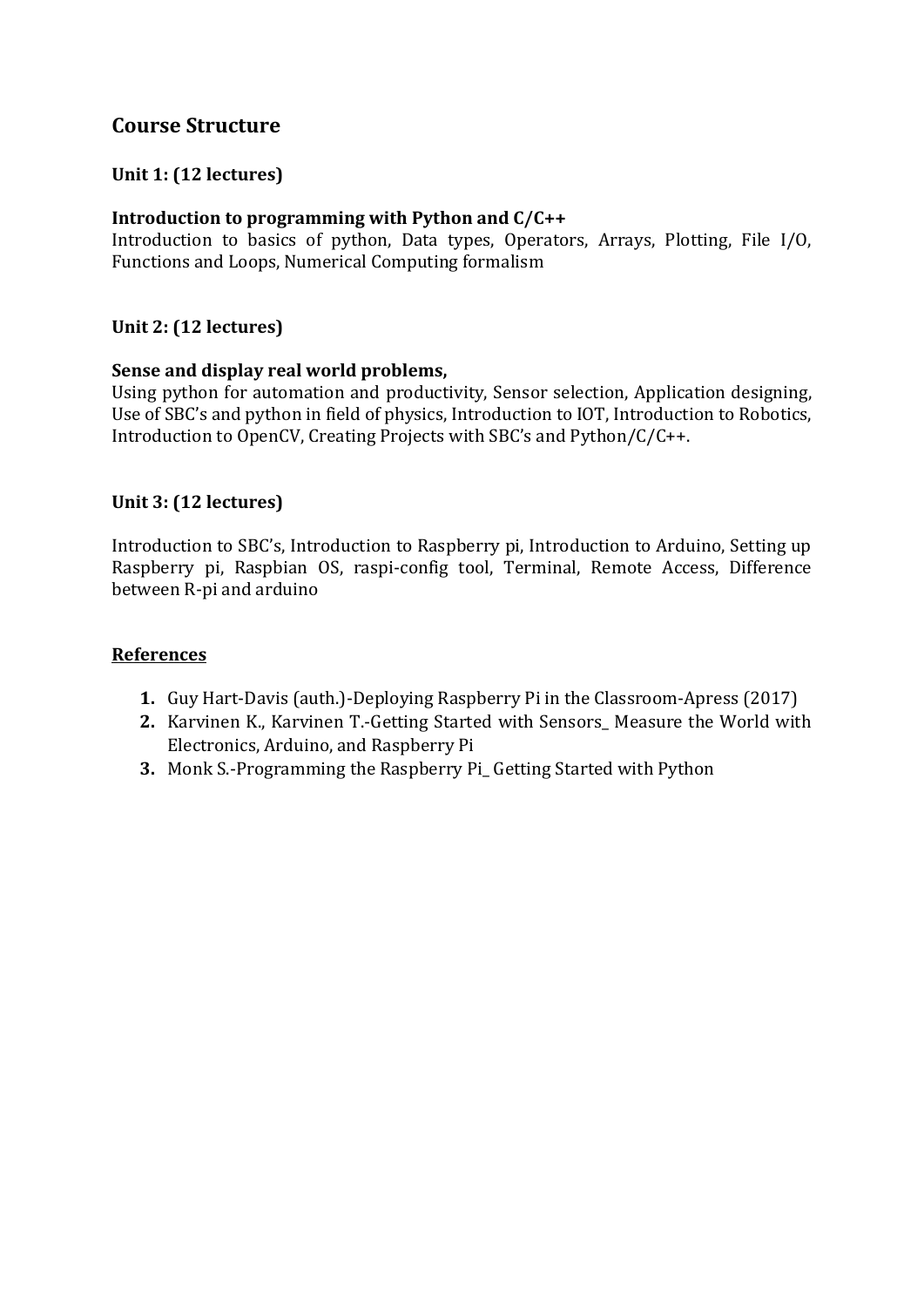B.Sc. Electronics Syllabus

Semester-6

**CORE Paper:** OPAMP Application and Power Electronics **Course Code:** EL-6501 **No. of credits:** 4 **Learning Hours:** 60

## **Course Objectives**

- 1. Understand of Differentiator, Integrator and electronic analog computation.
- 2. Will be able to understand about comparator and its application with Schmitt trigger.
- 3. Will be able to understand the square wave generator and triangle wave generator.
- 4. Understand of Phase Locked Loop with its basic principles and phase detector and comparators.
- 5. Will be able to define voltage-controlled oscillator and low pass filter with monolithic phase locked loop.
- 6. Understand the PLL applications with frequency multiplication/division with frequency translation.
- 7. Will be able to understand the AM detection, FM demodulation and FSK demodulator.
- 8. Will be able to understand the switching regulators with minimum load and critical inductance and determination of filter inductance.
- 9. Understanding and describing the determination of filter capacitor with input and output power and its losses and efficiency.
- 10. Understanding the basics of Thyristor with SCR and its working and applications, TRIAC and its construction and applications.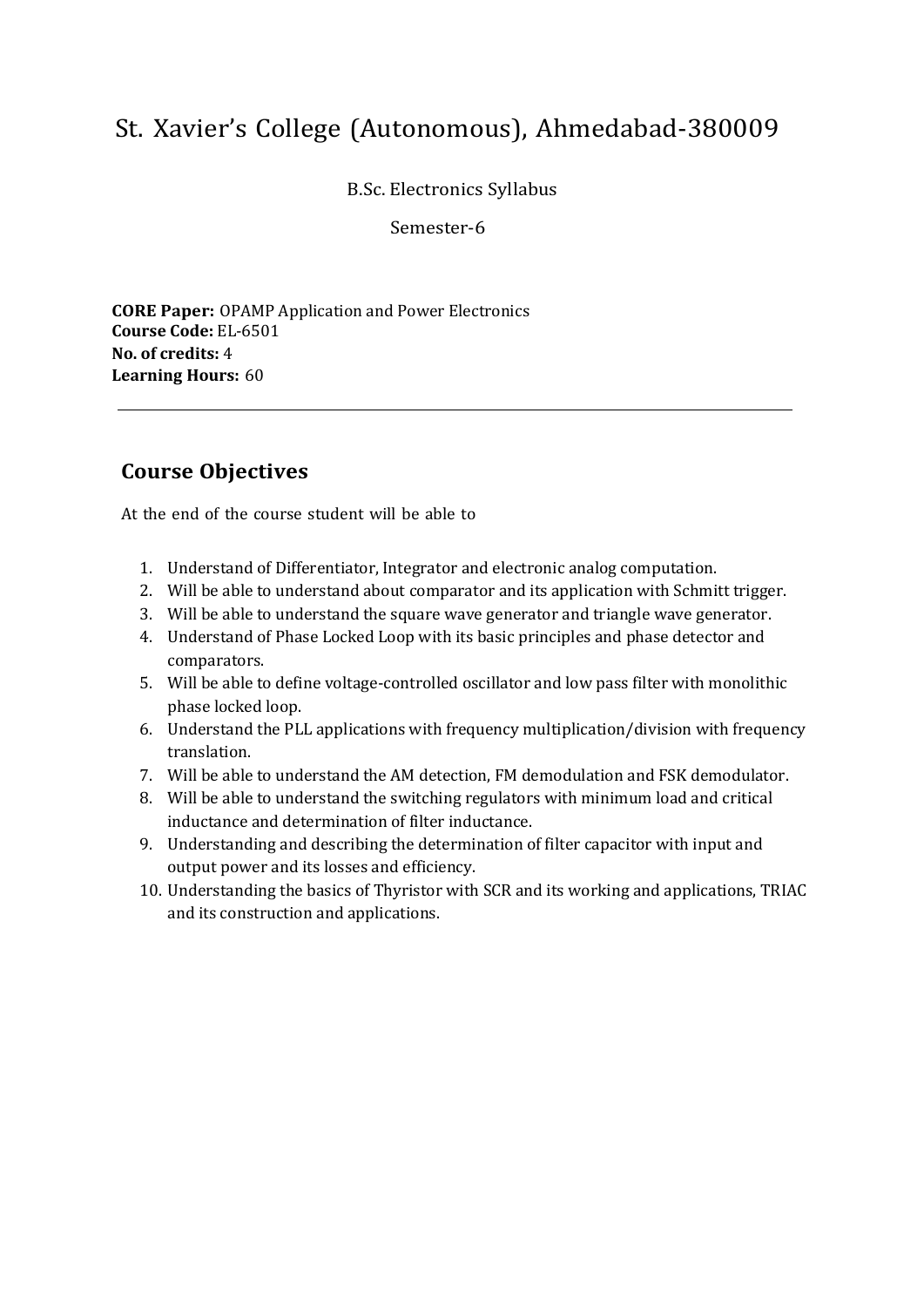### **UNIT- I:**

**OPAMP Application- III:** Multiplier and divider, Differentiator, Integrator, electronics analog computation, comparator, Application of comparator

#### **UNIT-II:**

**OPAMP Application IV:** Schmitt trigger, square wave generator, triangle wave generator

**Phase Locked Loop:** Introduction, Basic principles, Phase Detector and comparator, voltagecontrolled oscillator (VCO), low pass filter, monolithic phase locked loop, PLL applications, frequency Multiplication/division, frequency translation, AM detection, FM demodulation, FSK demodulator

#### **UNIT -III**

**Switching Regulators:** Introduction, circuit scheme, Basic switching regulator, minimum load and critical inductance, Determination of filter inductance, determination of filter capacitor, input and output power, losses and efficiency (only definition), Design consideration of Buck switching regulator, control circuit consideration in buck switching regulator, Boost switching regolator, selection of inductor, selection of filter capacitor, transistor rating, control Boost regulator

#### **UNIT – IV**

**Thyristor:** SCR, Working of SCR, equivalent circuit of SCR, Important terms, V‐I characteristics of SCR,SCR in normal operation, SCR as a switch, SCR switching , SCR H.W. rectifier, SCR F.W. rectifier

**TRIAC:** TRIAC construction, TRIAC operation, TRIAC characteristic, TRIAC phase controlled circuit, the DIAC, Application of DIAC , UJT, characteristics of UJT,UJT as relaxation oscillator.

### **Text Books**

- 1. Linear Integrated circuit  $4<sup>th</sup>$  edition, By Roy Choudhury and Jain, New Age International
- 2. Modern Power Electronics By P C Sen, S Chand & company
- 3. Principles of electronics by V.K Mehta 10th Edition S Chand & Co.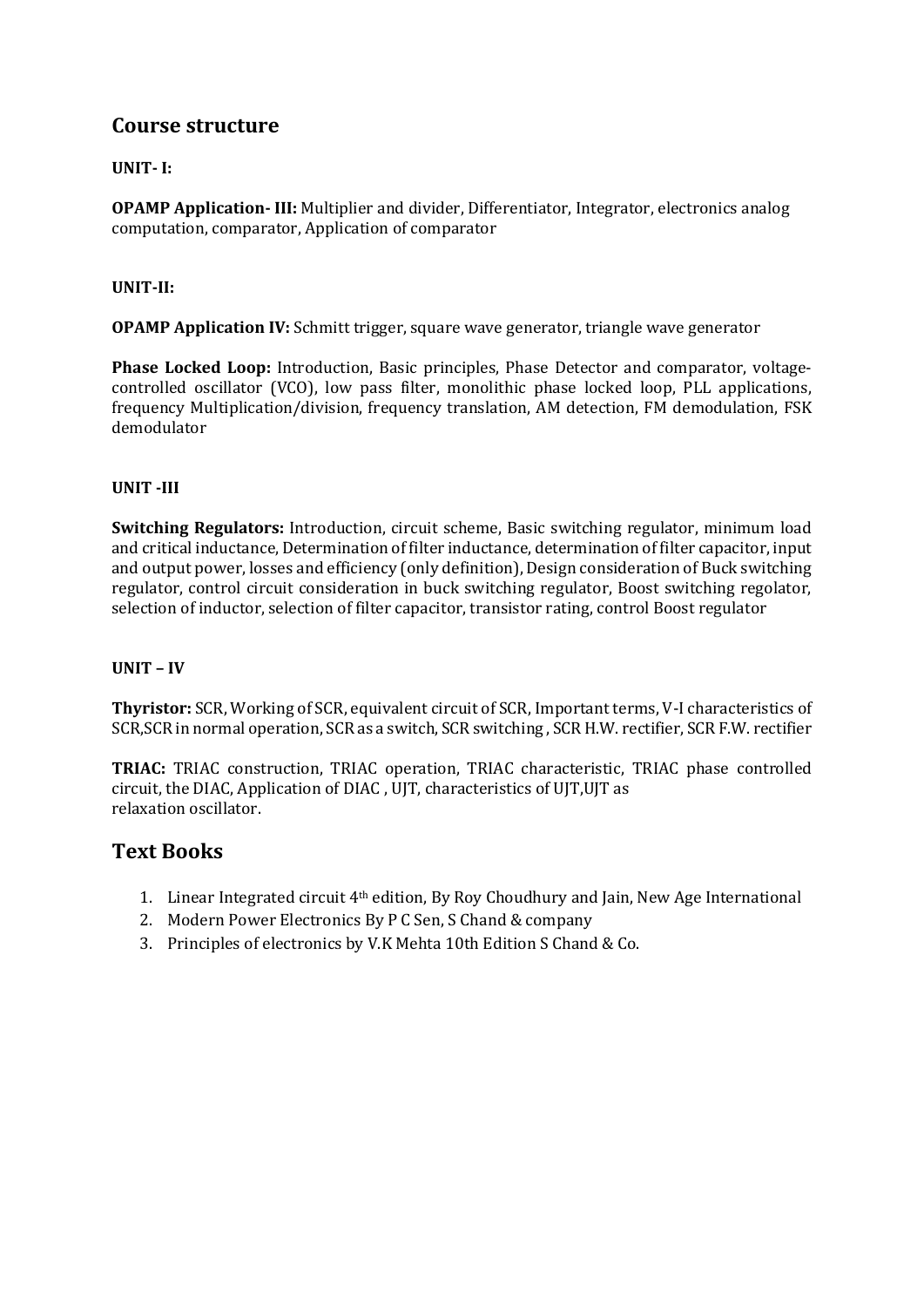B.Sc. Electronics Syllabus

Semester-6

**CORE Paper:** Introduction to Microcontroller **Course Code:** EL-6502 **No. of credits:** 4 **Learning Hours:** 60

## **Course Objectives**

- 1. Understand of D/A Conversion and A/D Conversion with its application.
- 2. Will be able to understand variable resistor network and D/A converter testing with available D/A converters.
- 3. Will be able to describe the D/A Accuracy and Resolution with A/D simultaneous conversion and the ADC 0804 with Dual-Slope A/D Converter.
- 4. Understand of microcontroller and microprocessor with 8-bit and 16-bit microcontroller.
- 5. Will be able to define the CISC and RISC processor and commercial microcontroller devices.
- 6. Understand of basic MCS-8051 architecture, registers and pin description in detail.
- 7. Will be able to understand the 8051 connections with parallel I/O ports and memory organization.
- 8. Will be able to define 8051 addressing mode with MCS-51 instruction set and simple programs using stack pointer.
- 9. Understanding and describing the interrupts in MCS-51 with timers, counters and serial communication.
- 10. Understanding the application of MCS-51 as square wave generation, pulse generation, pulse width measurements and frequency counter.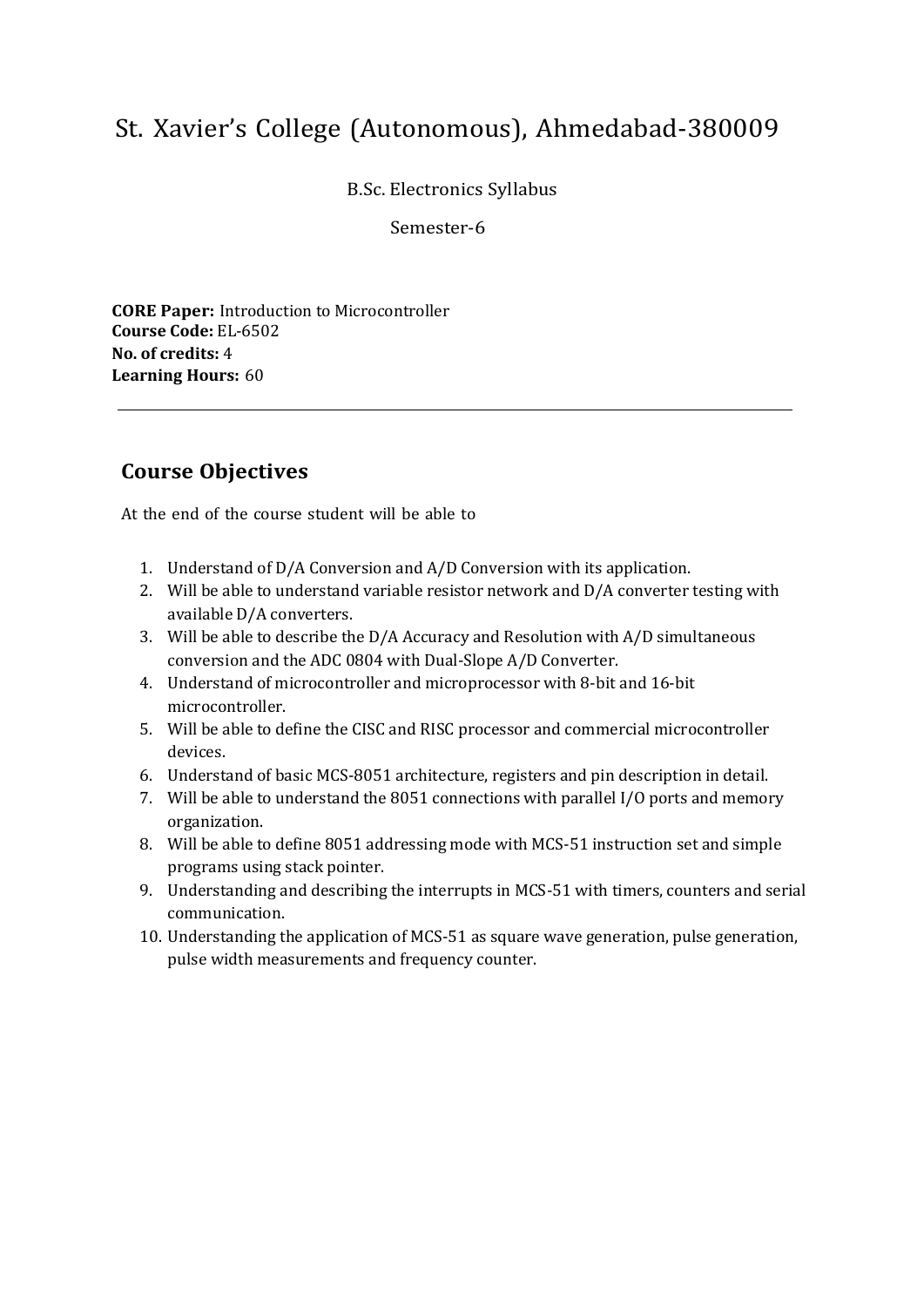### **UNIT - I**

**D/A Conversion and A/D Conversions:** Variable Resistor Network: Binary Equivalent Weight, Resistive Divider, Binary ladders,

**D/A Converters:** Multiple Signals, D/A Converter Testing, Available D/A Converters, D/A Accuracy and Resolution, A/D Converters‐Simultaneous Conversion, A/D Converter‐Counter Method, Continuous A/D Conversion, A/D Techniques: Successive Approximation, The ADC 0804, Section Counter, Dual‐Slope A/D Conversion: Single Ramp A/D Converter, Dual‐Slope A/D Converter, A/D Accuracy and Resolution

#### **UNIT –II**

#### **Microprocessor – VI: Digital to Analog Converters (DAC) 0808**

DAC Specifications, Standard DAC Chips: DAC 0808, DAC Interfacing, DAC Applications.

**BCD Arithmetic and 16-Bit Data Operations:** BCD Addition, BCD Subtraction, Introduction to Advanced Instructions and Applications, Multiplication.

**Interrupts:** The 8085 Interrupt, 8085 Vectored Interrupts.

#### **UNIT – III**

**Microcontroller-I:** 8051 Microcontrollers-Introduction, MCS-51 Architecture, Registers in MCS-51. 8051 Pin Description, Connections, I/O Ports and Memory Organization- 8051 Pin Description, 8051 Connections, 8051 Parallel I/O Ports, Memory Operations.

#### **UNIT- IV**

**Microcontroller-II:** 8051 Assembly Language Programming – Inside the 8051, Introduction to 8051 Assembly Programming, Assembling and running an 8051 program, The Program Counter and ROM Space in the 8051, 8051 Data Types and Directives, 8051 Flag Bits and the PSW Register, 8051 Register Banks and Stack.

Jump, Loop and Call Instructions – Loop and Jump Instructions, Call Instructions, Time Delay for Various 8051 Chips.

### **Text Books**

- 1. Digital Principles and Applications 6th editionby Donald P. Leach, Albert Paul Malvino and GautamSaha Publisher: McGraw‐Hill Companies
- **2.** 8 Bit Microprocessor Late V. J. Vibhute, P. B. Borole. **Publisher:** Tech-Max Publications.
- **3.** Microprocessor Architecture, Programming and Applications with the 8085 6th Edition by Ramesh Gaonkar.
- **4 .** Microcontrollers (Theory and Applications) By Ajay V Deshmukh. **P u b l i s h e r :** McGraw- Hill Companies.
- 5. The 8051 Microcontroller and Embedded Systems Using Assembly and C 2nd Edition by Muhammad Ali Mazidi, Janice Gillispie Mazidi, Rolin D. McKinlay.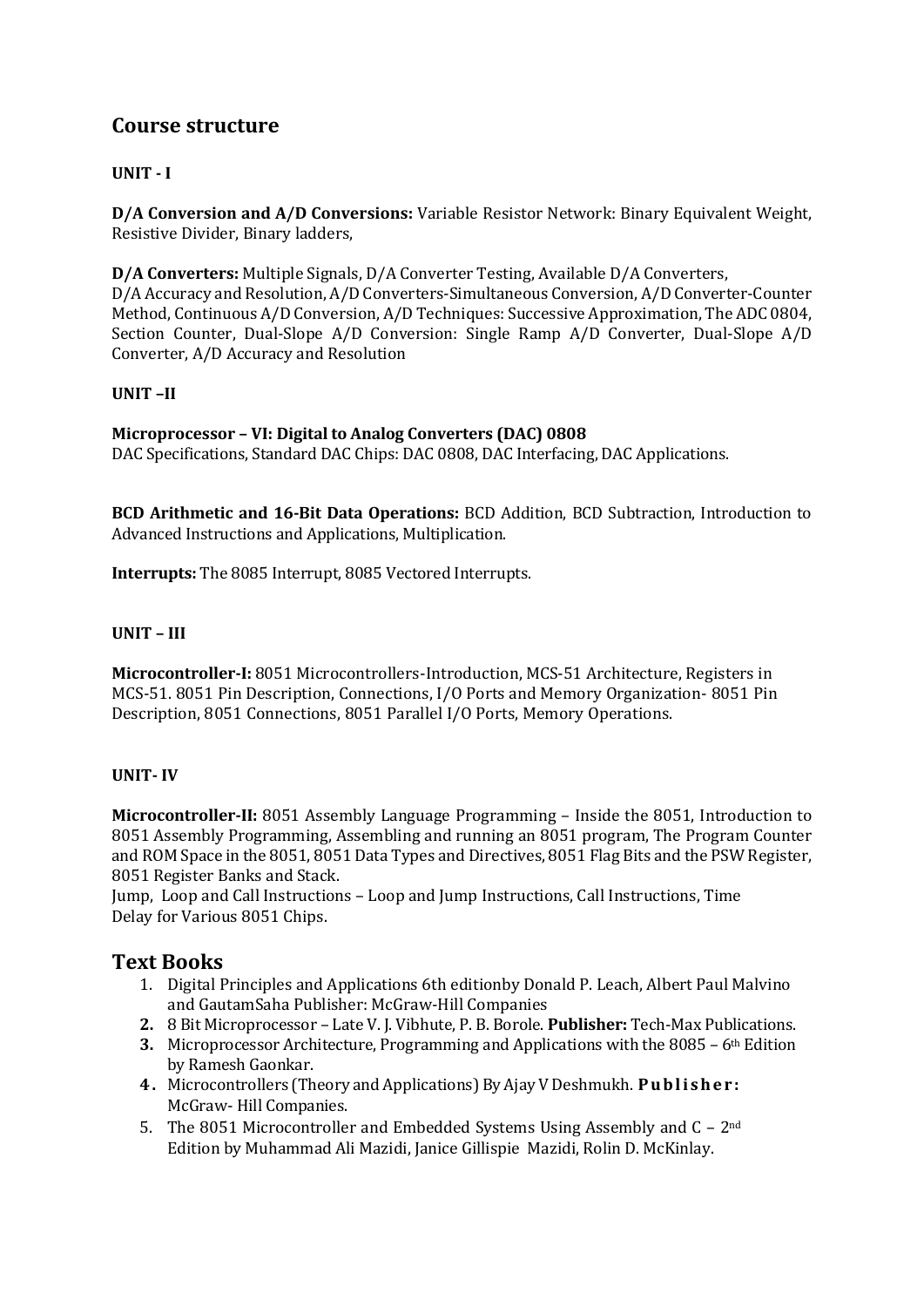B.Sc. Electronics Syllabus

Semester-6

**CORE Paper:** Electronic Communication and Cell Phone Technology **Course Code:** EL-6503 **No. of credits:** 4 **Learning Hours:** 60

## **Course Objectives**

- 1. Describe the principle and block diagram of super heterodyne radio receiver.
- 2. Explain the circuit of radio receiver.
- 3. Define and explain the different parameters of the receiver.
- 4. Describe the working of the TV camera.
- 5. Explain the different block of the TV receiver.
- 6. discuss the fundamental principles of wave shaping circuit.
- 7. Illustrate the working of Highpass and Low pass filter circuitJT.
- 8. Explained different types of Multivibrators.
- 9. The working function of advanced phone system (1G) and further 2G, 2.5G. 3G and
- 10. The various communication techniques in different generation as a part of up gradation.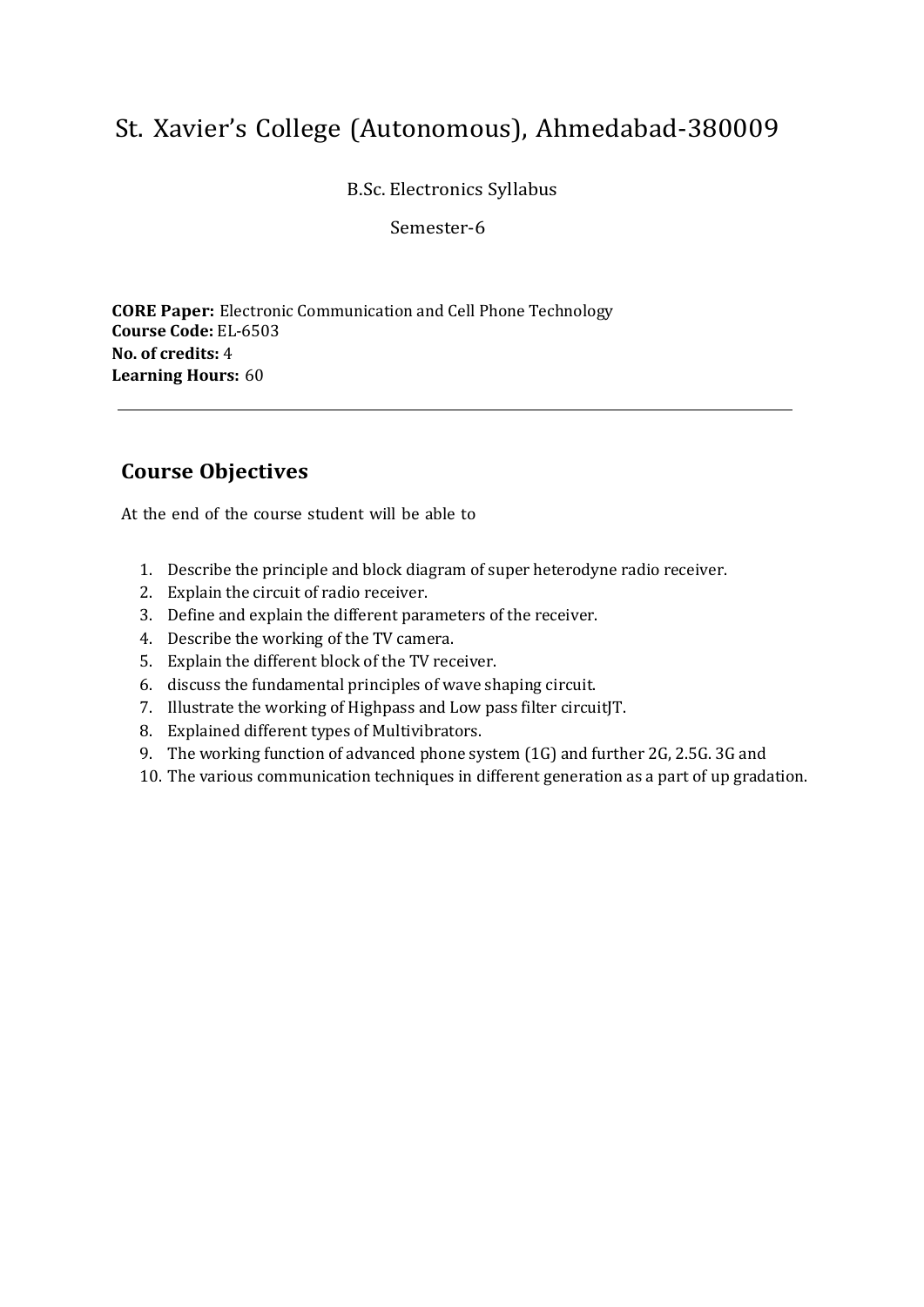#### **UNIT- I**

**Radio Receiver:** Receiver types, Tuned Radio frequency receiver, super heterodyne receiver, AM receivers, RF section and characteristics, Frequency changing and tracking, Intermediate frequency and IF amplifier, Detection and automatic gain control

#### **UNIT – II**

**Television:** Introduction, General principle of image transmission, Mechanism for image pickup, characteristics of image signal, Basic characteristics of Television system, Television camera, Camera tube requirement, Television broad cast channel, Kinescope, Scanning, progressive scanning, Interlaced scanning, method of obtaing scanning, the synchronizing pulses, composite video signal, TV standards CCIR- B, Transmission of Television signal, Resolution and bandwidth in TV system, Television receiver circuit

#### **UNIT –III**

**Pulse Modulation Technique:** Pulse amplitude modulation, pulse width modulation, pulse position modulation, pulse code modulation, Delta modulation, Differential code modulation, Demodulation of pulse digital modulated signal

**Digital Modulation Technique:**Amplitude shift keying, Frequency shift keying, Phase shift keying

#### **UNIT – IV**

**Cell phone Technology:** Cellular telephone system, cellular concept, frequency allocation, multiple access, The advanced mobile phone system, typical AMPS hand set, Digital cell phone system, 2G cell phone system, Digital cell phone circuit, 2.5G cell phone system, 3G cell phone system, 4G systems, Advanced cell phone, Base station

### **Text Books**

- 1. Kennedy's Electronic communication systems by Kennedy, Davis &Prasanna(5thed)
- 2. Electronics and Radio Engineering By M L Gupta
- 3. Principle of Electronics System By Louis Frenzel 3rd edition TMH

### **Reference books**

1. Electronics communication By Roddy and Coolen, 4th edition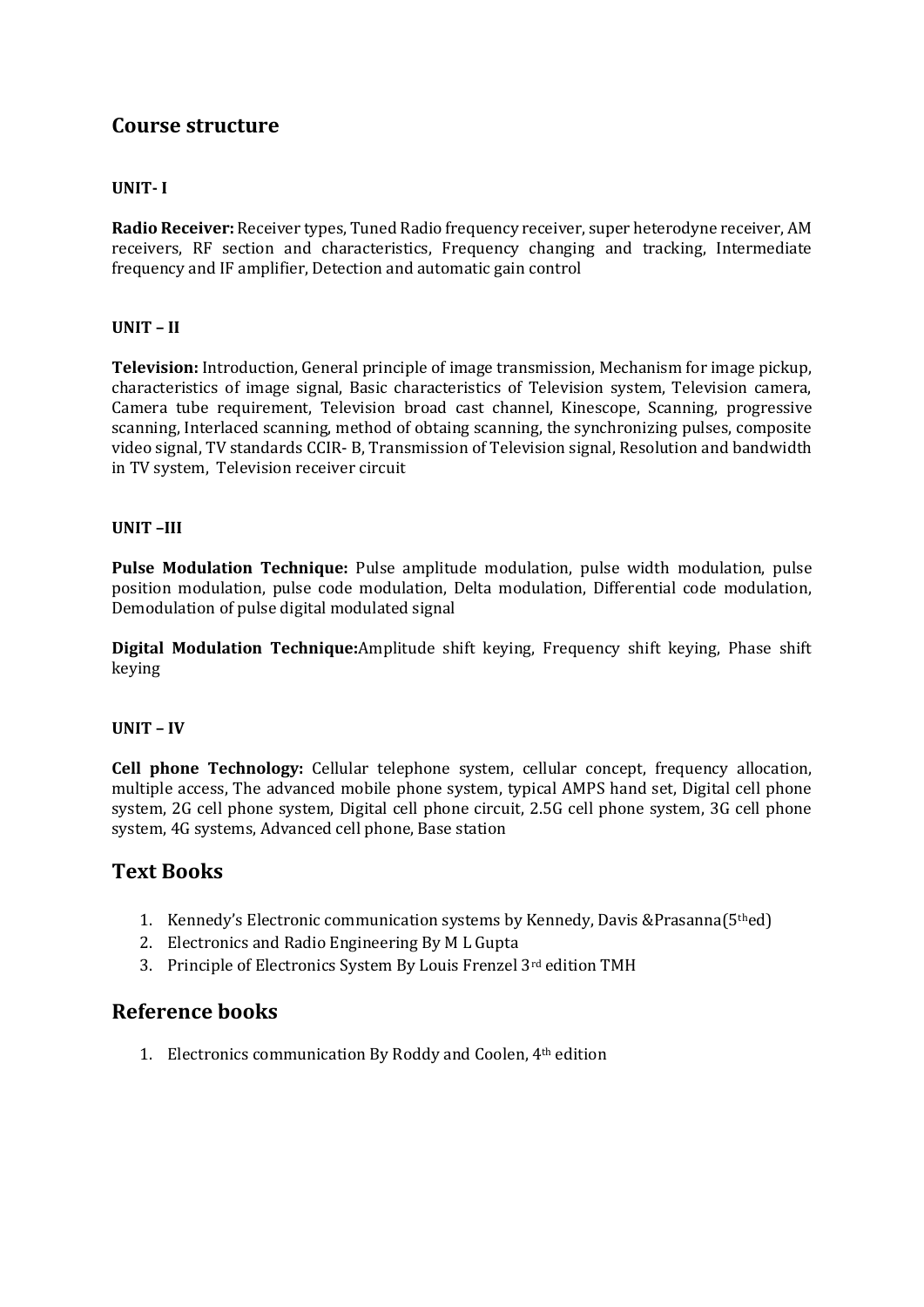B.Sc. Electronics Syllabus

Semester-6

**CORE Paper:** Electrodynamics and DSP **Course Code:** EL-6504 **No. of credits:** 4 **Learning Hours:** 60

## **Course Objectives**

- 1. Solve problems in electrostatic using Laplace equation
- 2. Describe hysteresis phenomena in ferromagnetic substances
- 3. Understand the concept of dipole radiation and its application to design and optimize the antenna properties.
- 4. Describe the concept of electromagnetic waves radiation for electric and magnetic dipole moment.
- 5. Understand the relativity concepts of electrodynamics, and discussion of Lienard Wiechert potential.
- 6. Understand and analyse the electrical quadruple and amount of total power radiation transmitted for different cases like arbitrary source and point charges.
- 7. To analyze the fundamentals of antenna theory and define various antenna parameters, describe the different types of antennas and their radiation mechanism
- 8. Identify the atmospheric and terrestrial effects on radio wave propagation, Describe the ground wave, space wave and sky wave propagation of radio waves
- 9. Explain the phenomenon of Digital Signal Processing, its advantages and disadvantages. Describe different types of signals, systems and classify them, explain various type of singularities and their applications and also explain simple manipulations of systems.
- 10. State and describe Z transform, Inverse Z transform, ROC and various properties of Z transform, perform Z transform on various signals and explain applications of Z transform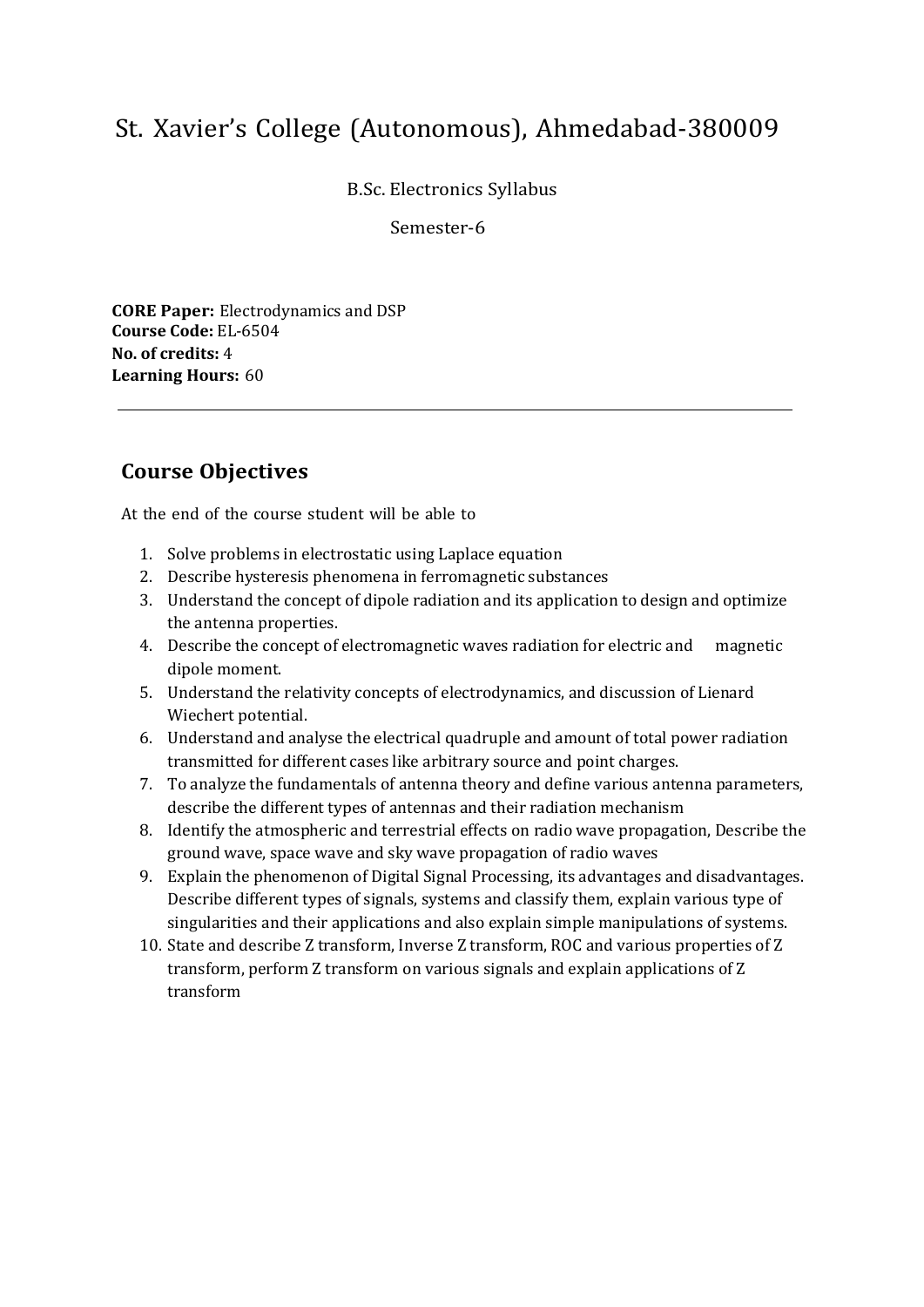#### **UNIT- I**

**Electrodynamics-I:** Boundary value problems in electrostatic field, poison and laplace equation, boundary condition and uniqueness theorem, solution of laplace equation in rectangular coordinates, hysteresis,

Maxwell equation, potential of electromagnetic field, plane waves in non-conducting media , polarization, energy flux in a plane wave, radiation pressure and momentum.

#### **UNIT– II**

#### **Electrodynamics- II**

**Electromagnetic Radiation:** Retarded Potential, Radiation from an oscillating dipole, Linear Antenna, Lienaed-Wiechert Potentials, Potentials for a charge in uniform motion – Lorentz formula, Fields of an accelerated charge, Radiation from an acceleration charged particle at low velocity, Radiation when the velocity and acceleration of the particles are collinear, Radiation from a charged particle moving in a circular orbit, Elective quadrupole radiation.

#### **UNIT – III**

**Radiation and propagation of waves:** Electromagnetic radiation, fundamental of electromagnetic waves, wave propagation, Ground waves, sky waves, space waves

**Antenna:** Basic consideration, electromagnetic radiation, the elementary doublet, current and voltage distribution, resonant antenna, radiation pattern and length calculation, Terms and definition, Antenna gain and effective radiator power, radiation measurement and field intensity, antenna resistance, Band width, beam width and polarization, Dipole arrays, Folded dipole and application, Loop antenna

#### **UNIT-IV**

**Digital Signal processing:** Classification of signal and systems,introduction, classification of signal, singularity functions, amplitude and phase spectra , classification of system , simple manipulation of discrete time signal,representation of system.

**Z‐transform:** introduction -definition of Z transform, Definition of inverse z transform, region of conversion, properties of Z–transforms, linearity, time reversal, time shifting , differentiation, correlation,initial value theorems ,final value theorem, time delay, time advance , evaluation ofinverse Z‐ transform , long division method.

### **Text Books**

- 1. Electromagnetism by B.B. laud. by new age international publishers. 3rd Edition.
- 2. Kennedy's Electronic communication systems by Kennedy, Davis &Prasanna( $5<sup>th</sup>$ ed)
- 3. Digital signal processing By S. Salivahanan.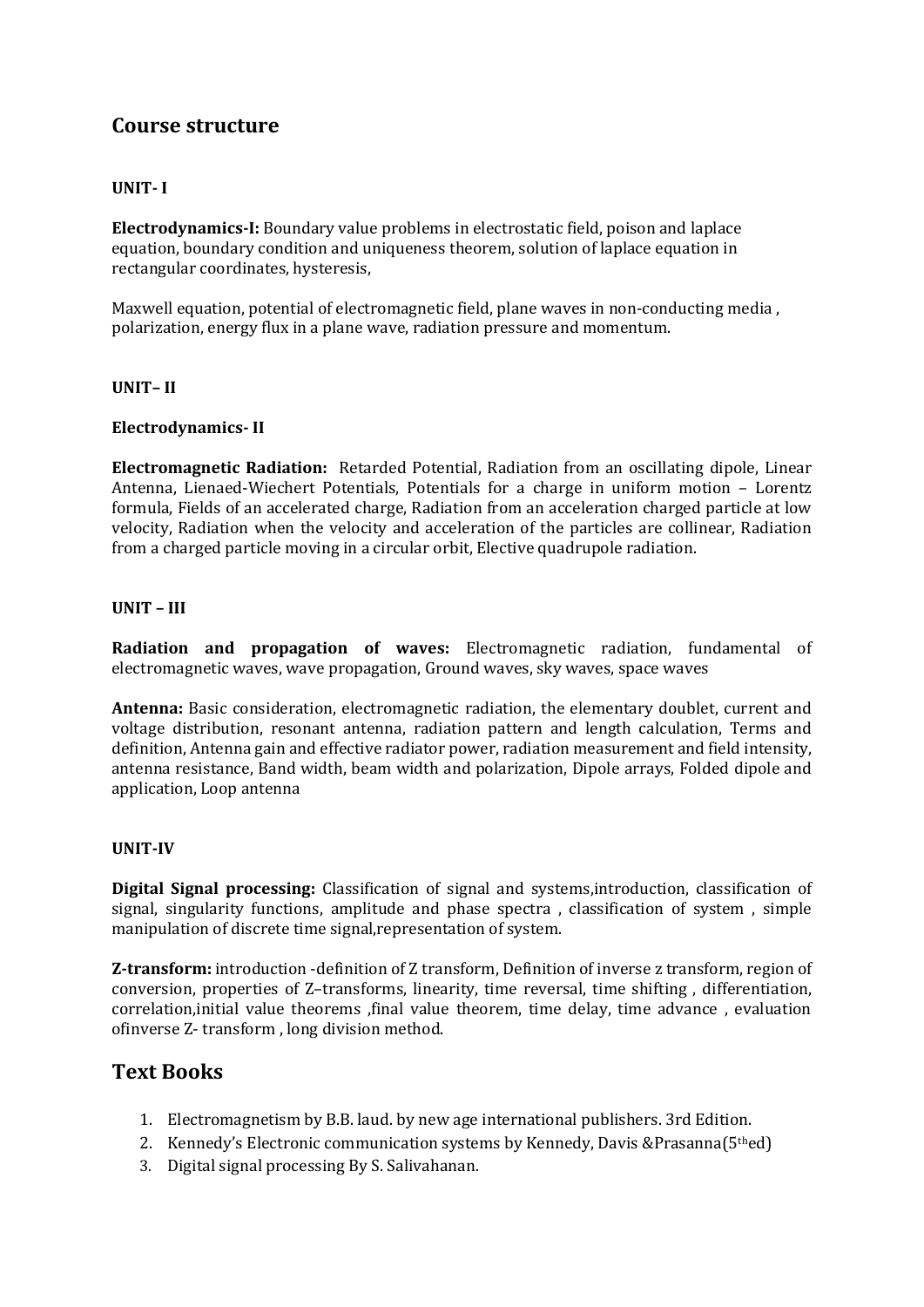## **Reference Books**

- 1. Introduction to Electrodynamics By Griffith
- 2. Electronics and Radio Engineering By M L Gupta, DhanpatRai& sons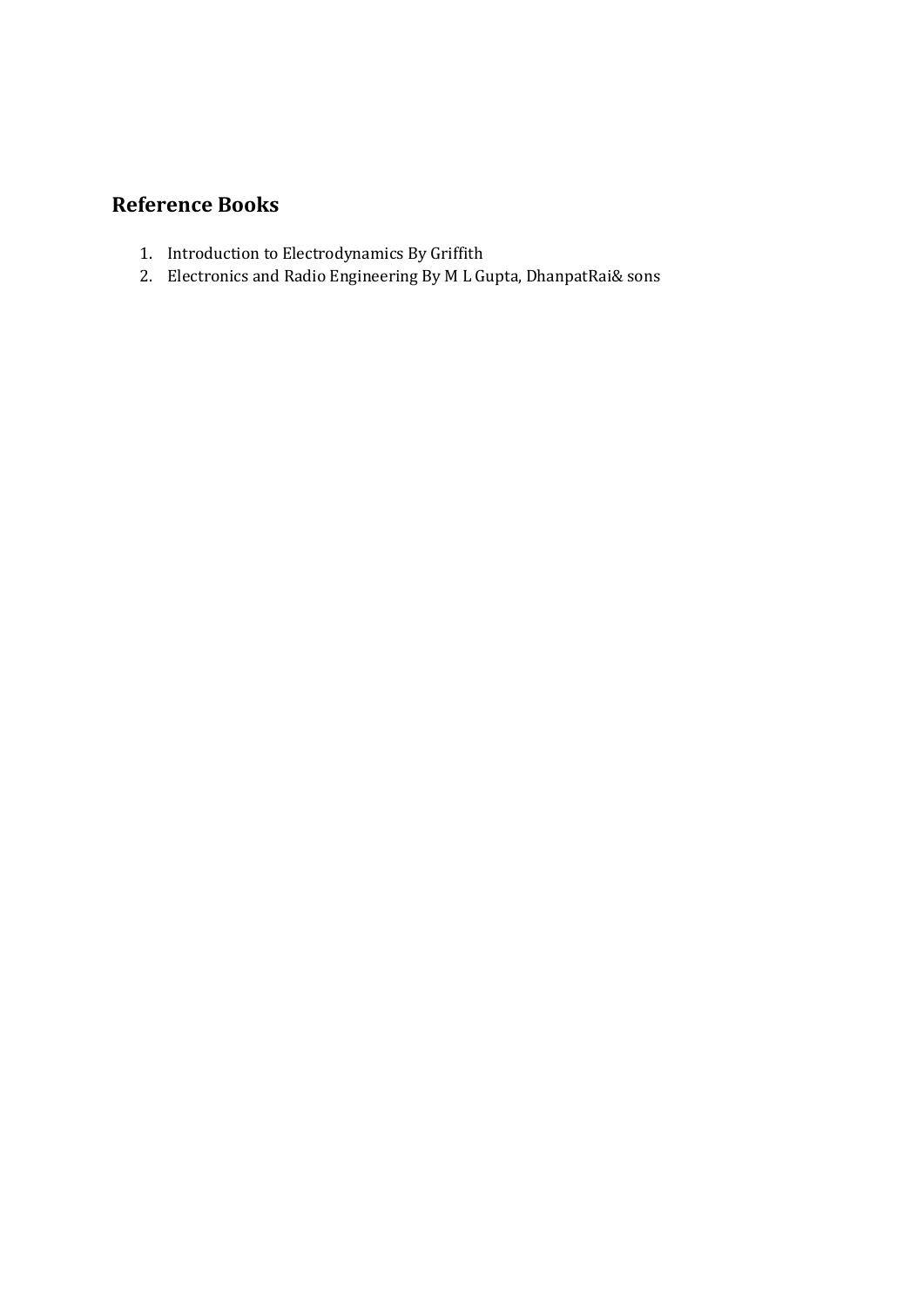B.Sc. Electronics Syllabus

Semester-6

**CORE Paper:** Electronics Lab-6 **Course Code:** EL-6505L **No. of credits:** 5 **Learning Hours:** 180

## **Course Objectives**

- 1. Study of OPAMP as comparator.
- 2. Understand of OPAMP as a log and antilog amplifier.
- 3. Study of OPAMP as a voltage regulator.
- 4. Study of D/A converter using OPAMP with R-2R ladder and Weighted resistor network.
- 5. Understand of Voltage to frequency and frequency to voltage converter using OPAMP.
- 6. Study of DC and AC characteristics of thyristors.
- 7. Understand of voltage sweep generator using UJT and measurement of acceptance angle of an optical fiber.
- 8. Will be able to understand and demonstrate the LVDT transducer and strain gauge transducer.
- 9. Study and understanding of DAC 0808 and ADC 0801 IC.
- 10. Analyse and project on chip design of digital circuit using Hardware Description Language (Verilog Code) and make a report on it.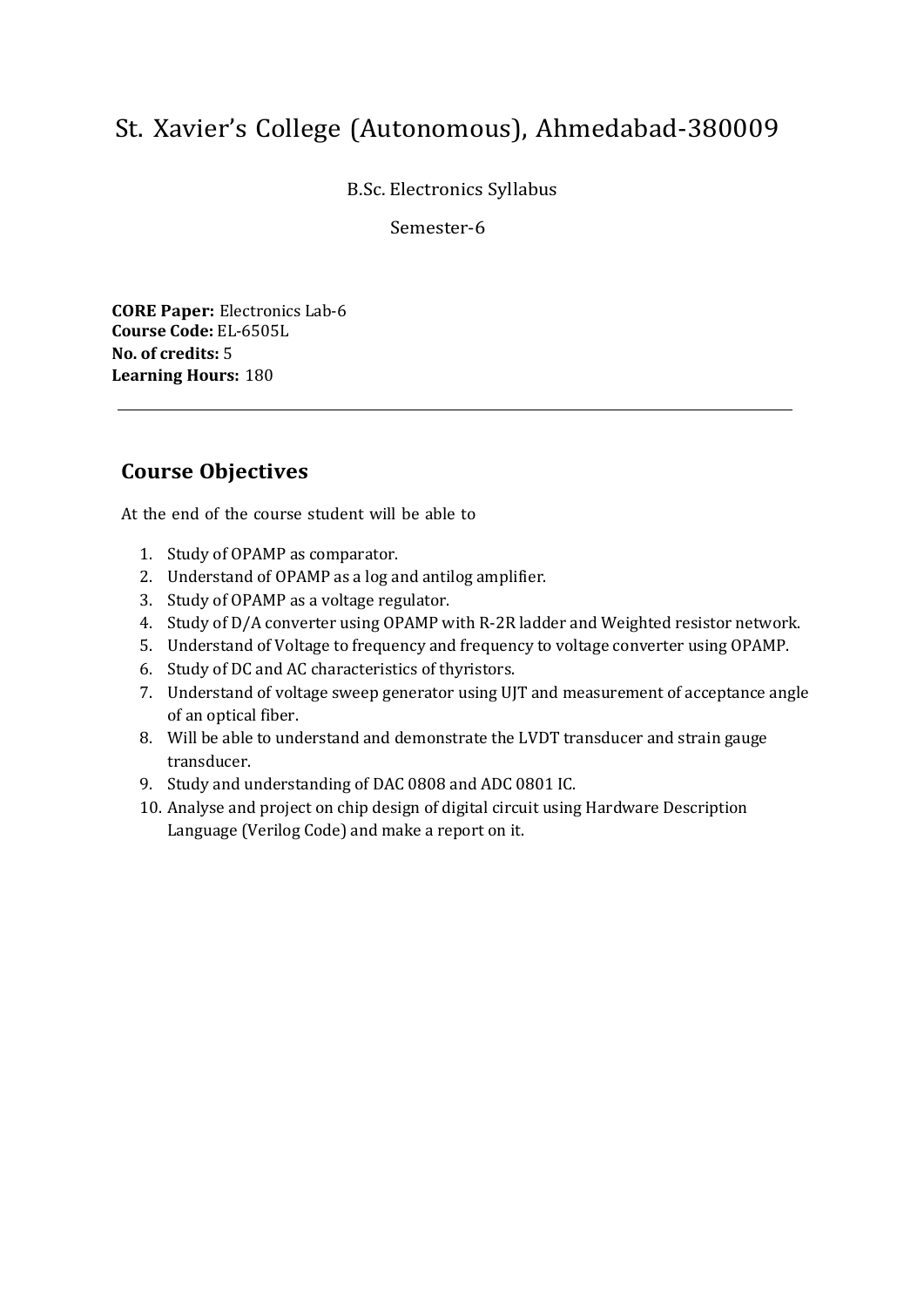## **Section – A**

- *1. OPAMP as a comparator*
- *2. OPAMP as a log amplifier and antilog amplifier*
- *3. OPAMP as a voltage regulator*
- *4. Study of D/A convertor using OPAMP (R-2R ladder and weighted resistor network)*
- *5. Study of A/D convertor using OPAMP*

# **Section – B**

- *1. DC characteristics of DIAC and SCR*
- *2. DC characteristics of TRIAC*
- *3. AC characteristics of SCR*
- *4. AC characteristics of TRIAC*
- *5. Voltage sweep generator using UJT*

# **Section – C**

- *1. To measure threshold current of a LASER diode*
- *2. Study of a LVDT transducer*
- *3. Fourier analysis of square wave using resonance circuit*
- *4. Characteristics of a Varactor/Varicap diode*
- *5. Study of ultrasonic/SONAR sensor for measurement of distance*
- *6. Study of phase locked loop using IC 565*

# **Section – D**

- *1. Study of DAC 0808and ADC 0801 chip*
- *2. Design of odd/even binary/Decade counter*
- *3. study of 2 x 16 LCD display*
- *4. Microprocessor Hardware interfacing experiment Using 8255*
- *5. Microprocessor Hardware interfacing experiment Using DAC 0808 (Square wave and Triangular wave generation)*
- *6. Microcontroller programming I*
- *7. Microcontroller programming II*

## **Experiments on Chip Design:**

For internal evaluation student has to design and implement the following Digital circuit using Hardware Descriptive Language (Verilog **code**) on FPGA kit. Prepare a report file for the following example. (10 marks)

*1. Design of a Ex- OR gate*

- *2. Design of a 4:1 multiplexer*
- *3. Design of a 1:4 demultiplexer*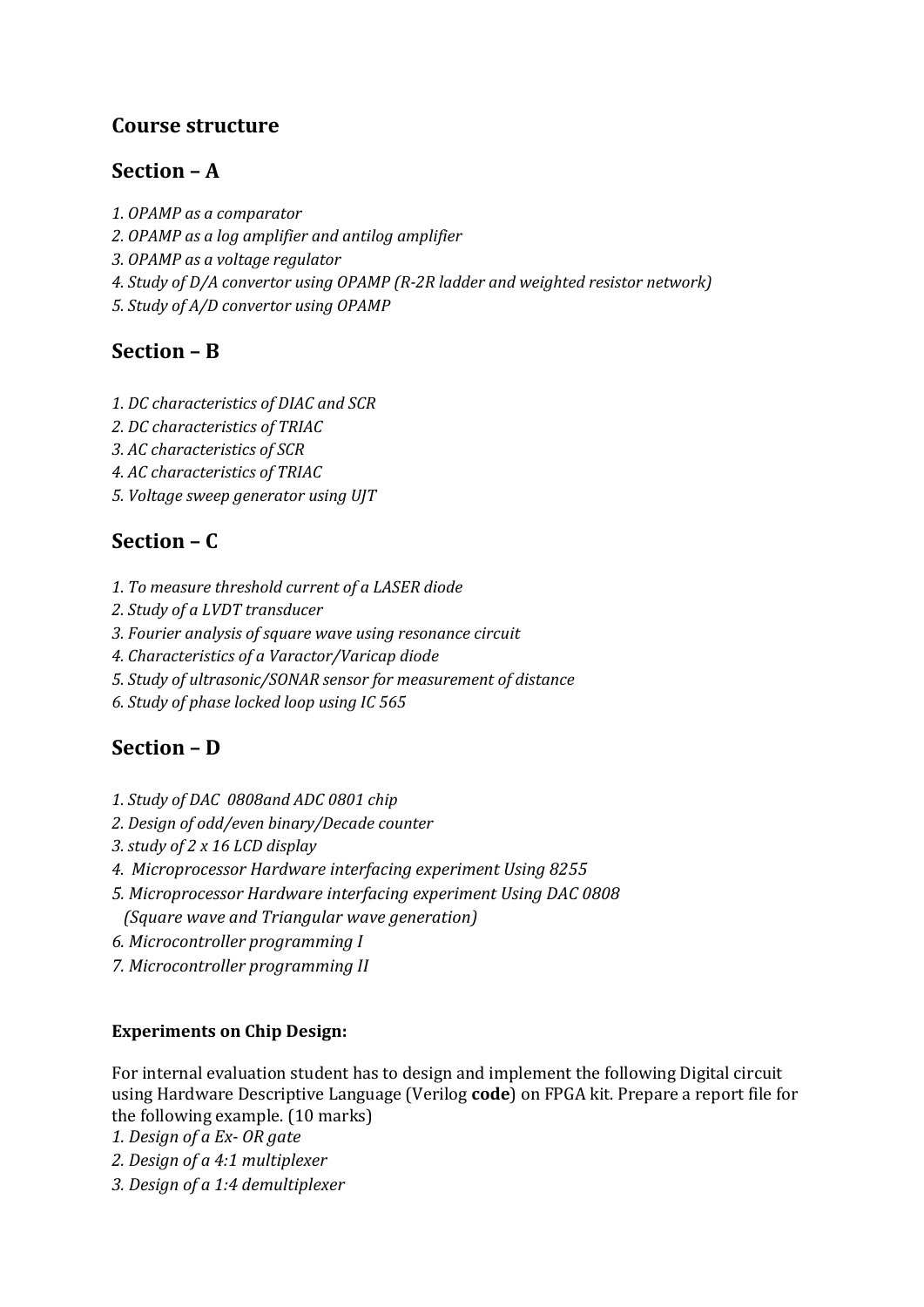*4. Design of a half adder and full adder 5. Design of a 4-bit full adder 6. Design a modulo – 8 up/down counter 7. Design of Arithmetic Logic Unit (ALU)*

#### **Examination scheme: Total 200 Marks**

Total Time duration for practical exam: 12 hours Practical batch size: Maximum 10 students **External marks – 140marks**

Marks for section A: 35 marks Marks for section B: 35 marks Marks for section C: 35 marks Marks for section D: 35 marks

#### **Internal marks – 60marks**

Marks for internal exam: 3o marks Marks for report file of designing of chips using Verilog code: 10 marks Marks for presentation/seminar/ quiz based on experiments: 10 marks Marks for journal or practical's report file: 05 marks Marks for attendance: 05 marks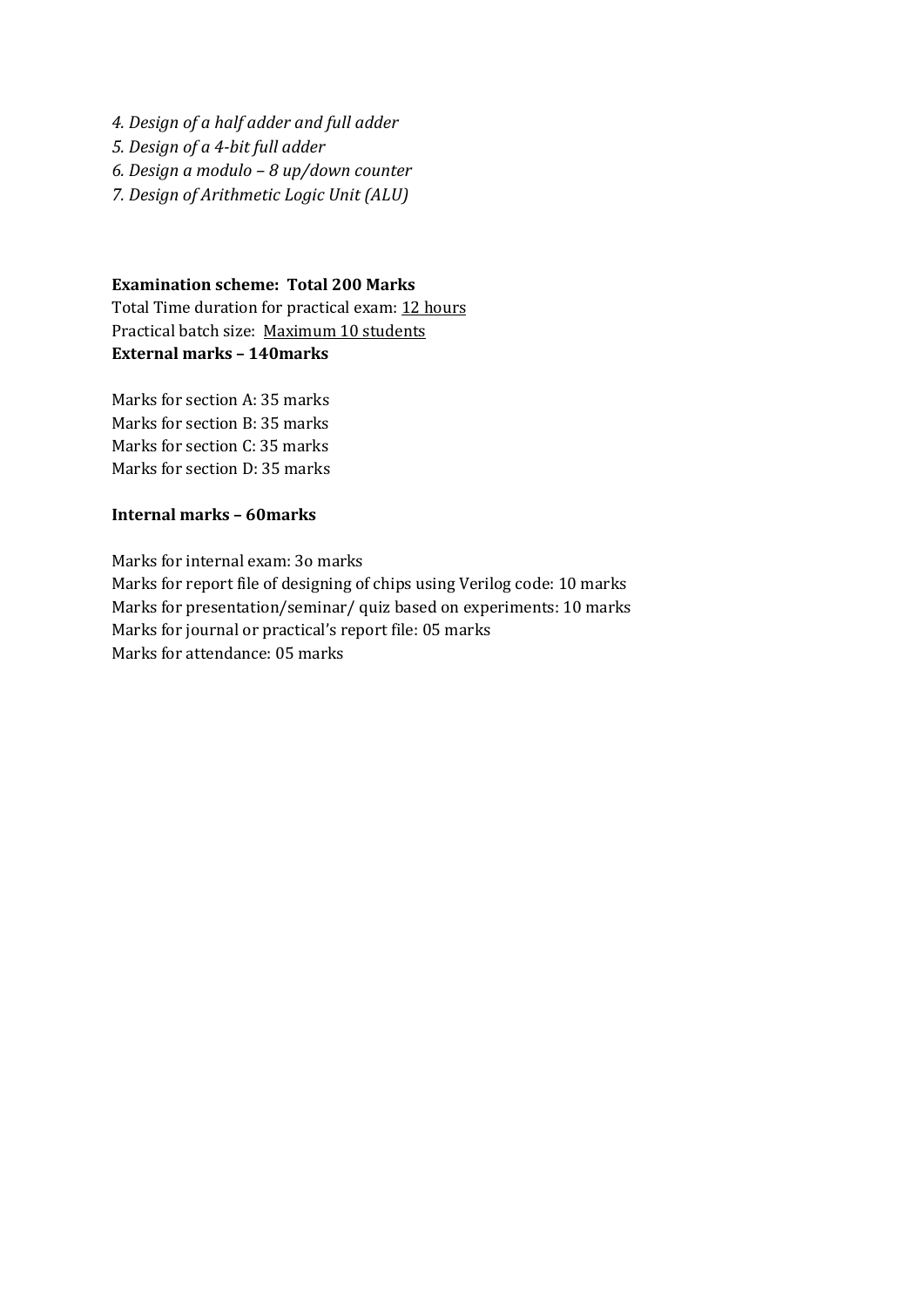B.Sc. Electronics Syllabus

Semester-6

**CORE Paper:** Elective (Project) **Course Code:** EL-6401 **No. of credits:** 4 **Learning Hours:** 60

## **Course Objectives**

- 1. Will be trained in identifying Projects by doing literature survey in forms of Research papers, journals and looking for ideas in internet. He is also encouraged to come with original ideas which explain the concepts of Physics and electronics.
- 2. Will be trained in having "Hands on experience" with designing projects using various instruments, collecting data and in its analyses.
- 3. Will be able to document his project by writing synopsis and project report
- 4. Will be able to present his work in the form of PPT and in the process develops presentation skills.